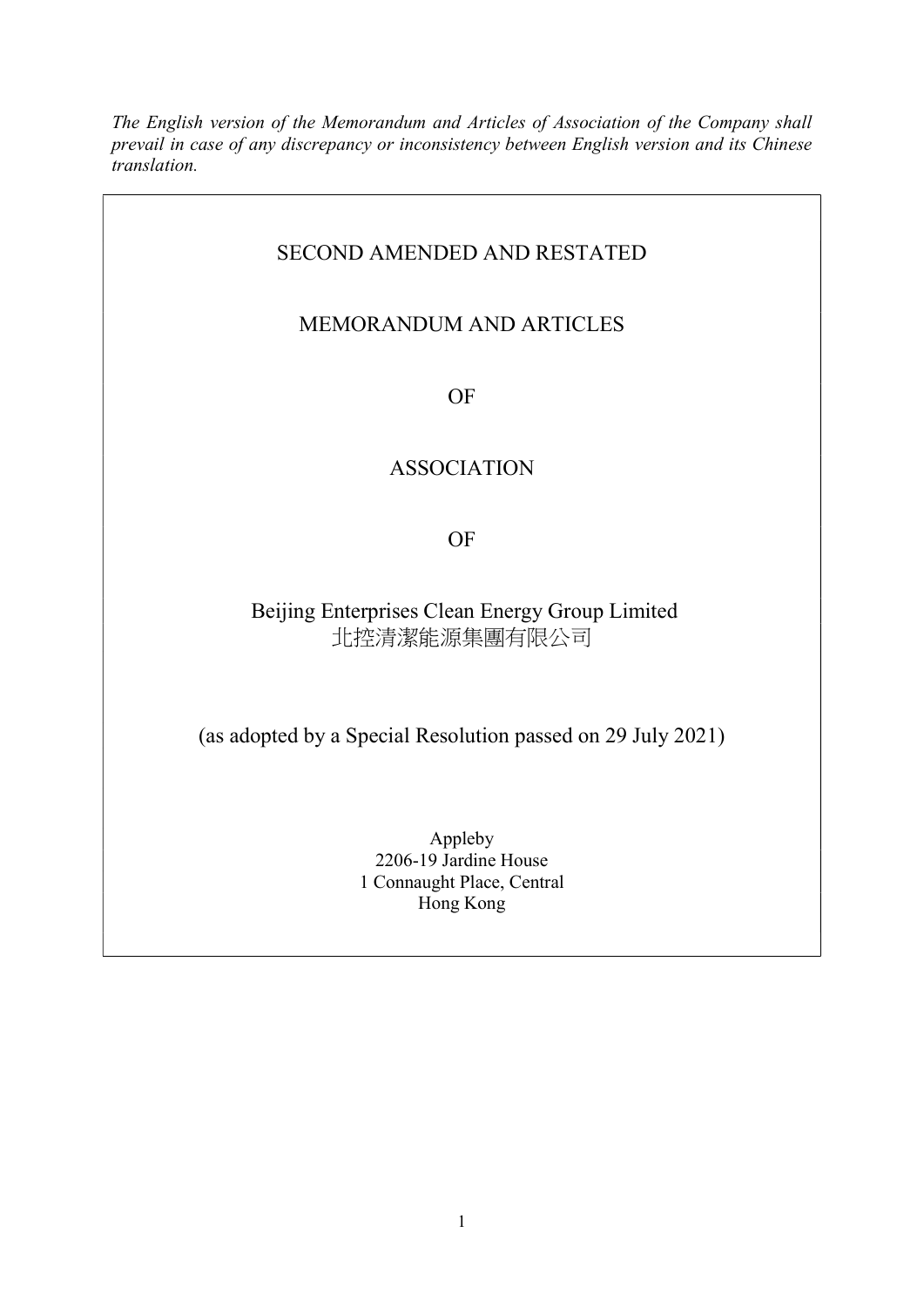# **TABLE OF CONTENTS**

| CHAIRMAN OF THE BOARD, VICE CHAIRMAN OF THE BOARD AND OTHER OFFICERS  48 |  |
|--------------------------------------------------------------------------|--|
|                                                                          |  |
|                                                                          |  |
|                                                                          |  |
|                                                                          |  |
|                                                                          |  |
|                                                                          |  |
|                                                                          |  |
|                                                                          |  |
| ANNUAL RETURNS<br>60                                                     |  |
|                                                                          |  |
|                                                                          |  |
|                                                                          |  |
|                                                                          |  |
|                                                                          |  |
|                                                                          |  |
|                                                                          |  |
|                                                                          |  |
|                                                                          |  |
|                                                                          |  |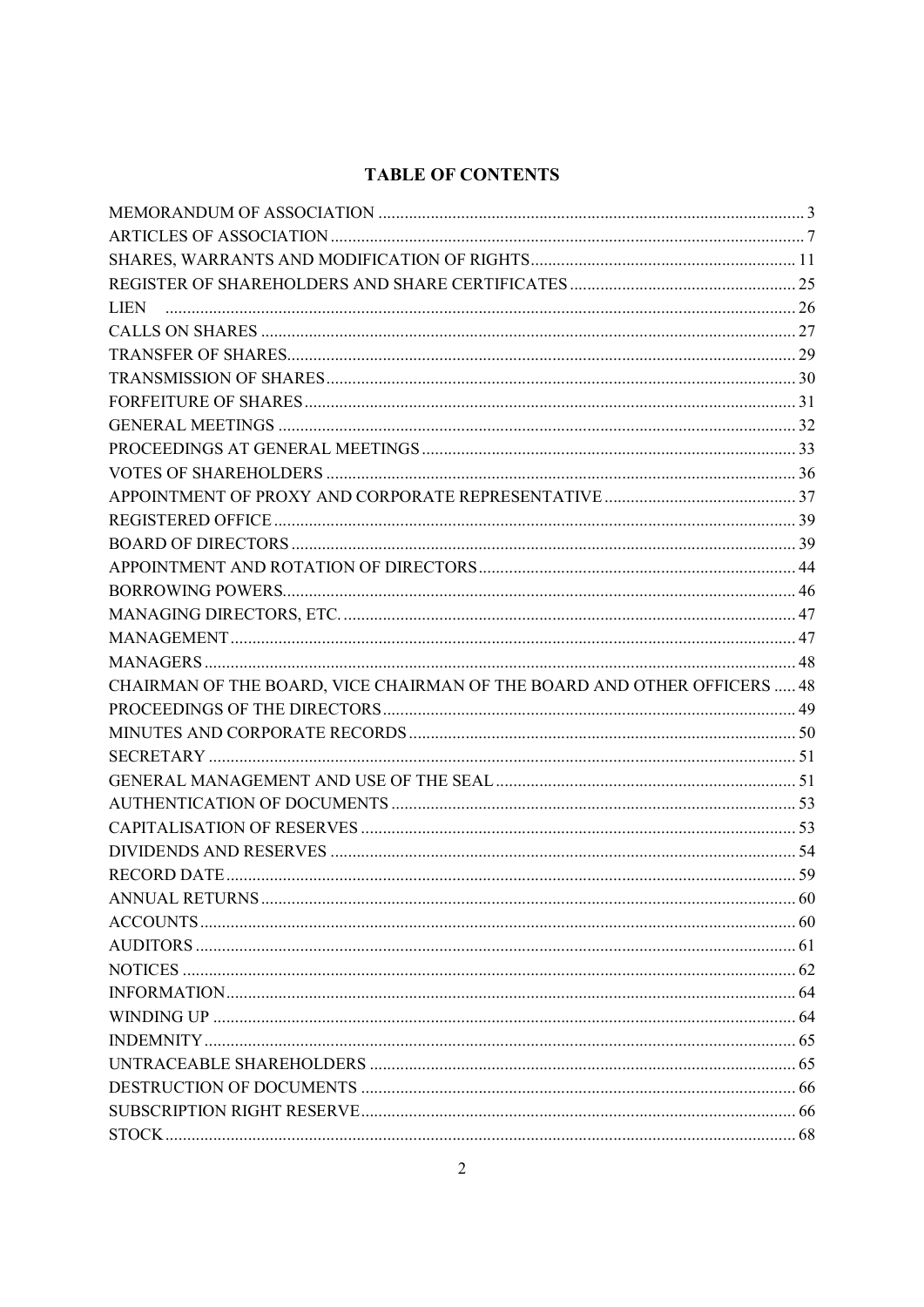# THE COMPANIES LAW (AS REVISED)

# EXEMPTED COMPANY LIMITED BY SHARES

# SECOND AMENDED AND RESTATED

# MEMORANDUM OF ASSOCIATION

#### OF

# Beijing Enterprises Clean Energy Group Limited 北控清潔能源集團有限公司 (the "Company")

#### (Adopted by a Special Resolution passed on 29 July 2021)

- 1. The name of the Company is Beijing Enterprises Clean Energy Group Limited 北控清潔能源集 團有限公司.
- 2. The registered office will be situate at the offices of Ocorian Trust (Cayman) Limited, Windward 3, Regatta Office Park, P.O. Box 1350, Grand Cayman KY1-1108, Cayman Islands or at such other place in the Cayman Islands as the Directors may from time to time decide.
- 3. The objects for which the Company is established are unrestricted and except as prohibited or limited by the laws of the Cayman Islands, the Company shall have full power and authority to carry out any object and shall have and be capable of from time to time and at all times exercising any and all of the powers at any time or from time to time exercisable by a natural person or body corporate in any part of the world whether as principal, agent, contractor or otherwise.
- 4. Without prejudice to the generality of the foregoing, the objects of the Company shall include, but without limitation, the following:-
	- 4.1. To carry on the business of an investment company and for that purpose to acquire and hold, either in the name of the Company or in that of any nominee, land and real estate, gold and silver bullion, shares (including shares in the Company), stocks, debentures, debenture stock, bonds, notes, obligations and securities issued or guaranteed by any company wherever incorporated or carrying on business and debentures, debenture stock, bonds, notes, obligations and securities issued or guaranteed by any government, sovereign, ruler, commissioners, public body or authority, supreme, dependent, municipal, local or otherwise in any part of the world.
	- 4.2. To lend money with or without security either at interest or without and to invest money of the Company in such manner as the Directors think fit.
	- 4.3. To acquire by purchase, lease, exchange, or otherwise lands, houses, buildings and other property or any interest in the same in any part of the world.
	- 4.4. To carry on the business of a commodity, commodity futures and forward contracts trader and for that purpose to enter into spot, future or forward contracts for the purchase and sale of any commodity including, but without prejudice to the generality of the foregoing, any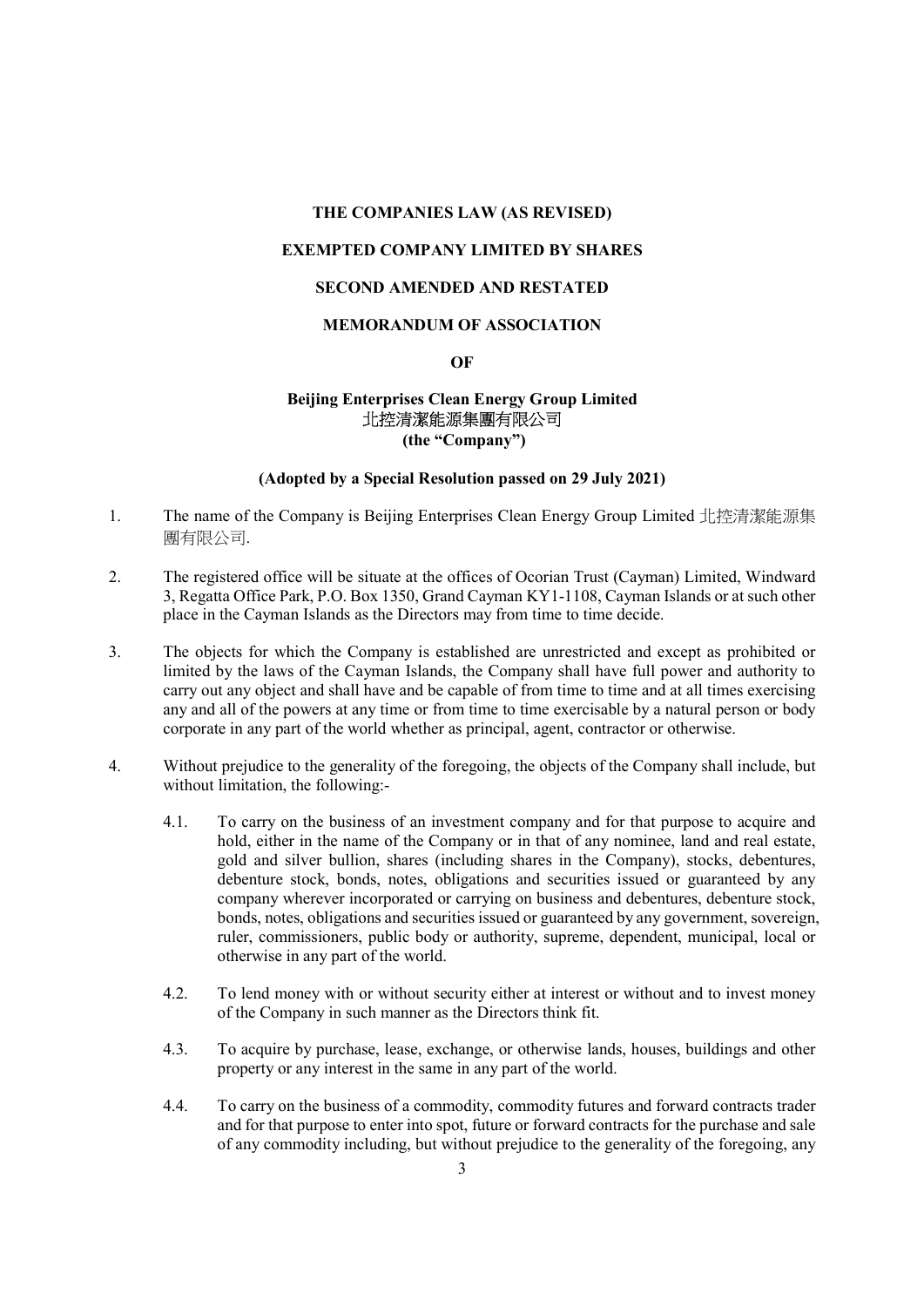raw materials, processed materials, agricultural products, produce or livestock, gold and silver bullion, specie and precious or semi-precious stones, goods, articles, services, currencies, rights and interests which may now or in the future be bought and sold in commerce and whether such trading is effected on an organised commodity exchange or otherwise and either to take delivery of, or to sell or exchange any such commodities pursuant to any contract capable of being entered into on any such commodities exchange.

- 4.5. To carry on whether as principals, agents or otherwise the business of providing and supplying goods, equipment, materials and services of whatsoever nature, and of financiers, company promoters, realtors, financial agents, land owners and dealers in or managers of companies, estates, lands, buildings, goods, materials, services, stocks, leases, annuities and securities of whatsoever type or kind.
- 4.6. To purchase or otherwise acquire and hold any rights, privileges, concessions, patents, patent rights, licences, secret processes and any real or personal property of any kind whatsoever.
- 4.7. To build, equip, furnish, outfit, repair, purchase, own, charter and lease steam, motor, sail or other vessels, ships, boats, tugs, barges, lighters or other property to be used in the business of shipping, transportation, chartering and other communication and transport operations for the use of the Company or for others, and to sell, charter, lease, mortgage, pledge or transfer the same or any interest therein to others.
- 4.8. To carry on the business of importers, exporters and merchants of goods, produce, stores and articles of all kinds both wholesale and retail, packers, customs brokers, ship agents, warehousemen, bonded or otherwise and carriers and to transact every kind of agency, factor and brokerage business or transaction which may seem to the Company directly or indirectly conducive to its interests.
- 4.9. To carry on the business of consultants in connection with all manner of services and advisers on all matters relating to companies, firms, partnerships, charities, political and non-political persons and organisations, governments, principalities, sovereign and republican states and countries and to carry on all or any of the businesses of financial, industrial, development, architectural, engineering, manufacturing, contracting, management, advertising, professional business and personal consultants and to advise upon the means and methods for extending, developing, marketing and improving all types of projects, developments, businesses or industries and all systems or processes relating to such businesses and the financing, planning, distribution, marketing and sale thereof.
- 4.10. To act as a management company in all branches of that activity and without limiting the generality of the foregoing, to act as managers of investments and hotels, estates, real property, buildings and businesses of every kind and generally to carry on business as managers, consultants or agents for or representatives of owners of property of every kind, manufacturers, funds, syndicates, persons, firms and companies for any purpose whatsoever.
- 4.11. To carry on any other trade or business which may seem to the Company capable of being carried on conveniently in connection with any business of the Company.
- 4.12. To borrow or raise money by the issue of ordinary debenture stock or on mortgage or in such other manner as the Company shall think fit.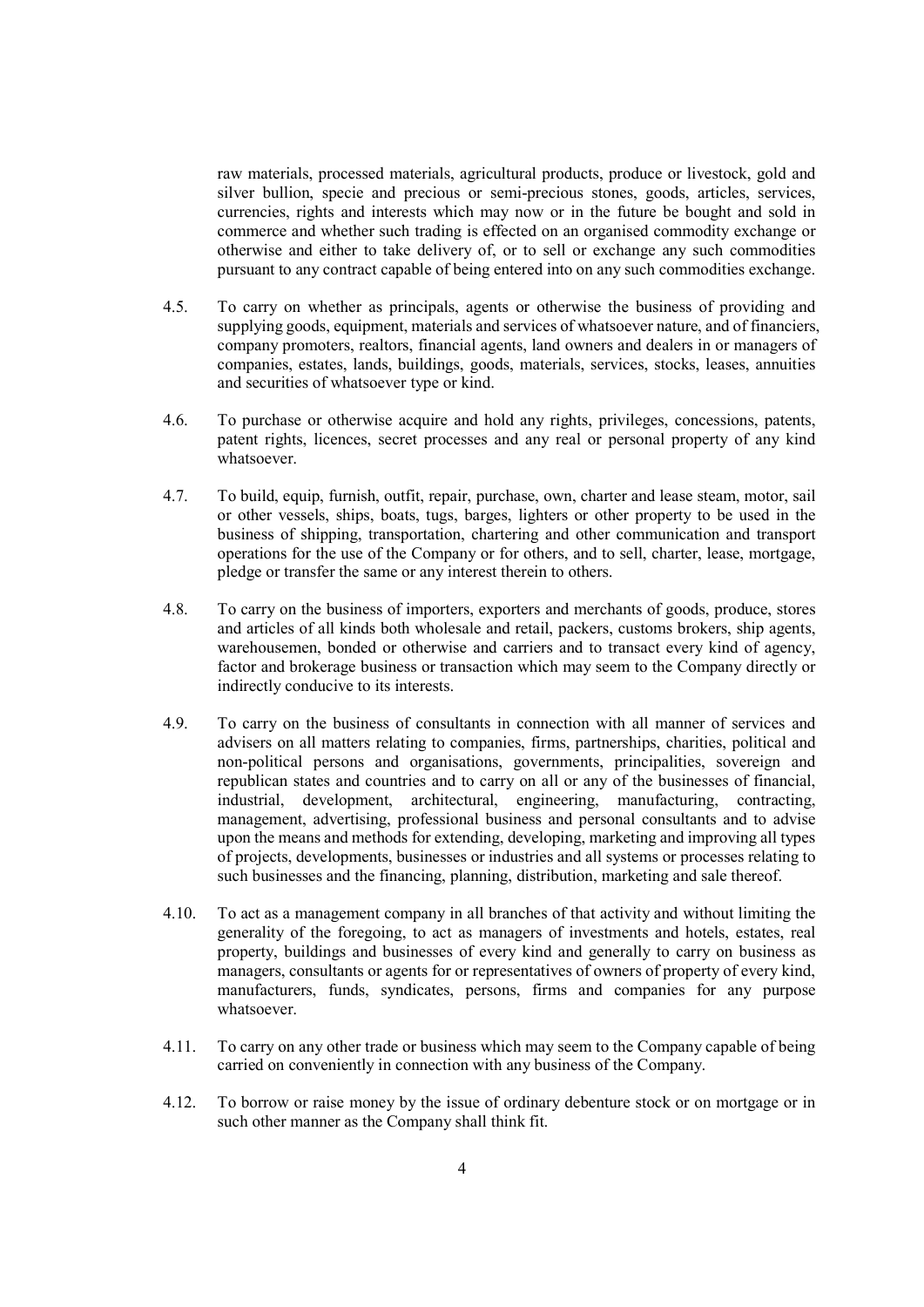- 4.13. To draw, make, accept, endorse, discount, execute and issue all instruments both negotiable and non-negotiable and transferable including promissory notes, bills of exchange, bills of lading, warrants, debentures and bonds.
- 4.14. To establish branches or agencies in the Cayman Islands and elsewhere and to regulate and to discontinue the same.
- 4.15. To distribute any of the property of the Company among the members of the Company in specie.
- 4.16. To acquire and take over the whole or any part of the business, property and liabilities of any person or persons, firm or company or to take or other acquire and hold shares, stock, debentures or other securities of or interest in any other company carrying on any business or possessed of any property or rights.
- 4.17. To grant pensions, allowances, gratuities and bonuses to employees or ex-employees of the Company or the dependents of such persons and to support, establish or subscribe to any charitable or other institutions, clubs, societies or funds or to any national or patriotic fund.
- 4.18. To lend and advance moneys or give credit to such persons and on such terms as may be thought fit and to guarantee or stand surety for the obligations of any third party whether such third party is related to the Company or otherwise and whether or not such guarantee or surety is to provide any benefits to the Company and for that purpose to mortgage or charge the Company's undertaking, property and uncalled capital or any part thereof, on such terms and conditions as may be thought expedient in support of any such obligations binding on the Company whether contingent or otherwise.
- 4.19. To enter into partnership or into any arrangements for sharing profits, union of interests, co-operation, joint venture, reciprocal concession, amalgamation or otherwise with any person or persons or company engaged or interested or about to become engaged or interested in the carrying on or conduct of any business or enterprise from which this Company would or might derive any benefit whether direct or indirect and to lend money, guarantee the contracts of or otherwise assist any such person or company and to take subscribe for or otherwise acquire shares and securities of any such company and to sell, hold, re-issue with or without guarantee or otherwise deal with the same.
- 4.20. To enter into any arrangements with any authorities, municipal or local or otherwise and to obtain from any such authority any rights, privileges or concessions which the Company may think it desirable to obtain and to carry out, exercise and comply with any such arrangements, rights, privileges or concessions.
- 4.21. To do all such things as are incidental to or which the Company may think conducive to the attainment of the above objects or any of them.
- 5. If the Company is registered as an exempted company as defined in the Cayman Islands Companies Law, it shall have the power, subject to the provisions of the Cayman Islands Companies Law and with the approval of a special resolution, to continue as a body incorporated under the laws of any jurisdiction outside of the Cayman Islands and to be de-registered in the Cayman Islands.
- 6. The liability of the members of the Company is limited.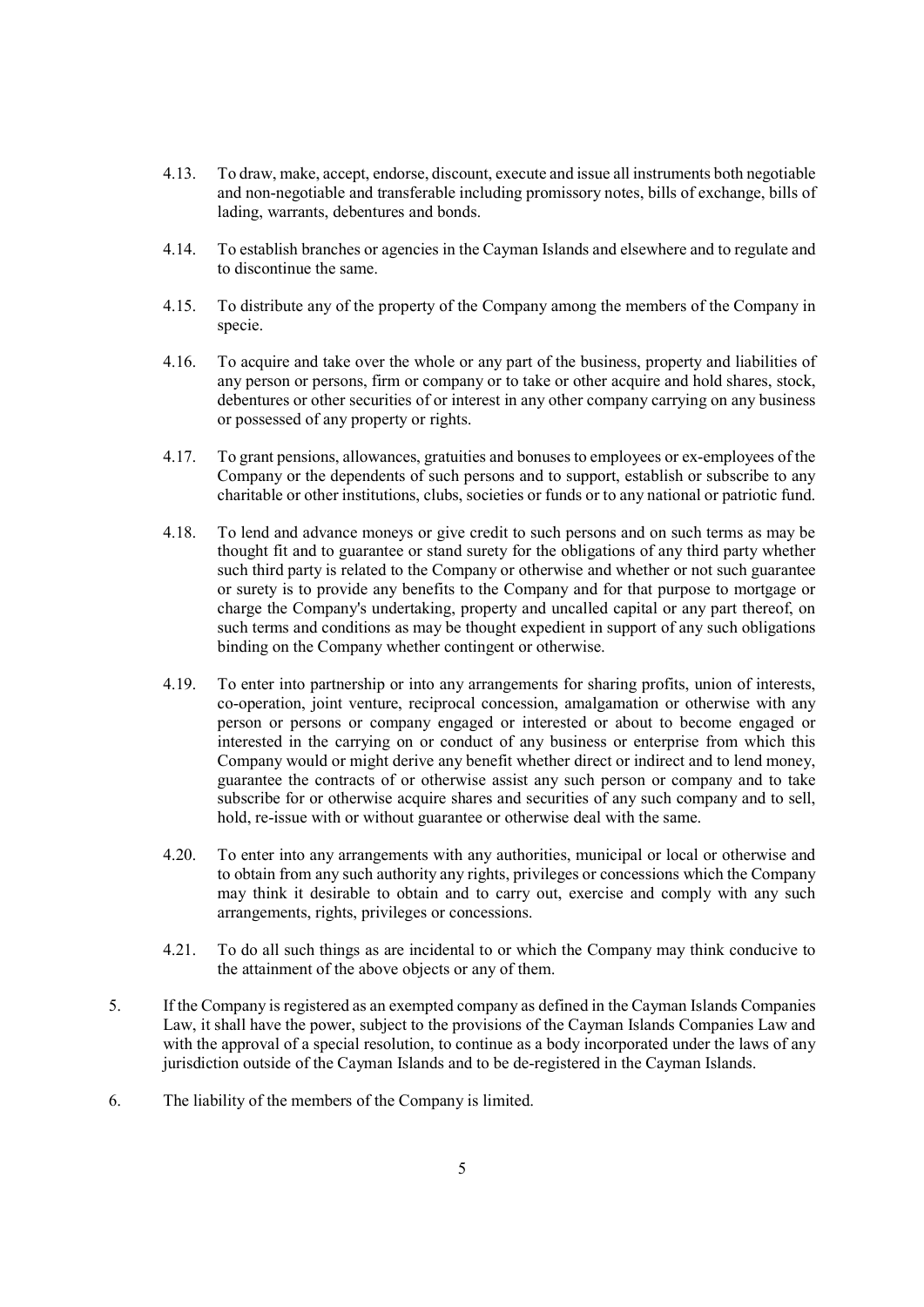7. The share capital of the Company is HK\$500,000,000 divided into 466,637,115,100 ordinary shares of HK\$0.001 each and 33,362,884,900 preference shares of HK\$0.001 each with the power for the Company to increase or reduce the said capital and to issue any part of its capital, original or increased, with or without any preference, priority or special privilege or subject to any postponement of rights or to any conditions or restrictions; and so that, unless the condition of issue shall otherwise expressly declare, every issue of shares, whether declared to be preference or otherwise, shall be subject to the power hereinbefore contained.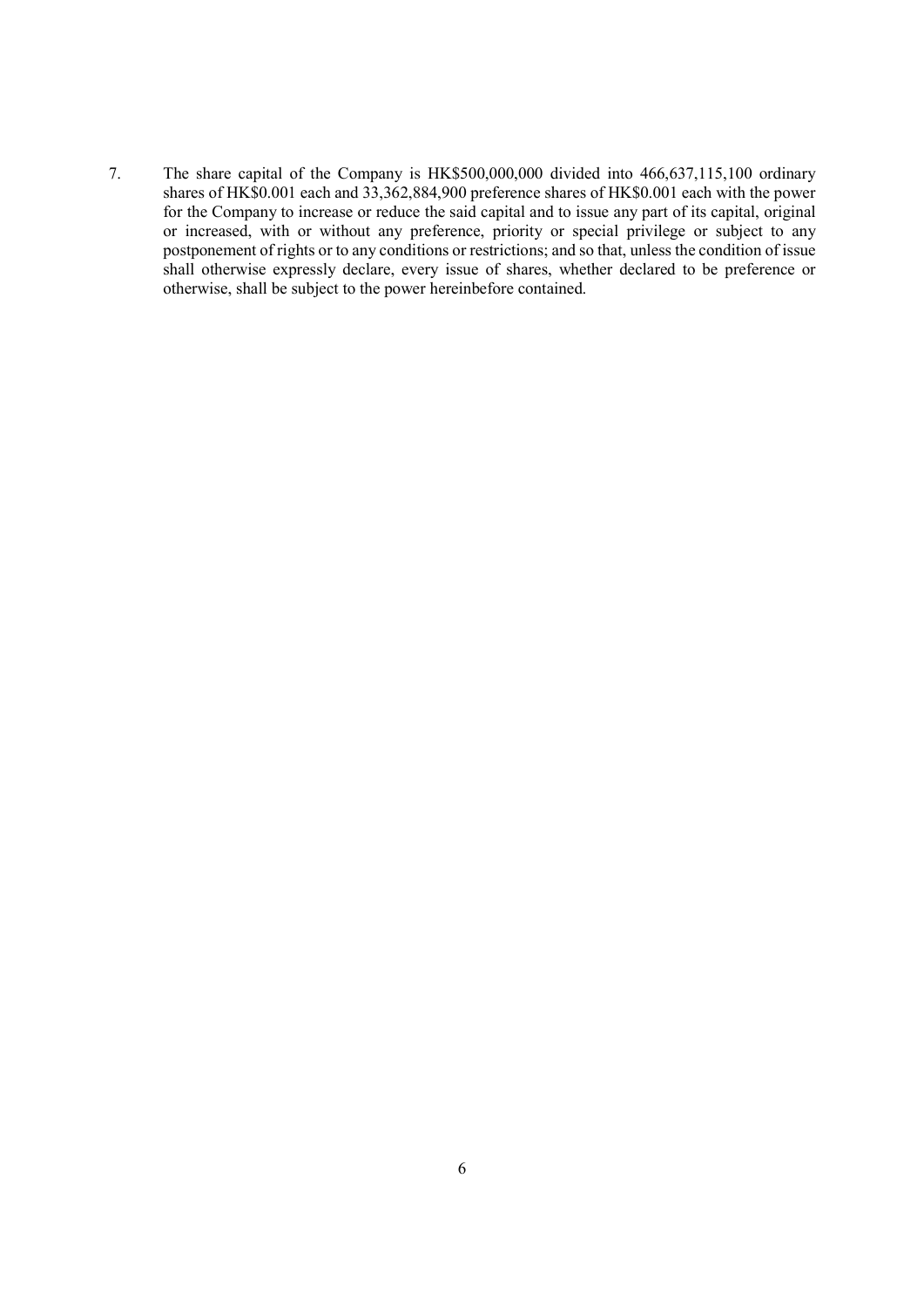#### THE COMPANIES LAW (AS REVISED)

## EXEMPTED COMPANY LIMITED BY SHARES

# SECOND AMENDED AND RESTATED

# ARTICLES OF ASSOCIATION

## **OF**

# Beijing Enterprises Clean Energy Group Limited 北控清潔能源集團有限公司

(adopted by a Special Resolution passed on 29 July 2021)

- 1. (a) Table "A" of the Companies Law (as revised) shall not apply to the Company.
	- (b) Any marginal notes, titles or lead in references to Articles and the index of the Memorandum and Articles of Association shall not form part of the Memorandum or Articles of Association and shall not affect their interpretation. In interpreting these Articles of Association, unless there be something in the subject or context inconsistent therewith: Marginal Notes

"address" shall have the ordinary meaning given to it and shall include any facsimile number, electronic number or address or website used for the purposes of any communication pursuant to these Articles; Definitions

"appointor" means in relation to an alternate Director, the Director who appointed the alternate to act as his alternate;

"Articles" means these Articles of Association in their present form and all supplementary, amended or substituted articles for the time being in force;

"Associates" shall have the meaning as defined in the Listing Rules;

"Auditors" means the persons appointed by the Company from time to time to perform the duties of auditors of the Company ;

"Board" means the board of Directors of the Company as constituted from time to time or as the context may require the majority of Directors present and voting at a meeting of the Directors at which a quorum is present;

"Business Day" means any day (excluding Saturdays, Sundays and public holidays in Hong Kong) on which banks generally are open for business in Hong Kong;

"Call" shall include any instalment of a call;

"Chairman" means, except where the context otherwise requires, the Chairman presiding at any meeting of Shareholders or of the Board;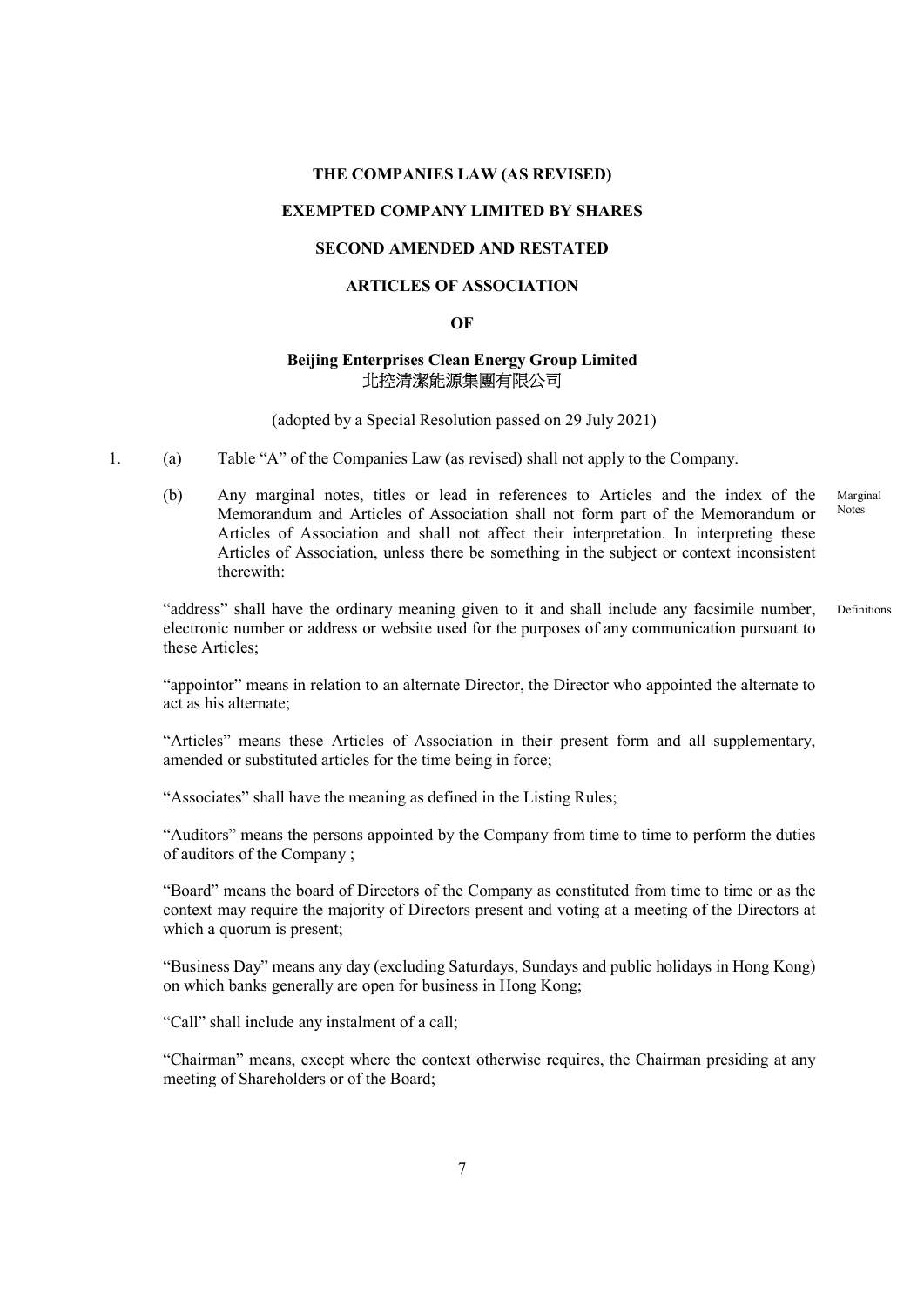"Chairman of the Board" shall mean the First Chairman of the Board or the Second Chairman of the Board or where more than one Chairman of the Board have been appointed, the "Joint Chairmen of the Board";

"Clearing House" means a clearing house recognized by the laws of the jurisdiction in which the Shares of the Company are listed or quoted with the permission of the Company on a stock exchange in such jurisdiction;

"Companies Law" means the Companies Law (as revised) of the Cayman Islands as amended from time to time and every other act, order regulation or other instrument having statutory effect (as amended from time to time) for the time being in force in the Cayman Islands applying to or affecting the Company, the Memorandum of Association and/or the Articles of Association;

"Companies Ordinance" means the Companies Ordinance, Cap. 32 of the Laws of Hong Kong as amended from time to time;

"Company" means the above named company;

"Debenture" and "Debenture Holder" means and includes respectively "debenture stock" and "debenture stockholder";

"Director" means such person or persons as shall be appointed to the Board from time to time;

"Dividend" means dividends, distributions in specie or in kind, capital distributions and capitalisation issues;

"First Chairman of the Board" shall mean the Chairman of the Board who is responsible for the daily operations and management of the Company and its subsidiaries;

"Head Office" means such office of the Company as the Board may from time to time determine to be the principal office of the Company;

"HK Stock Exchange" means The Stock Exchange of Hong Kong Limited;

"HK\$" or " Hong Kong dollars" means Hong Kong dollars, the lawful currency for the time being of Hong Kong;

"Holding Company" has the meaning ascribed to it by Section 2 of the Companies Ordinance;

"Hong Kong" means the Hong Kong Special Administrative Region of the People's Republic of China;

"Listing Rules" shall mean the Rules Governing the Listing of Securities on The Stock Exchange of Hong Kong Limited (as amended from time to time);

"Month" means a calendar month:

"Newspapers" means at least one English language daily newspaper and at least one Chinese language daily newspaper, in each case published and circulating generally in the Relevant Territory and specified or not excluded for this purpose by the stock exchange in the Relevant Territory;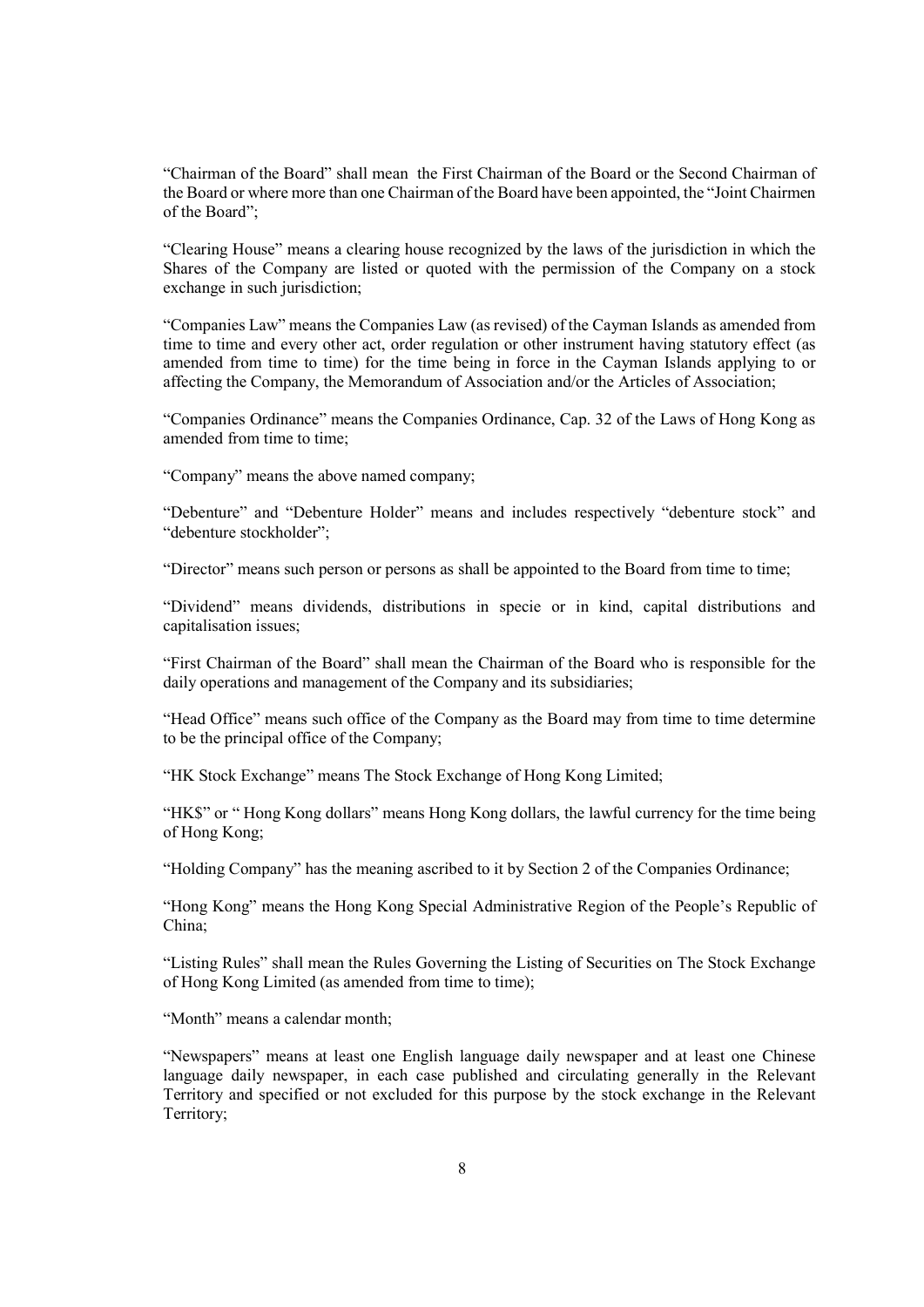"Ordinary Resolution" means a resolution as described in Article 1(d) of these Articles;

"Ordinary Shares" means the Company's ordinary shares of a par value of HK\$0.001 each;

"Paid" means, as it relates to a Share, paid or credited as paid;

"Preference Shares" means the Company's preference shares of a par value of HK\$0.001 each;

"Register" means the principal register and any branch register of Shareholders of the Company to be maintained at such place within or outside the Cayman Islands as the Board shall determine from time to time;

"Registered Office" means the registered office of the Company for the time being as required by the Companies Law;

"Registration Office" means such place or places in the Relevant Territory or elsewhere where the Board from time to time determine to keep a branch register of Shareholders of the Company in respect of that class of share capital and where (except in cases where the Board otherwise agrees) transfers of other documents of title for Shares are to be lodged for registration and are to be registered;

"Relevant Period" means the period commencing from the date on which any of the securities of the Company first become listed on the HK Stock Exchange to and including the date immediately before the day on which none of such securities are so listed (and so that if at any time listing of any such securities is suspended for any reason whatsoever and for any length of time, they shall nevertheless be treated, for the purpose of this definition, as listed);

"Relevant Territory" means Hong Kong or such other territory where any of the securities of the Company is listed on a stock exchange in that territory;

"Seal" means the common seal of the Company and any one or more facsimile seals from time to time of the Company for use in the Cayman Islands or in any place outside the Cayman Islands;

"Second Chairman of the Board" shall mean the Chairman of the Board who is responsible for the strategic planning and the development of corporate culture of the Company and its subsidiaries;

"Secretary" means the person for the time being performing the duties of that office of the Company and includes any assistant, deputy, acting or temporary secretary;

"Securities Seal" shall mean a seal for use for sealing certificates for shares or other securities issued by the Company which is a facsimile of the Seal of the Company with the addition on its face of the words "Securities Seal":

"Share" means a share in the share capital of the Company and includes stock except where a distinction between stock and Shares is expressed or implied; "Shareholder" means the person who is duly registered in the Register as holder for the time being of any Share and includes persons who are jointly so registered;

"Special Resolution" means a resolution as described in Article 1(c) of these Articles;

"Stock Exchange" means The Stock Exchange of Hong Kong Limited;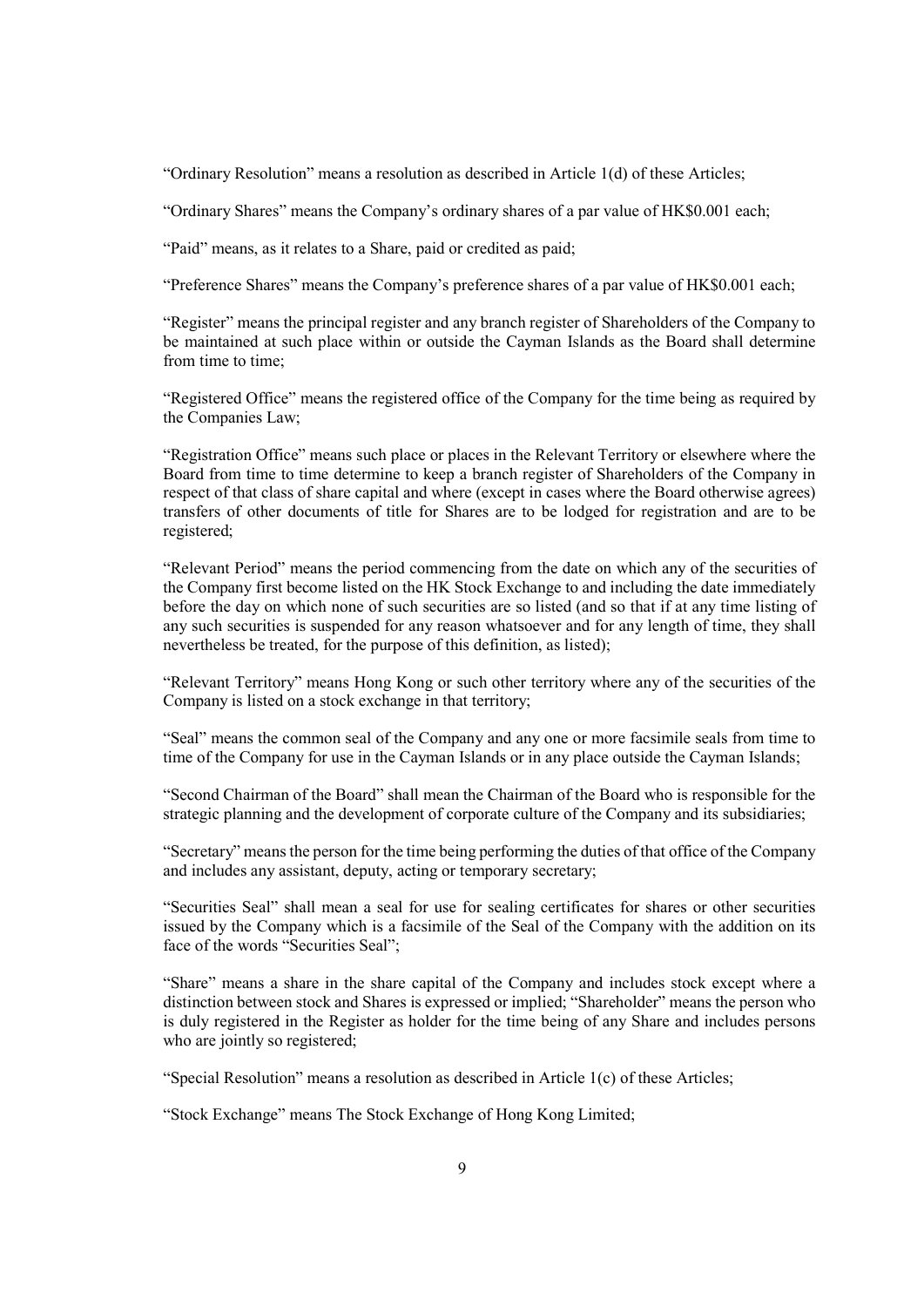"Subsidiary" has the meaning ascribed to it by Section 2 of the Companies Ordinance;

"Transfer Office" means the place where the principal register of Shareholders is located for the time being;

"Vice Chairman of the Board" shall mean a Director being nominated or designated by the Board or where more than one Vice Chairman of the Board have been appointed, the "Joint Vice Chairmen of the Board".

In these Articles, unless there be something in the subject or context inconsistent herewith:

- (i) words denoting the singular number shall include the plural number and vice versa;
- (ii) words importing any gender shall include every gender and words importing persons shall include partnerships, firms, companies and corporations;
- (iii) subject to the foregoing provisions of this Article, any words or expressions defined in the Companies Law (except any statutory modification thereof not in force when these Articles become binding on the Company) shall bear the same meaning in these Articles, save that "company" shall where the context permits include any company incorporated in the Cayman Islands or elsewhere; and
- (iv) references to any statute or statutory provision shall be construed as relating to any statutory modification or re-enactment thereof for the time being in force.
- (c) At all times during the Relevant Period a resolution shall be a Special Resolution when it has been passed by a majority of not less than  $\frac{3}{4}$  of the votes cast by such Shareholders as, being entitled so to do, vote in person or by proxy or, in the cases of Shareholders which are corporations, by their respective duly authorised representatives at a general meeting of which not less than 21 days' notice, specifying (without prejudice to the power contained in the Articles to amend the same) the intention to propose the resolution as a Special Resolution, has been duly given. Provided that, except in the case of an annual general meeting if it is so agreed by a majority in number of the Shareholders having a right to attend and vote at any such meeting, being a majority together holding not less than 95 % in nominal value of the Shares giving that right (or, in the case of an annual general meeting, by all Shareholders of the Company having that right), a resolution may be proposed and passed as a Special Resolution at a meeting of which less than 21 days' notice has been given.
	- (d) A resolution shall be an Ordinary Resolution when it has been passed by a simple majority of such Shareholders as, being entitled so to do, vote in person or, where proxies are allowed, by proxy or, in the case of any Shareholder being a corporation, by its duly authorised representative at a general meeting held in accordance with these Articles and of which not less than 14 days' notice has been duly given.
	- (e) A resolution in writing signed (in such manner as to indicate, expressly or impliedly, unconditional approval) by or on behalf of all Shareholders for the time being entitled to receive notice of and to attend and vote at general meetings of the Company shall, for the purpose of these Articles, be treated as an Ordinary Resolution duly passed at a general meeting of the Company duly convened and held and, where relevant as a Special Resolution so passed. Any such resolution shall be deemed to have been passed at a meeting held on the date on which it was signed by the last person to sign, and where the

App.13 Part B Para.1

10

General

Special Resolution

Ordinary Resolution

Resolutions in writing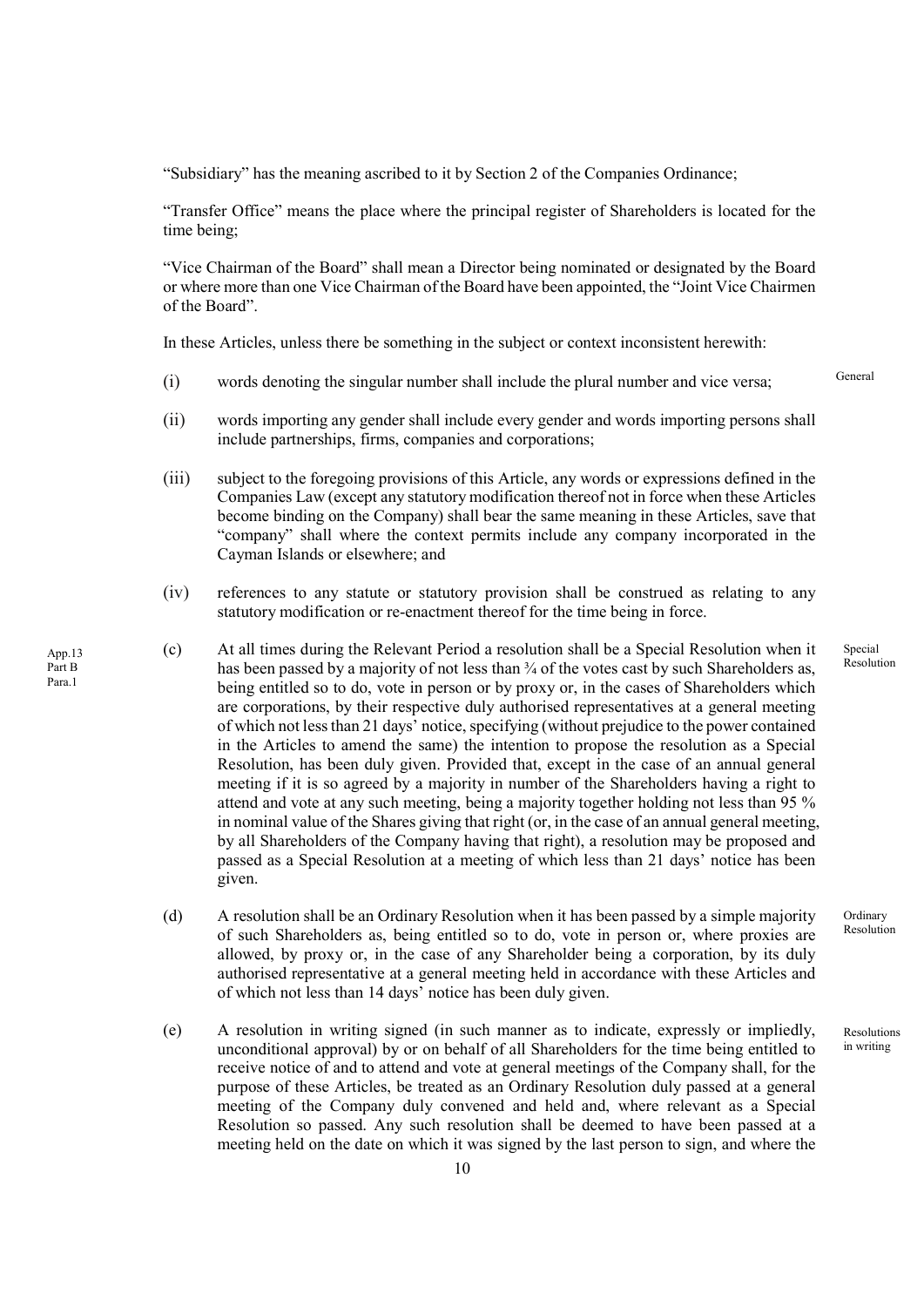resolution states a date as being the date of his signature thereof by any Shareholder the statement shall be prima facie evidence that it was signed by him on that date. Such a resolution may consist of several documents in the like form, and signed by one or more relevant Shareholders.

- (f) A Special Resolution shall be effective for any purpose for which an Ordinary Resolution is expressed to be required under any provision of these Articles.
- 2. To the extent that the same is permissible under Cayman Islands law and subject to Article 13, a Special Resolution shall be required to alter the Memorandum of Association of the Company, to approve any amendment of the Articles or to change the name of the Company. App.13 Part B Para.1

### SHARES, WARRANTS AND MODIFICATION OF RIGHTS

- 3. Without prejudice to any special rights or restrictions for the time being attaching to any Shares or any class of Shares including preference Shares, any Share may be issued upon such terms and conditions and with such preferred, deferred or other qualified or special rights, or such restrictions, whether in regard to Dividend, voting, return of capital or otherwise, as the Company may from time to time by Ordinary Resolution determine (or, in the absence of any such determination or so far as the same may not make specific provision, as the Board may determine) and any Share may be issued on the terms that it is liable to be redeemed upon the happening of a specified event or upon a given date and either at the option of the Company, or at the option of the holder. No Shares shall be issued to bearer. App.3 Para. 6(1)
- 4. The Board may issue warrants to subscribe for any class of Shares or other securities of the Company, which warrants may be issued on such terms as the Board may from time to time determine. Where warrants are issued to bearer, no certificate thereof shall be issued to replace one that has been lost unless the Board is satisfied beyond reasonable doubt that the original certificate thereof has been destroyed and the Company has received an indemnity in such form as the Board shall think fit with regard to the issue of any such replacement certificate. App.3 Para. 2(2)
- 5. (a) If at any time the share capital of the Company is divided into different classes of Shares, all or any of the special rights attached to any class (unless otherwise provided for by the terms of issue of the Shares of that class) may, subject to the provisions of the Companies Law, be varied or abrogated either with the consent in writing of the holders of not less than ¾ in nominal value of the issued Shares of that class or with the sanction of a Special Resolution passed at a separate general meeting of the holders of the Shares of that class. To every such separate general meeting the provisions of these Articles relating to general meetings shall mutatis mutandis apply, but so that the necessary quorum (other than at an adjourned meeting) shall be not less than 2 persons holding (or, in the case of a Shareholder being a corporation, by its duly authorised representative) or representing by proxy onethird in nominal value of the issued Shares of that class, that the quorum for any meeting adjourned for want of quorum shall be 2 Shareholders present in person (or in the case of the Shareholder being a corporation, by its duly authorised representative) or by proxy (whatever the number of Shares held by them) and that any holder of Shares of the class present in person (or in the case of the Shareholder being a corporation, by its duly authorised representative) or by proxy may demand a poll. App.3 Para. 6(2) App.13 Part B Para. 2(1)
	- (b) The provisions of this Article shall apply to the variation or abrogation of the rights attached to the Shares of any class as if each group of Shares of the class differently treated formed a separate class the rights whereof are to be varied or abrogated.

Special Resolution effective as Ordinary Resolution When Special Resolution is required

> Issue of Shares

Warrants

How rights of shares may be modified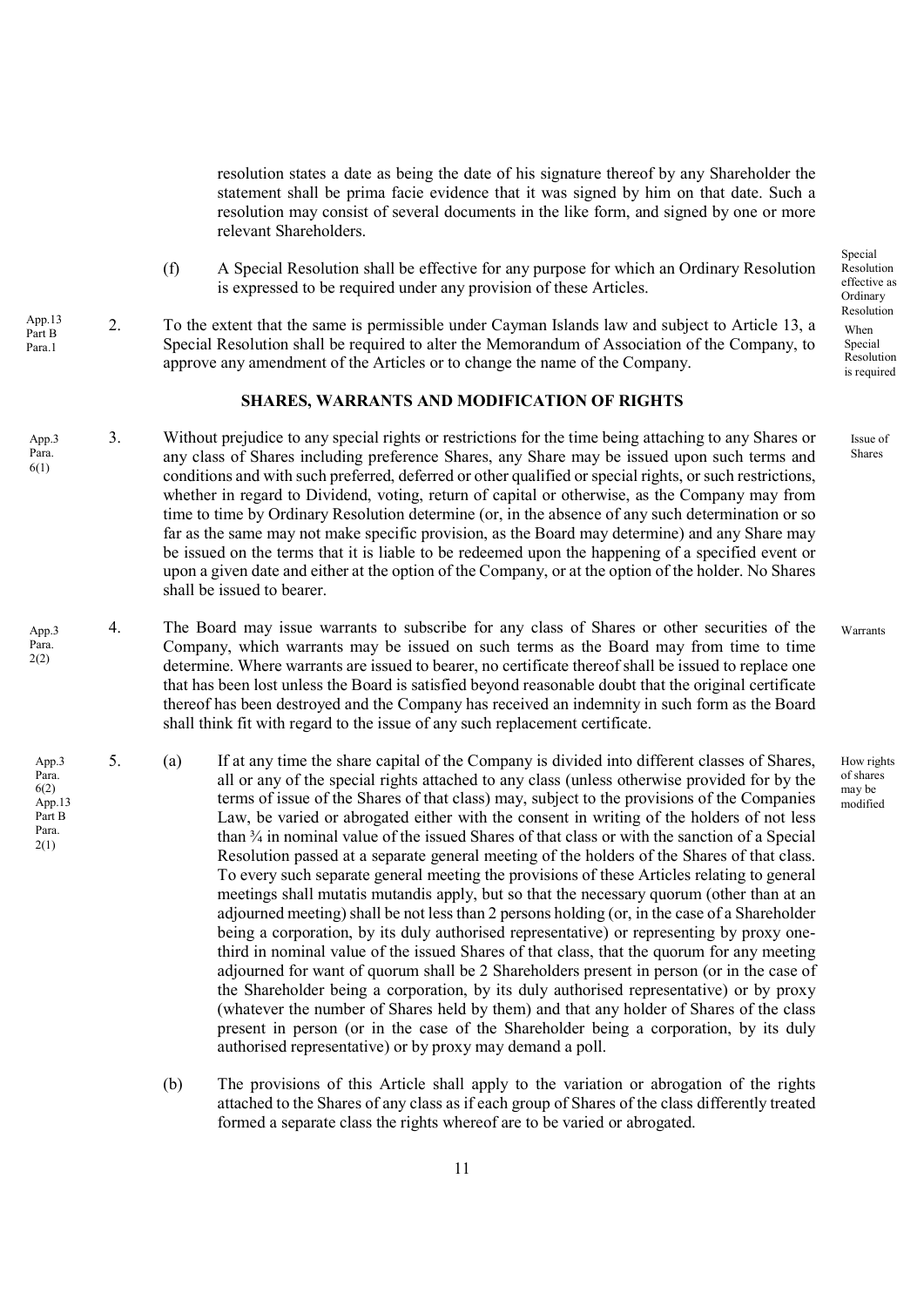- (c) The special rights conferred upon the holders of any Shares or class of Shares shall not, unless otherwise expressly provided in the rights attaching to the terms of issue of such Shares be deemed to be altered by the creation or issue of further Shares ranking pari passu therewith.
- 6. The authorised share capital of the Company on the date of the adoption of these Articles is HK\$500,000,000 divided into 466,637,115,100 ordinary shares of HK\$0.001 each and 33,362,884,900 preference shares of HK\$0.001 each. App.3 Para. 9 Authorised Share Capital
	- 6A. Share Capital

Unless otherwise determined by the Shareholders in accordance with these Articles, the authorised share capital of the Company shall be divided into two classes:

- (a) 466,637,115,100 Ordinary Shares of par value of HK\$0.001 each; and
- (b) 33,362,884,900 Preference Shares of par value of HK\$0.001 each.
- 6B. Rights of Ordinary Shares

The holders of Ordinary Shares shall, subject to the provision of these Articles:

- (a) be entitled to one vote per Share;
- (b) be entitled to such dividends as the Board may from time to time declare;
- (c) in the event of a winding-up or dissolution of the Company, whether voluntary or involuntary or for the purpose of a reorganisation or otherwise or upon any distribution of capital, be entitled to the surplus assets of the Company; and
- (d) generally be entitled to enjoy all of the rights attaching to the Shares.
- 6C. Rights of Preference Shares

Notwithstanding anything else to the contrary in these Articles, the Preference Shares shall have the following special rights and restrictions and, as between themselves, shall carry equal rights and rank pari passu with one another:

(A) AS REGARDS DIVIDEND

The Preference Shares shall, on the basis of full conversion of which, rank pari passu for dividends with the Ordinary Shares.

(B) AS REGARDS RETURN ON CAPITAL

Each of the Preference Shares shall rank prior to, for return of capital on liquidation, winding up or dissolution of the Company and shall rank pari passu with, for participation in the distribution of surplus assets of the Company, all other Ordinary Shares in the capital of the Company for the time being in issue.

(C) AS REGARDS TRANSFERABILITY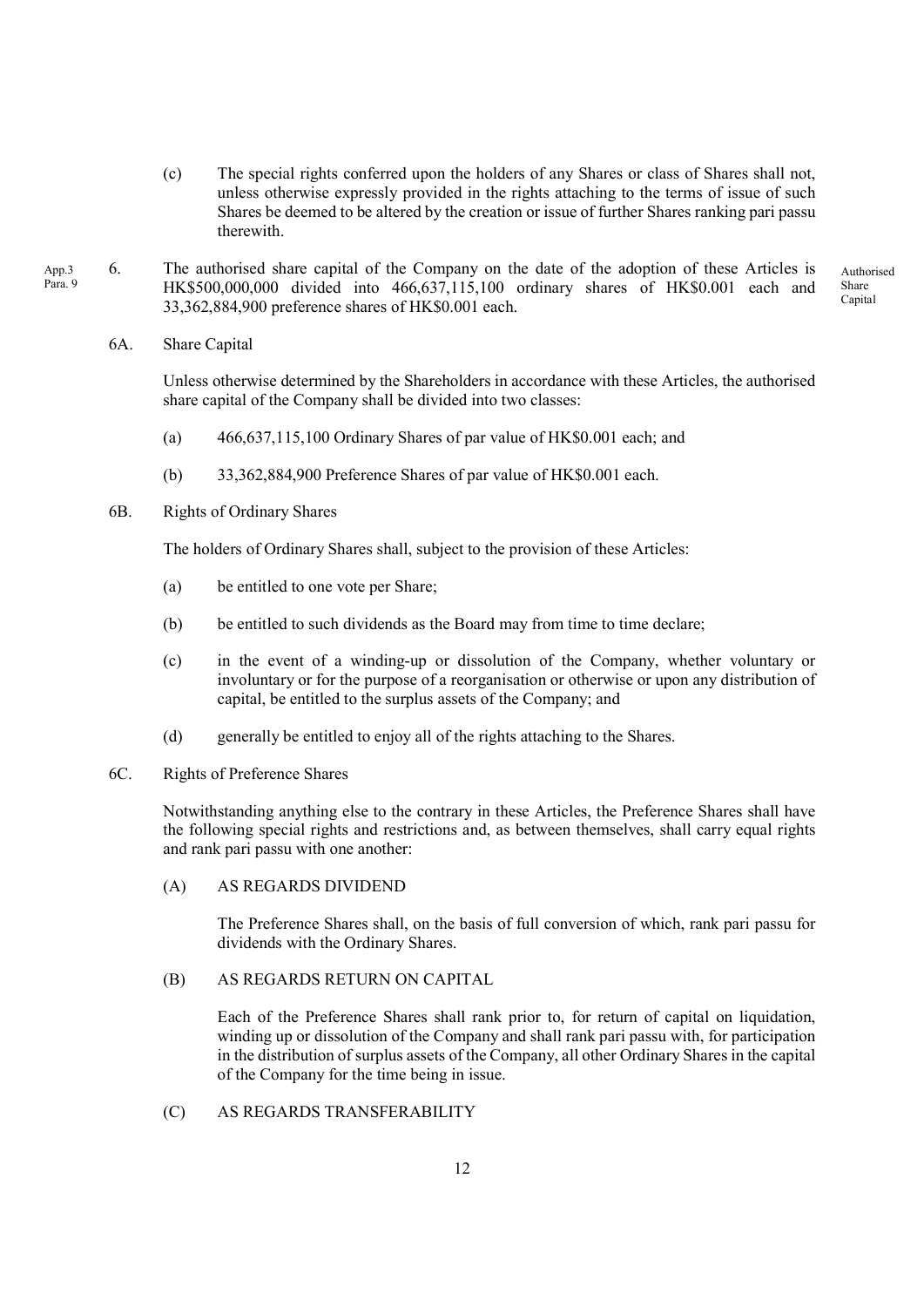Any Preference Shares shall be freely transferable.

### (D) AS REGARDS VOTING

The holder(s) of the Preference Shares will not be entitled to attend or vote at any general meeting of the Company by reason only of his/her/its being the holder(s) of the Preference Shares, unless a resolution is to be proposed at a general meeting for winding up the Company or a resolution is to be proposed which if passed would vary or abrogate the rights or privileges of the holder(s) of the Preference Shares, in which event the Preference Shares shall confer on the holder(s) thereof the right to receive notice of, and to attend and vote at, the general meeting.

# (E) AS REGARDS CONVERSION

- (a) Subject to clause (h) below, and subject further to payment in full of the subscription price of the Preference Shares, the Preference Shares shall be convertible into such number of fully-paid Ordinary Shares in accordance with this Article by such holder of the Preference Shares serving the conversion notice (the "Conversion Notice") to the Company on any Business Day after the issue date.
- (b) The number of Ordinary Shares to which a holder of Preference Shares shall be entitled upon conversion following a conversion event shall be the number obtained by multiplying the subscription price of each Preference Share by the number of the Preference Shares being converted, divided by HK\$0.079 (as adjusted in accordance with the conversion adjustment) (the "Conversion Price") then in effect.
- (c) The Conversion Price shall be subject to the adjustment set out in this Article, but shall not be less than the then par value of an Ordinary Share.
- (d) Upon delivery of the Conversion Notice and certificate(s) evidencing the Preference Shares to be converted by the holder thereof to the Company, the Company shall promptly and, in any event no later than 3 Business Days after the date of receipt of the Conversion Notice and such certificate(s):
	- (i) issue and deliver to such holder certificate(s) for the number of Ordinary Shares into which the Preference Shares are converted in the name as shown on the certificate(s) evidencing the Preference Shares so surrendered to the Company; or
	- (ii) cause to be credited into the relevant brokers' account of the holder of the Preference Shares such number of Ordinary Shares into which the Preference Shares are converted upon request of the relevant holder of the Preference Shares.
- (e) No fraction of an Ordinary Share shall be issued upon conversion of the Preference Shares. Fractional entitlement shall be ignored by the holder of the Preference Shares and any sum paid in respect of such subscription shall be retained by the Company for its own benefit.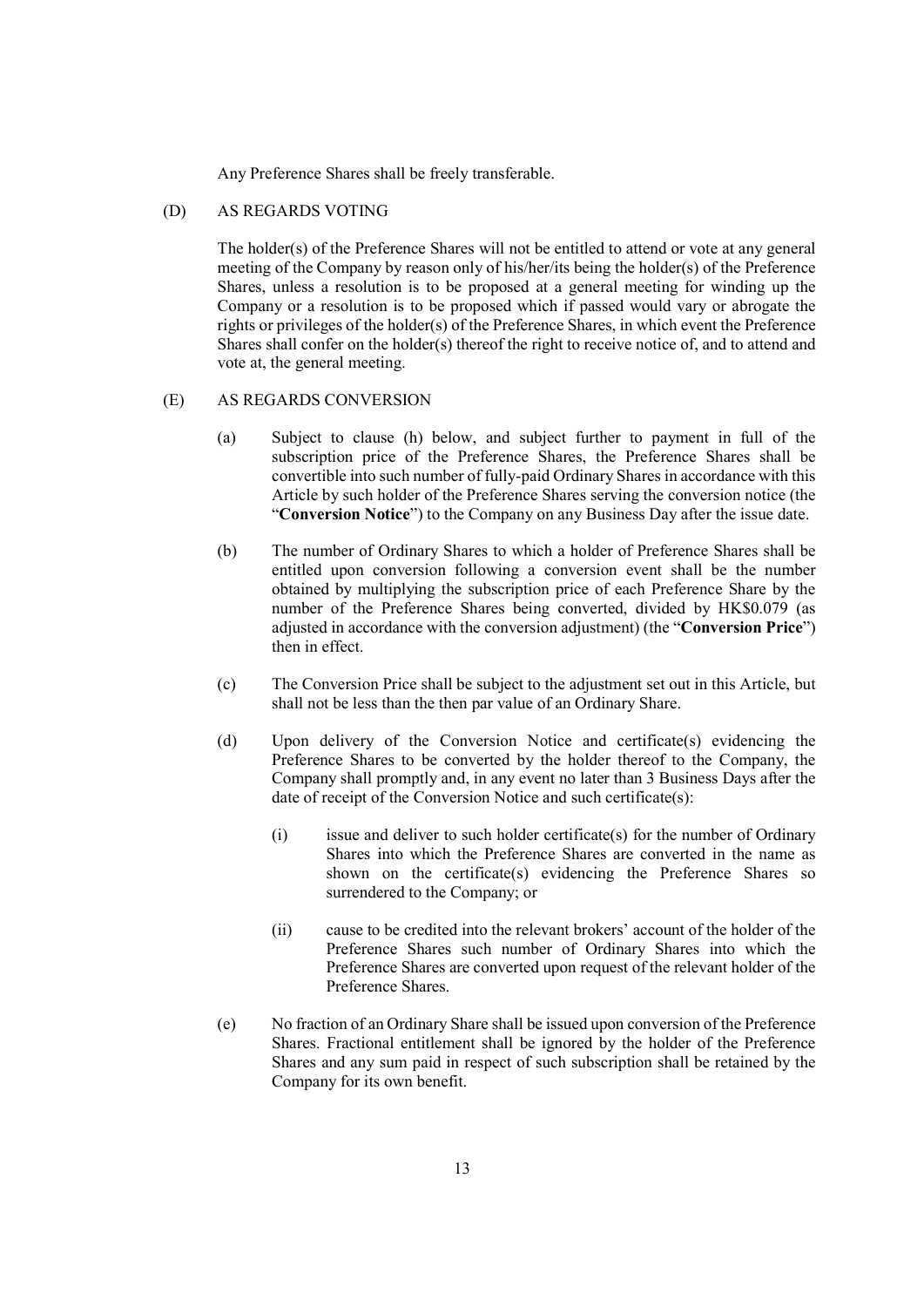- (f) The Company shall ensure that at all times there is a sufficient number of unissued Ordinary Shares in its authorised share capital to be issued in satisfaction of the conversion right pursuant to clause (E)(a) in this Article.
- (g) Upon the issue of the Ordinary Shares into which the Preference Shares are converted, the Company shall enter such member of the Company in its register of members in respect of the relevant number of Ordinary Shares arising from such conversion, and the Preference Shares which have been converted into Ordinary Shares shall be treated as cancelled.
- (h) Notwithstanding any provision in this Article, conversion shall be subject to the following requirements:
	- (i) the Company's obligation to effect conversion of fully-paid Preference Shares into Ordinary Shares in respect of which Conversion Notice has been served by a holder of Preference Shares ("Outstanding Preference Shares"), shall be subject to the Company's compliance with Rule 8.08 of the Listing Rules.
	- (ii) The Company undertakes with the holders of Preference Shares that in the event that the Company is unable to effect conversion of any Outstanding Preference Shares for the reason of compliance with Rule 8.08 of the Listing Rules, it shall, once headroom for conversion of such Outstanding Preference Shares is available, effect conversion of such Outstanding Preference Shares into Ordinary Shares to the maximum extent possible.
	- (iii) In the event the Outstanding Preference Shares are held by more than one holders of Preference Shares and the headroom for conversion by the Company under the above clause  $(E)(h)(ii)$  is insufficient to enable all of such Outstanding Preference Shares be converted in one batch, the Outstanding Preference Shares held by the relevant holders of Preference Shares shall be converted by the Company on a pro-rata basis.
	- (iv) Subject to these Articles and any other applicable laws and rules, the method of conversion of the Preference Shares shall be determined by the Directors as they think appropriate from time to time without further approval from the Shareholders of the Company, including but not limited to redemption or repurchase, or reclassification as Ordinary Shares, of the Preference Shares.

# (F) AS REGARDS CONVERSION ADJUSTMENTS

- (a) The Conversion Price shall from time to time be adjusted in accordance with the following relevant provisions and so that if the event giving rise to any such adjustment shall be such as would be capable of falling within more than one of clauses (i) to (vi), it shall fall within the first of the applicable clauses to the exclusion of the remaining clauses:
	- (i) if and whenever the Ordinary Shares by reason of any consolidation subdivision or reclassification become of a different nominal amount, the Conversion Price in force immediately prior thereto shall be adjusted by multiplying it by the revised nominal amount and dividing the result by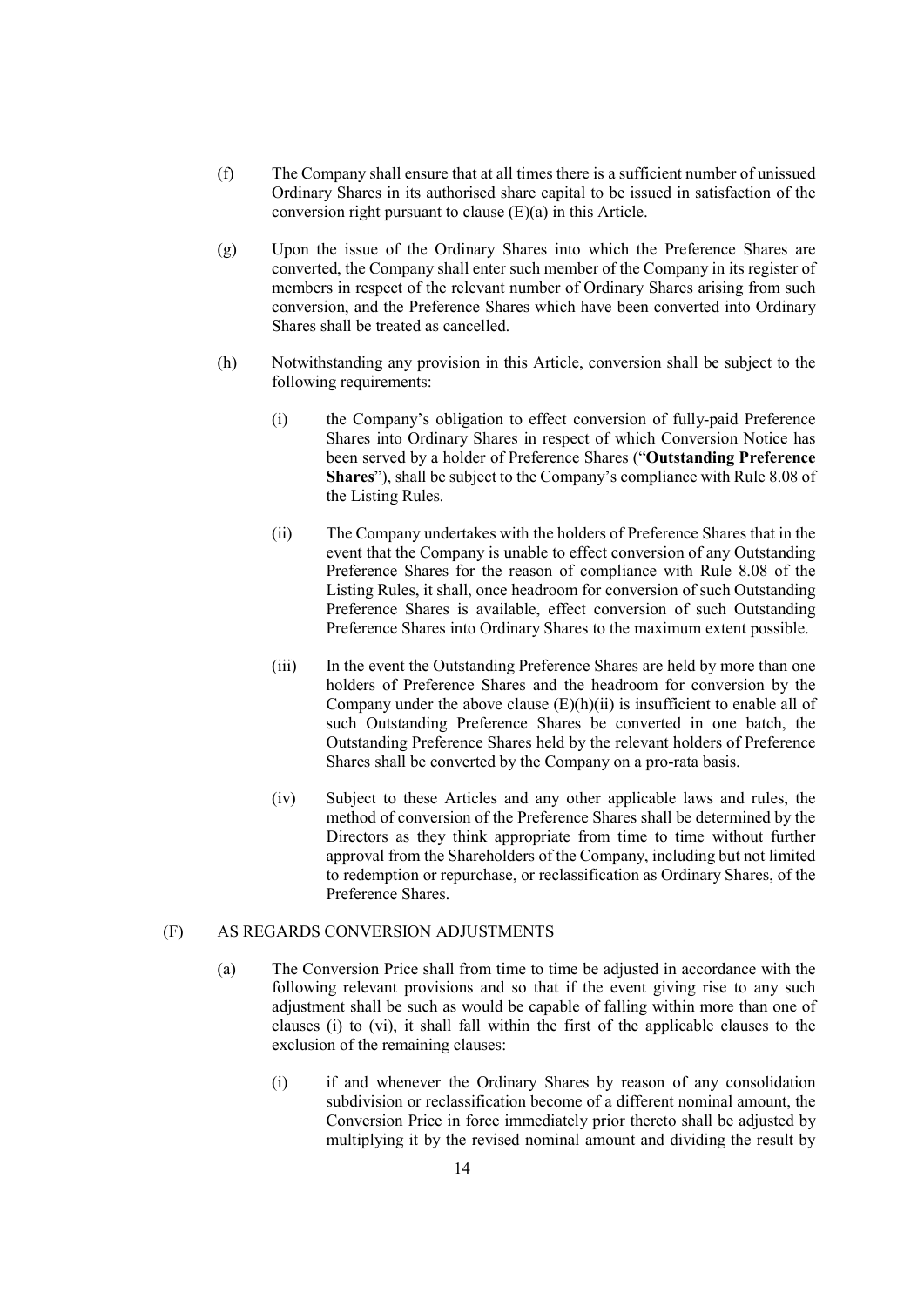the former nominal amount. Each such adjustment shall be effective from the close of business in Hong Kong on the day immediately preceding the date on which the consolidation or subdivision or reclassification becomes effective.

- (ii) if and whenever the Company shall:
	- (1) issue (other than in lieu of a cash dividend) any Ordinary Shares credited as fully paid by way of capitalisation of profits or reserves (including any share premium account); or
	- (2) issue Ordinary Shares paid out of distributable profits or reserves and/or share premium accounts issued in lieu of the whole or any part of a cash dividend, being a dividend which the holders of the Ordinary Shares concerned would or could otherwise have received but only to the extent that the market value of such Ordinary Shares exceeds 110% of the amount of dividend which holders of the Ordinary Shares could elect to or would otherwise receive in cash and which would not have constituted a capital distribution (as defined in this Article) (for which purpose the "market value" of an Ordinary Share shall mean the average of the closing prices published in the Hong Kong Stock Exchange's Daily Quotation Sheet for one Ordinary Share for 5 trading days ending an the last trading day immediately preceding the last day on which holders of Ordinary Shares may elect to receive or (as the case may be) not to receive the relevant dividend in cash); then the Conversion Price in force immediately prior to such issue shall be adjusted by multiplying it by the aggregate nominal amount of the issued Ordinary Shares immediately before such issue and dividing the result by the sum of such aggregate nominal amount and the aggregate nominal amount of the Ordinary Shares issued in such capitalisation. Each such adjustment shall be effective (if appropriate, retrospectively) from the commencement of the day next following the record date for such issue.
- (iii) if and whenever the Company shall make any capital distribution to holders (in their capacity as such) of Ordinary Shares (whether on a reduction of capital or otherwise) or shall grant to such holders rights to acquire for cash assets of the Company or any of its subsidiaries, the Conversion Price in force immediately prior to such distribution or grant shall be adjusted by multiplying by the following fraction:

$$
\frac{A-B}{A}
$$

where:

 $A =$  the closing price published in the Stock Exchange in respect of one Ordinary Share on the trading day immediately preceding the date on which the capital distribution or, as the case may be, the grant is publicly announced or (failing any such announcement) immediately preceding the date of the capital distribution or, as the case may be, of the grant; and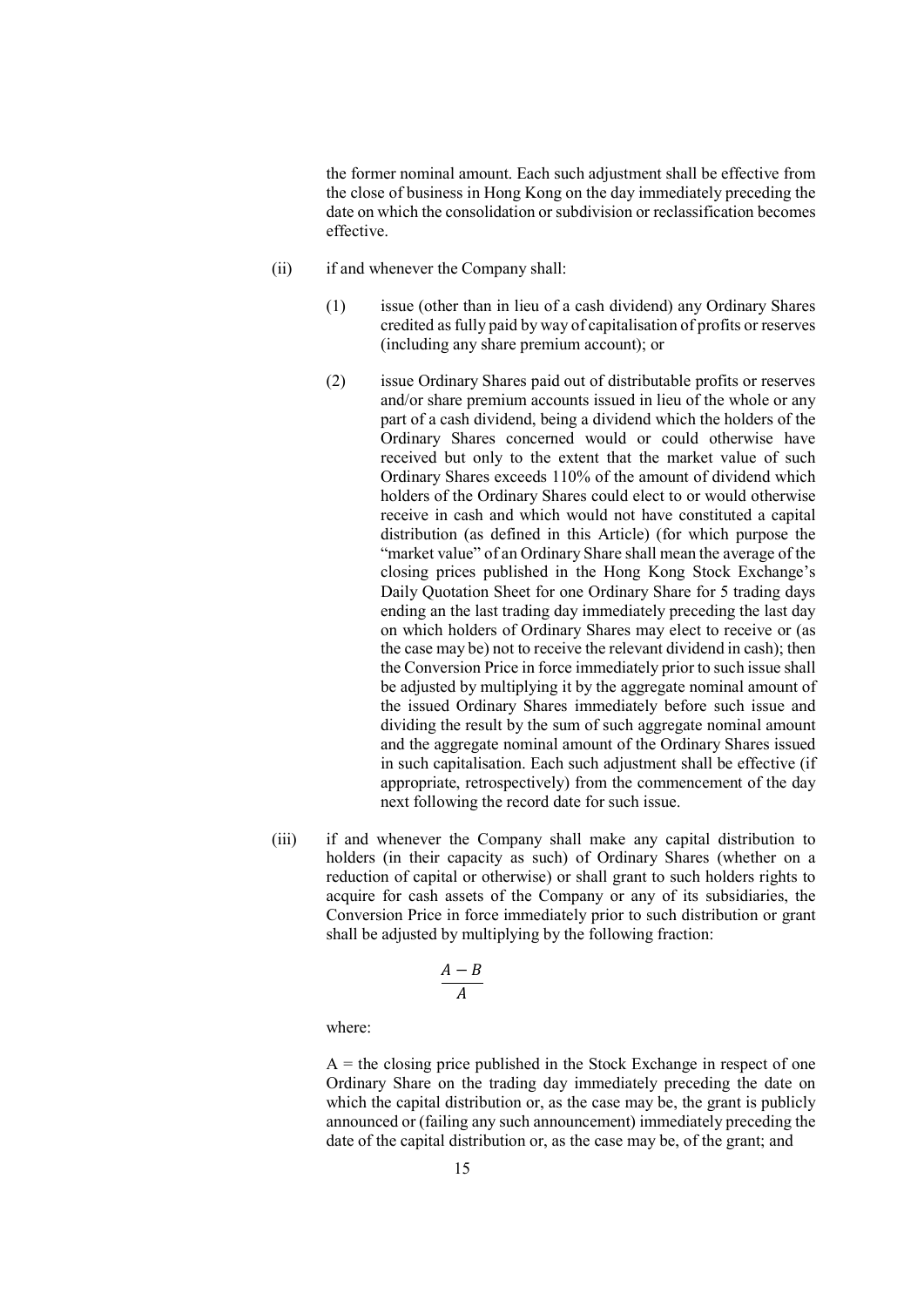$B =$  the fair market value on the day of such announcement or failing any such announcement, the date of the capital distribution or the grant, as the case may be, as determined in good faith by the independent financial adviser appointed by the Company, of the portion of the capital distribution or of such rights which is/are attributable to one Ordinary Share,

Provided that:

- (1) if, in the opinion of the relevant independent financial adviser appointed by the Company, the use of the fair market value as aforesaid produces a result which is significantly inequitable, it may instead determine such event the above formula shall be construed as if B meant) the amount of the closing price published in the Stock Exchange's Daily Quotation Sheet of one Ordinary Share which should properly be attributed to the value of the capital distribution or rights; and
- (2) the above clause  $(F)(a)(iii)$  shall not apply in relation to the issue of Ordinary Shares paid out of profits or reserves and issued in lieu of a cash dividend. Each such adjustment shall be effective (if appropriate, retrospectively) from the commencement of the day following the record date for the capital distribution or grant;
- (iv) if and whenever the Company shall offer to all holders of Ordinary Shares new Ordinary Shares for subscription by way of rights, or shall grant to all holders of Ordinary Shares any options or warrants to subscribe for new Ordinary Shares, at a price per new Ordinary Share which is less than 90% of the market price at the date of the announcement of the terms of the offer or grant (whether or not such offer or grant is subject to the approval of the holders of Ordinary Shares or other persons), the Conversion Price shall be adjusted by multiplying the Conversion Price in force immediately before the date of the announcement of such offer or grant by the following fraction:

$$
\frac{G+H}{G+I}
$$

where:

 $G =$  the number of Ordinary Shares in issue immediately before the date of such announcement;

 $H =$  the number of Ordinary Shares which the aggregate of the two following amounts would purchase at such market price:

- (1) the total amount (if any) payable to the rights, options or warrants being offered or granted; and
- (2) the total amount payable for all of the new Ordinary Shares being offered for subscription or comprised in the rights, options or warrants being granted; and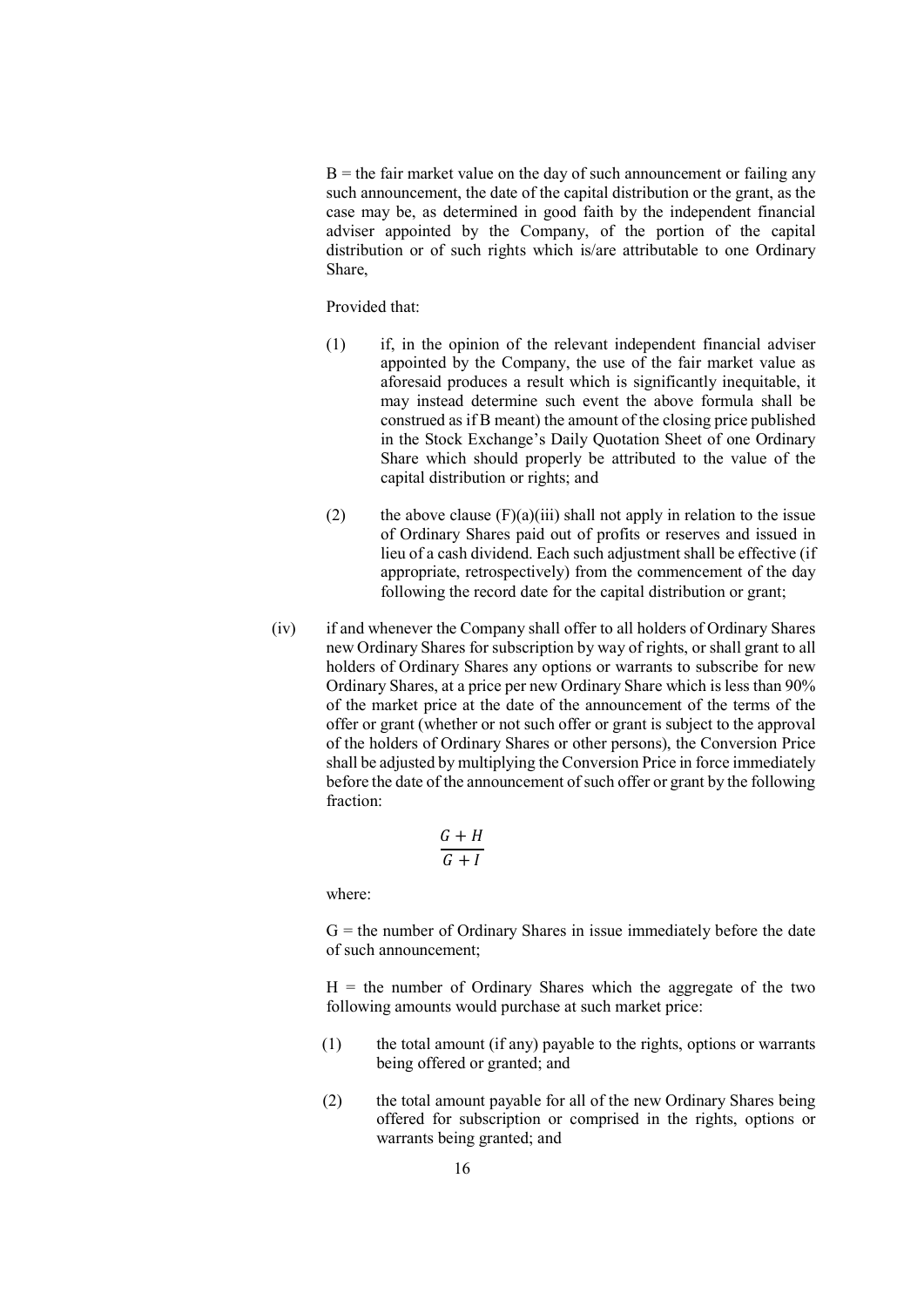$I =$  the aggregate number of Ordinary Shares being offered for subscription or comprised in the rights, options or warrants being granted.

Such adjustment shall become effective (if appropriate retroactively) from the commencement of the day next following the record date for the relevant offer or grant.

(v) (1) if and whenever the Company or any of its subsidiaries shall issue wholly for cash any securities which by their terms are convertible into or exchangeable for or carry rights of subscription for new Ordinary Shares, and the total Effective Consideration per new Ordinary Share initially receivable for such securities is less than 90% of the market price at the date of the announcement of the terms of issue of such securities (whether or not such issue is subject to the approval of the holders of Shares or other persons), the Conversion Price shall be adjusted by multiplying the Conversion Price in force immediately prior to such issue by the following fraction:

$$
\frac{J+K}{J+L}
$$

where:

 $J =$  the number of Ordinary Shares in issue immediately before the date of the issue of such securities;

 $K =$  the number of Ordinary Shares which the total Effective Consideration receivable for such securities would purchase at such market price; and

 $L =$  the maximum number of new Ordinary Shares to be issued upon full conversion or exchange of, or the exercise in full of the subscription rights conferred by, such securities at their relative initial conversion or exchange rate or subscription price.

Such adjustment shall become effective (if appropriate retroactively) from the date of issue of such securities.

(2) if and whenever the rights of conversion or exchange or subscription attaching to any such securities as are mentioned in clause  $(F)(a)(v)(1)$  in this Article are modified so that the total Effective Consideration per new Ordinary Share initially receivable for such securities shall be less than 90% of the market price at the date of announcement of the proposal to modify such rights of conversion or exchange or subscription, the Conversion Price shall be adjusted by multiplying the Conversion Price in force immediately prior to such modification by the following fraction:

$$
\frac{M+N}{M+O}
$$
  
17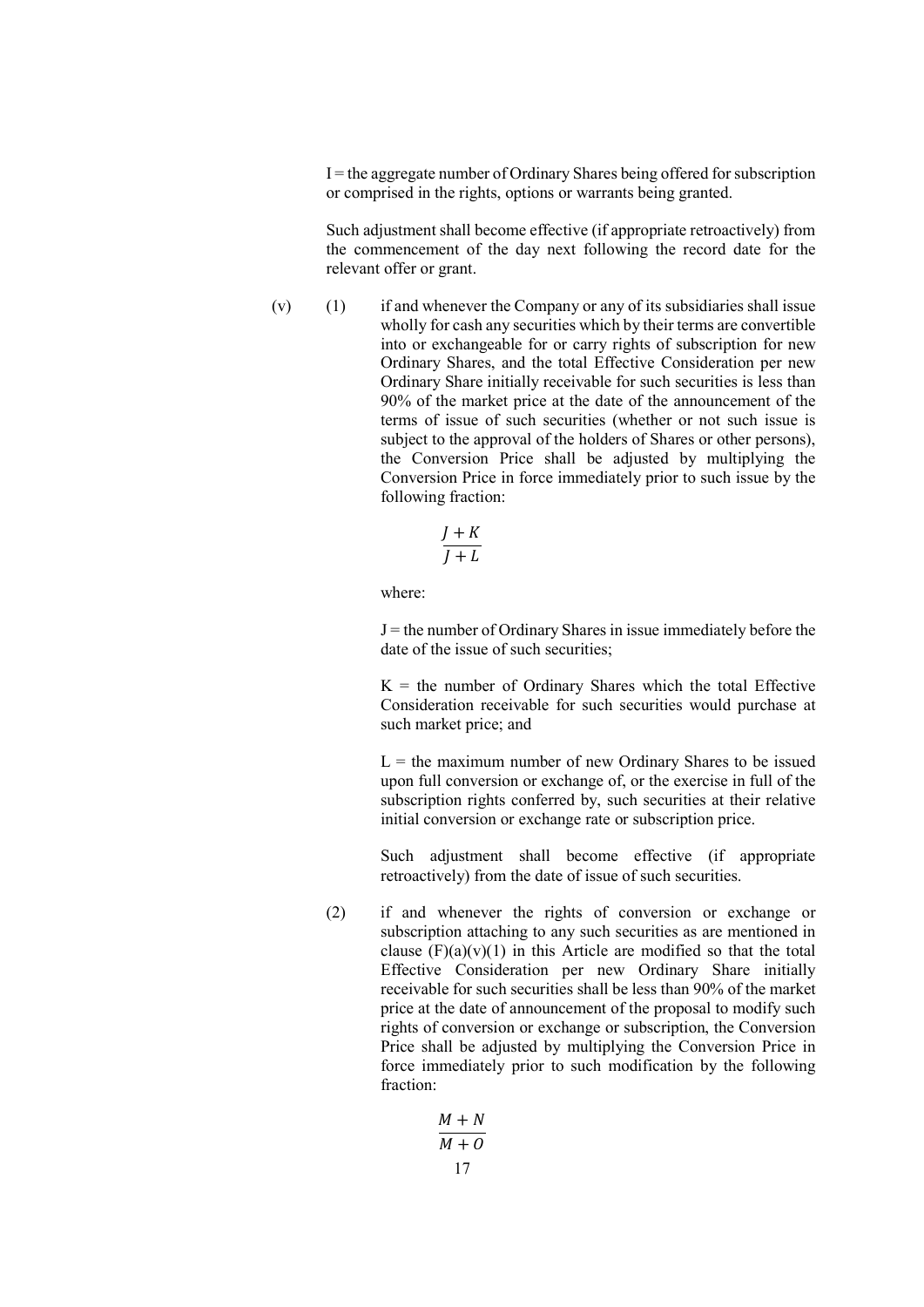#### where:

 $M =$  the number of Ordinary Shares in issue immediately before the date of such modification;

 $N =$  the number of Ordinary Shares which the total Effective Consideration receivable for such securities at the modified conversion or exchange rate or subscription price would purchase at such market prices; and

 $O =$  the maximum number of new Ordinary Shares to be issued upon full conversion or exchange of, or the exercise in full of the subscription rights conferred by, such securities at their relative modified conversion or exchange rate or subscription price.

Such adjustment shall become effective as at the date upon which such modification shall take effect. A right of conversion or exchange or subscription shall not be treated as modified for the foregoing purposes where it is adjusted to take account of rights or capitalisation issues and other events normally giving rise to adjustments of conversion, exchange or subscription terms.

- (3) For the purpose of this Article:
	- (i) the "total Effective Consideration" receivable for the securities issued shall be deemed to be the aggregate consideration receivable by the issuer for such securities for the issue thereof plus the additional minimum consideration (if any) to be received by the issuer and/or the Company (if not the issuer) upon (and assuming) the full conversion or exchange thereof or the exercise in full of the subscription rights attaching thereto; and
	- (ii) the "total Effective Consideration per new Ordinary Share" initially receivable for such securities shall be such aggregate consideration divided by the maximum number of new Ordinary Shares to be issued upon (and assuming) the full conversion or exchange thereof at the initial conversion or exchange rate or the exercise in full of the subscription rights attaching thereto at the initial subscription price, in each case, without any deduction of any commissions, discounts or expenses paid, allowed or incurred in connection with the issue thereof.
	- (iii) if and whenever the Company shall issue wholly for cash any Ordinary Shares at a price per Ordinary Share which is less than 90% of the market price at the date of the announcement of the terms of such issue, the Conversion Price shall he adjusted by multiplying the Conversion Price in force immediately prior to the date of such announcement by the following fraction: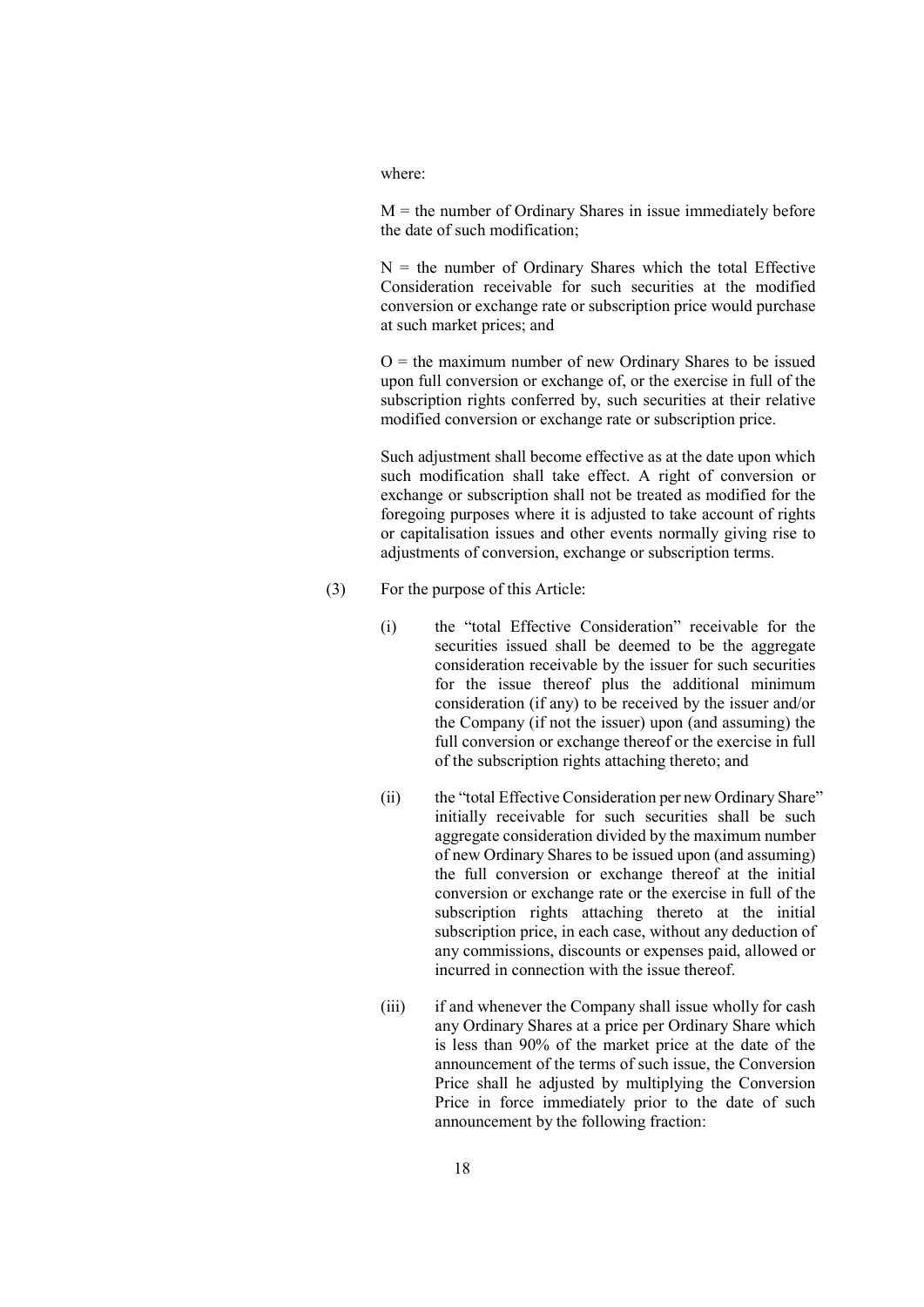$$
\frac{P+Q}{P+R}
$$

where:

 $P =$  the number of Ordinary Shares in issue immediately before the date of such announcement;

 $Q =$  the number of Ordinary Shares which the aggregate amount payable for such issue would purchase at such market price; and

 $R =$  the number of Ordinary Shares allotted pursuant to such issue.

Such adjustment shall become effective on the date of the issue.

(b) For the purposes of this Article:

"announcement" shall mean the publication of an announcement on the website of the Stock Exchange, "date of announcement" shall mean the date of the announcement and "announce" shall be construed accordingly;

"capital distribution" shall (without prejudice to the generality of that phrase) include distributions in cash or specie, and any dividend or distribution charged or provided for in the accounts for any financial period shall (whenever paid and however described) be deemed to be a capital distribution, provided that any such dividend shall not automatically be so deemed if:

- (i) is paid out of the net profits (less losses) attributable to the holders of Ordinary Shares for all financial periods after that ended 31 March 2013 as shown in the audited consolidated profit and loss account of the Company and its subsidiaries for each such financial period; or
- (ii) to the extent that (a) above does not apply, the rate of that dividend, together with all other dividends on the class of capital in question charged or provided for in the accounts for the financial period in question, does not exceed the aggregate rate of dividend on such class of capital charged or provided for in the accounts for the last preceding financial period. In computing such rates, such adjustments may be made as are in the opinion of the independent financial adviser appointed by the Company appropriate to the circumstances and shall be made in the event that the lengths of such periods differ materially;

"issue" shall include allot;

"market price" means the average of the closing prices published in the Stock Exchange's Daily Quotation Sheet for one Ordinary Share for the 5 trading days ending on the last trading day immediately preceding the day on or as of which such price is to be ascertained PROVIDED THAT if at any day during the said 5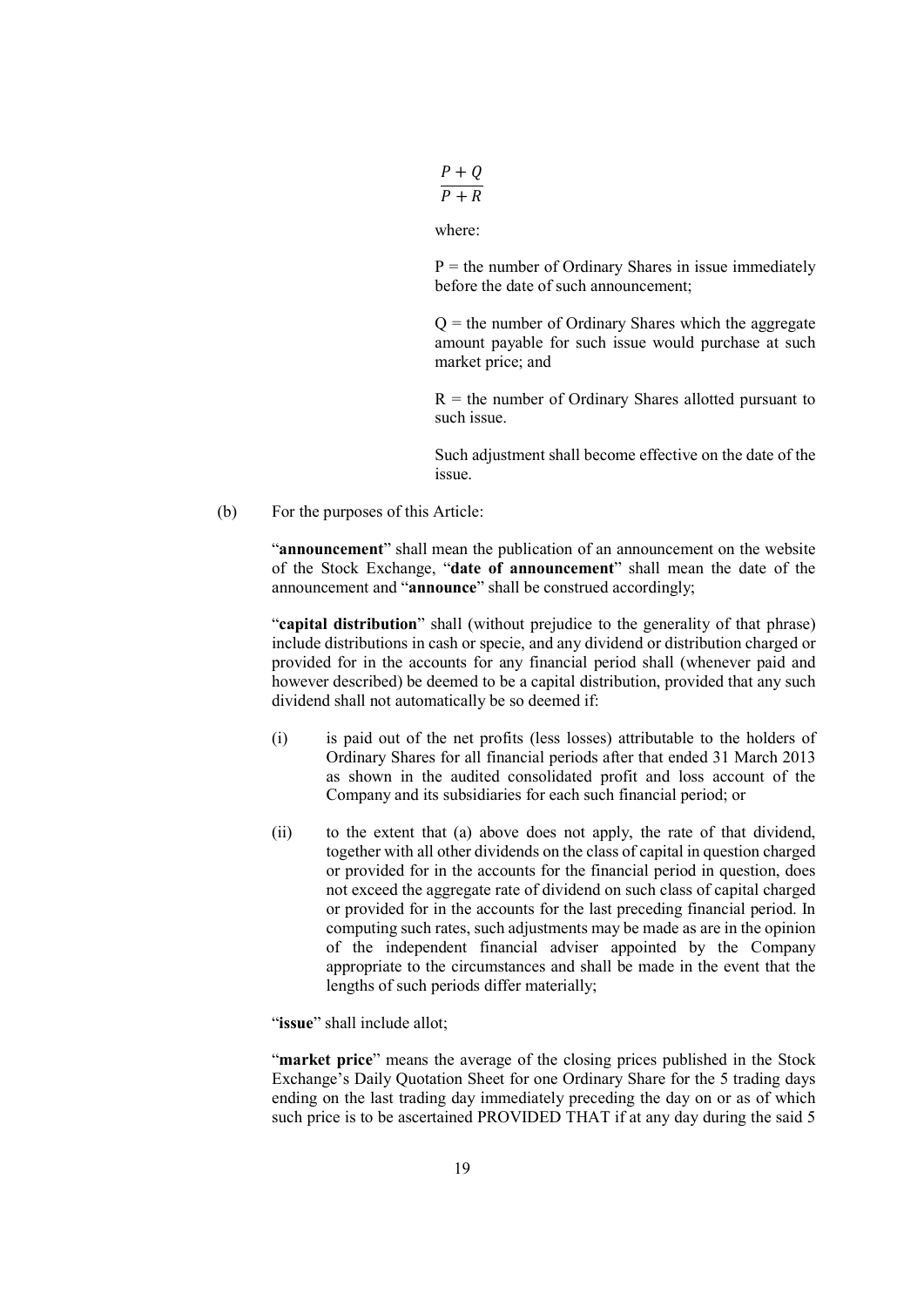trading days, the Share shall have been quoted ex-dividend and during some other part of that period, the Ordinary Shares shall have been quoted cum-dividend, then:

- (i) if the Ordinary Shares to be issued do not rank for the dividend in question, the quotations on the dates on which the Ordinary Shares shall have been quoted cum-dividend shall for the purpose of this definition be deemed to be the amount thereof reduced by an amount equal to the amount of that dividend per Ordinary Share; and
- (ii) if the Ordinary Shares to be issued rank for the dividend in question, the quotations on the dates on which the Ordinary Shares shall have been quoted ex-dividend shall for the purpose of this definition be deemed to be the amount thereof increased by an amount equal to the amount of that dividend per Ordinary Share; and PROVIDED FURTHER THAT if the Ordinary Shares on each of the said five trading days have been quoted cum-dividend in respect of a dividend which has been declared or announced but the Ordinary Shares to be issued or purchased do not rank for that dividend, the quotations on each of such dates shall for the purpose of this definition be deemed to be the amount thereof reduced by an amount equal to the amount of that dividend per Ordinary Share;

"Shares" includes, for the purposes of Ordinary Shares comprised in any issue, distribution, offer or grant pursuant in clauses  $(F)(a)(ii)$ ,  $(iii)$ ,  $(iv)$ ,  $(v)$  and  $(vi)$ above, any such shares of the Company as, when fully paid, shall be Ordinary Shares; and

"rights" includes rights in whatsoever form issued.

- (c) If the Conversion Price is adjusted with effect (retroactively or otherwise) from a date on or before the date on which the names of the holders of Preference Shares whose Preference Shares are converted into Ordinary Shares pursuant hereto or such other persons as they may direct are entered into the register of holders of Ordinary Shares of the Company and such entitlement of holders of Preference Shares were arrived at on the basis of unadjusted Conversion Price, the Company shall pay to such holders of Preference Shares the nominal value of such number of Ordinary Shares ("Additional Shares") which would have been required to be issued on conversion of such Preference Shares if the relevant adjustment had been given effect to as at the date of conversion, and shall pay up in full with such amount the nominal value of the Ordinary Shares as shall be allotted and issued to such holders of Preference Shares or such other persons as they may direct.
- (d) The provisions of clause (F)(a) in this Article shall not apply to issue of Ordinary Shares upon conversion of the Preference Shares or repurchase or redemption of the Preference Shares in accordance with the provisions of this Article.
- (e) Notwithstanding the provisions of clause (F)(a) in this Article, in any circumstances where the Directors shall consider that an adjustment to the Conversion Price provided for under the said provisions should not be made or should be calculated on a different basis or that an adjustment to the Conversion Price should be made notwithstanding that no such adjustment is required under the said provisions or that an adjustment should take effect on a different date or at a different time from that provided for under the provisions, the Company may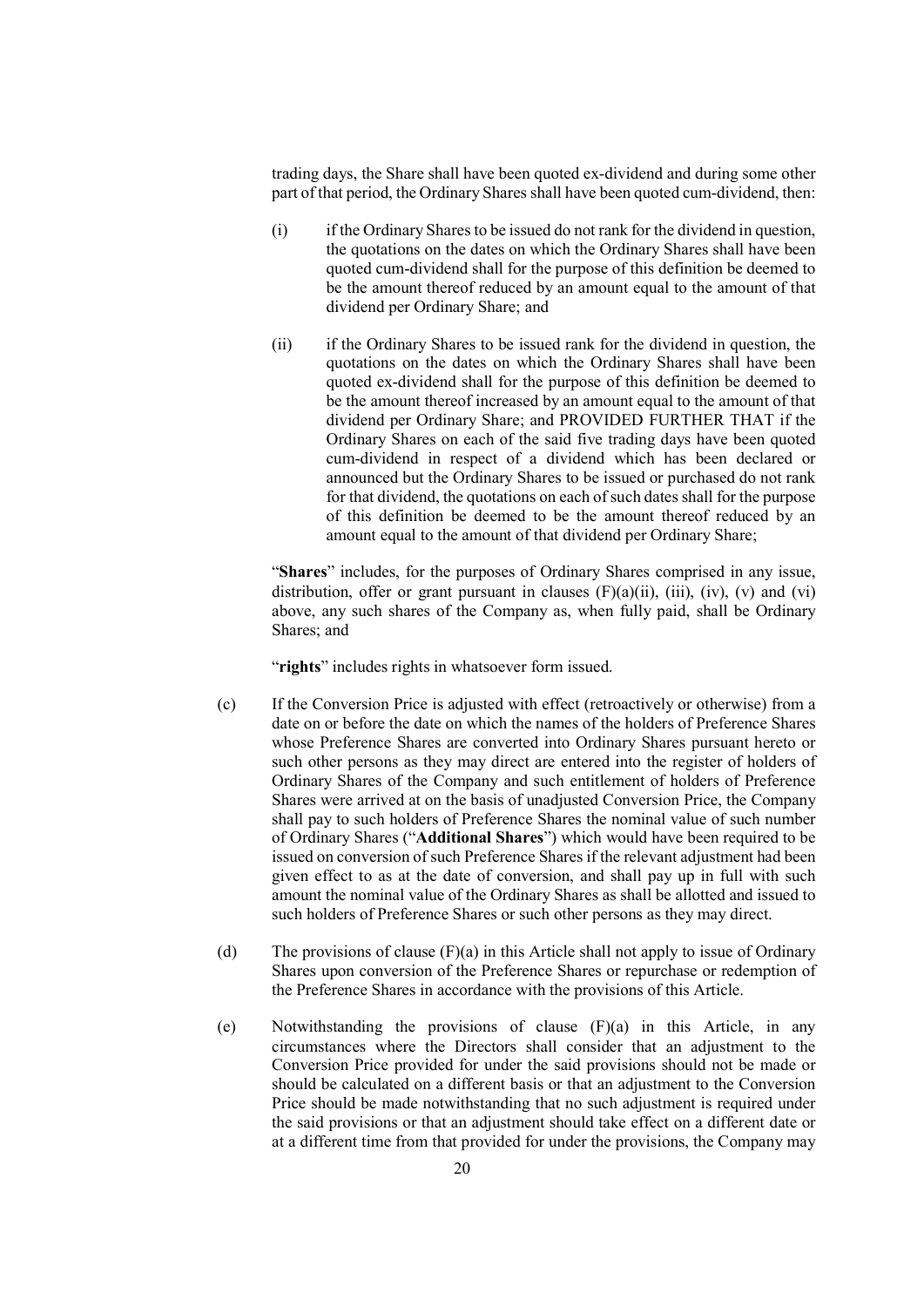appoint the an independent financial adviser, to consider whether for any reason whatever the adjustment to be made (or the absence of adjustment) would or might not fairly and appropriately reflect the relative interests of the persons affected thereby and, if the independent financial adviser appointed by the Company shall consider this to be the case, the adjustment shall be modified or nullified or an adjustment made instead of no adjustment in such manner including without limitation, making an adjustment calculated on a different basis and/or the adjustment shall take effect from such other date and/or time as shall be certified by the independent financial adviser appointed by the Company to be in its opinion appropriate.

- (f) Any adjustment to the Conversion Price shall be made to the nearest cent so that any amount under half a cent shall be rounded down and an amount of half a cent or more shall be rounded up and in no event shall any adjustment (otherwise than upon the consolidation of Ordinary Shares into shares of a larger nominal amount or upon a repurchase of Ordinary Shares) involve an increase in the Conversion Price.
- (g) No adjustment shall be made to the Conversion Price in any case in which the Conversion Price so reduced in accordance with the foregoing provisions would be less than its nominal value.
- (h) Whenever the Conversion Price is adjusted, the Company shall give notice to the holders of Preference Shares that the Conversion Price has been adjusted (setting forth the event giving rise to the adjustment, the Conversion Price in effect prior to such adjustment, the adjusted Conversion Price and the effective date thereof).
- (G) AS REGARDS REDEMPTION

The Preference Shares shall be non-redeemable.

(H) AS REGARDS LISTING

The Preference Shares will not be listed on any stock exchange.

- 7. The Company in general meeting may from time to time, whether or not all the Shares for the time being authorised shall have been issued and whether or not all the Shares for the time being issued shall have been fully paid up, by Ordinary Resolution increase its share capital by the creation of new Shares, such new capital to be of such amount and to be divided into Shares of such class or classes and of such amounts in Hong Kong dollars or such other currency as the Shareholders may think fit and as the resolution may prescribe.
- 8. Any new Shares shall be issued upon such terms and conditions and with such rights, privileges or restrictions attached thereto as the general meeting resolving upon the creation thereof shall direct, and if no direction be given, subject to the provisions of the Companies Law and of these Articles, as the Board shall determine; and in particular such Shares may be issued with a preferential or qualified right to participate in Dividends and in the distribution of assets of the Company and with a special right or without any right of voting.
	- 9. The Board may before the issue of any new Shares, determine that the same, or any of them, shall be offered in the first instance, and either at par or at a premium, to all the existing holders of any class of Shares in proportion as nearly as may be to the number of Shares of such class held by

Power to increase capital

On what conditions new shares may be issued

> When to be offered to existing shareholders

App.3 Para. 6 (1)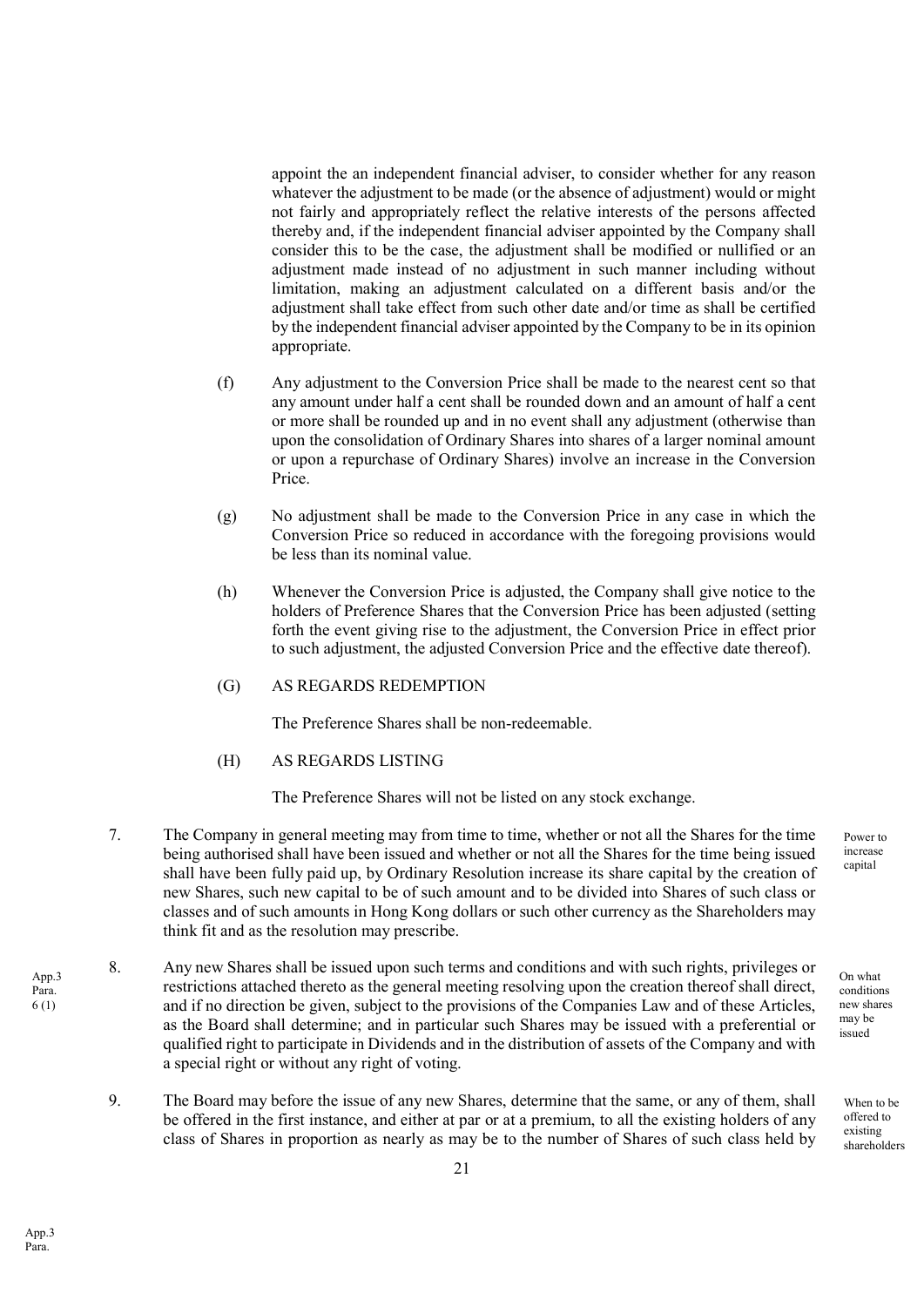them respectively, or make any other provisions as to the allotment and issue such Shares, but in default of any such determination or so far as the same shall not extend, such Shares may be dealt with as if they formed part of the capital of the Company existing prior to the issue of the same.

- 10. Except so far as otherwise provided by the conditions of issue or by these Articles, any capital raised by the creation of new Shares shall be treated as if it formed part of the original capital of the Company and such Shares shall be subject to the provisions contained in these Articles with reference to the payment of calls and instalments, transfer and transmission, forfeiture, lien, cancellation, surrender, voting and otherwise.
- 11. (a) All unissued Shares and other securities of the Company shall be at the disposal of the Board and it may offer, allot (with or without conferring a right of Shares at the renunciation), grant options over or otherwise dispose of them to such persons, disposal of the at such times, for such consideration and generally on such terms (subject to Article 9) as it in its absolute discretion thinks fit, but so that no Shares shall be issued at a discount. The Board shall, as regards any offer or allotment of Shares, comply with the provisions of the Companies Law, if and so far as such provisions may be applicable thereto.
	- (b) Neither the Company nor the Board shall be obliged, when making or granting any allotment of, offer of, option over or disposal of Shares or other securities of the Company, to make, or make available, and may resolve not to make, or make available, any such allotment, offer, option or Shares or other securities to Shareholders or others with registered addresses in any jurisdiction outside of the Relevant Territory, or in any particular territory or territories being a territory or territories where, in the absence of a registration statement or other special formalities, this would or might, in the opinion of the Board, be unlawful or impracticable, or the existence or extent of the requirement for such registration statement or special formalities might be expensive (whether in absolute terms or in relation to the rights of the Shareholder(s) who may be affected) or time consuming to determine. The Board shall be entitled to make such arrangements to deal with fractional entitlements arising on an offer of any unissued Shares or other securities as it thinks fit, including the aggregation and the sale thereof for the benefit of the Company. Shareholders who may be affected as a result of any of the matters referred to in this paragraph (b) shall not be, and shall be deemed not to be, a separate class of Shareholders for any purposes whatsoever.
- 12. (a) The Company may at any time pay commission to any person for subscribing or agreeing to subscribe (whether absolutely or conditionally) for any Shares or procuring or agreeing to procure subscriptions (whether absolute or conditional) for any Shares, but so that the conditions and requirements of the Companies Law shall be observed and complied with, and in each case the commission shall not exceed 10% of the price at which the Shares are issued.
	- (b) If any Shares are issued for the purpose of raising money to defray the expenses of the construction of any works or buildings or the provision of any plant which cannot be made profitable within a period of one year, the Company may pay interest on so much of that share capital as is for the time being paid up for the period and, subject to any conditions and restrictions mentioned in the Companies Law, may charge the sum so paid by way of interest to capital as part of the cost of construction of the works or buildings, or the provisions of the plant.
- 13. The Company may from time to time by Ordinary Resolution:

New shares to form part of original capital

Unissued Shares at the disposal of the Directors

Company may pay commission

Defraying of expenses

> Increase in capital and consolidation and division of capital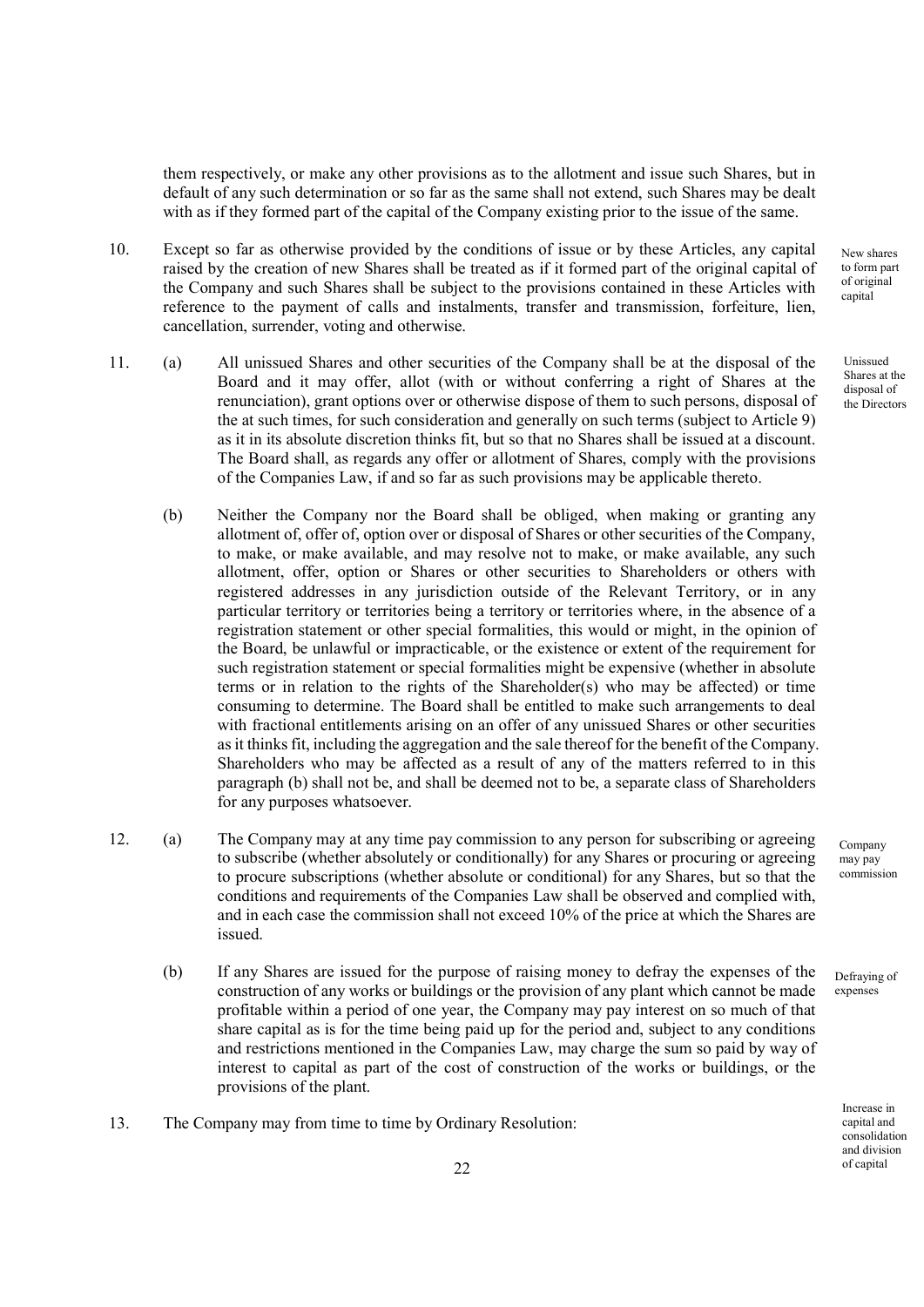- (a) increase its share capital as provided by Article 7;
- (b) consolidate or divide all or any of its share capital into Shares of larger or smaller amount than its existing Shares; and on any consolidation of fully paid Shares into Shares of larger amount, the Board may settle any difficulty which may arise as it thinks expedient and in particular (but without prejudice to the generality of the foregoing) may as between the holders of Shares to be consolidated determine which particular Shares are to be consolidated into a consolidated Share, and if it shall happen that any person shall become entitled to fractions of a consolidated Share or Shares, such fractions may be sold by some person appointed by the Board for that purpose and the person so appointed may transfer the Shares so sold to the purchaser thereof and the validity of such transfer shall not be questioned, and so that the net proceeds of such sale (after deduction of the expenses of such sale) may either be distributed among the persons who would otherwise be entitled to a fraction or fractions of a consolidated Share or Shares rateably in accordance with their rights and interest or may be paid to the Company for the Company's benefit;
- (c) divide its unissued Shares into several classes and attach thereto respectively any preferential, deferred, qualified or special rights, privileges or conditions;
- (d) sub-divide its Shares or any of them into Shares of smaller amount than is fixed by the Memorandum of Association, subject nevertheless to the provisions of the Companies Law, and so that the resolution whereby any Share is subdivided may determine that, as between the holders of the Shares resulting from such sub-division, one or more of the Shares may have any such preferred or other special rights over, or may have such deferred rights or be subject to any such restrictions as compared with the others as the Company has power to attach to unissued or new Shares;
- (e) cancel any Shares which at the date of the passing of the resolution have not been taken or agreed to be taken by any person, and diminish the amount of its share capital by the amount of the Shares so cancelled;
- (f) make provision for the issue and allotment of Shares which do not carry any voting rights;
- (g) change the currency of denomination of its share capital; and
- (h) reduce its share premium account in any manner authorised, and subject to any conditions prescribed by law.
- 14. The Company may by Special Resolution reduce its share capital or undistributable reserve in any manner authorised, and subject to any conditions prescribed, by law.
- 15. (a) Subject to the Companies Law, or any other law or so far as not prohibited by any law and subject to any rights conferred on the holders of any class of Shares, the Company shall have the power to purchase or otherwise acquire all or any of its own Shares (which expression as used in this Article includes redeemable Shares) provided that the manner and terms of purchase have first been authorised by an Ordinary Resolution of the Shareholders, and to purchase or otherwise acquire warrants and other securities for the subscription or purchase of its own Shares, and shares and warrants and other securities for the subscription or purchase of any shares in any company which is its Holding Company and may make payment therefor in any manner and terms authorised or not prohibited by law, including out of capital, or to give, directly or indirectly, by means of a loan, a guarantee, an indemnity, the provision of security or otherwise howsoever,

Subdivision and cancellation of shares and redenomination etc.

Reduction of capital

Company to purchase its own securities and to finance the same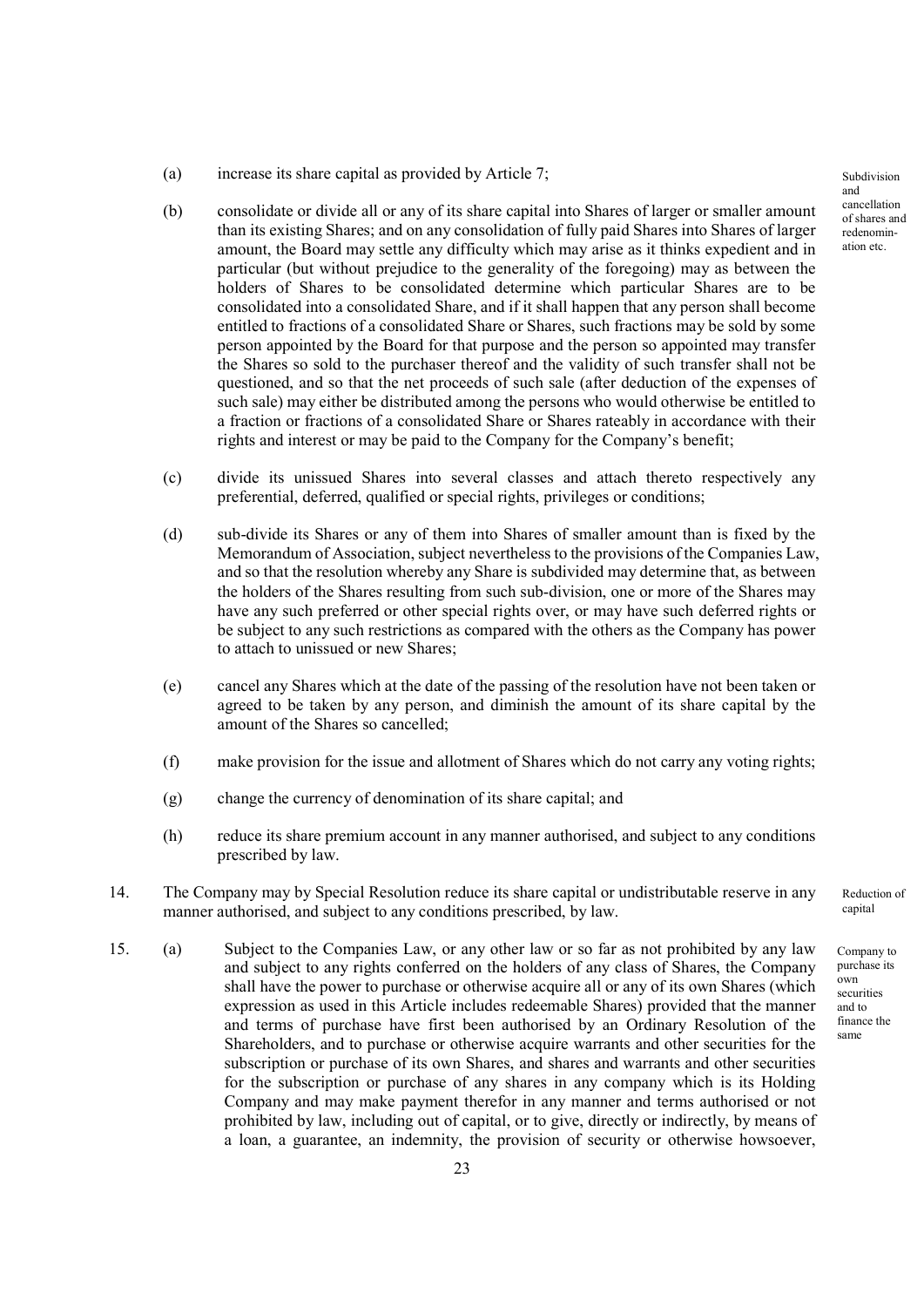financial assistance for the purpose of or in connection with a purchase or other acquisition made or to be made by any person of any Shares or warrants or other securities in the Company or any company which is a Holding Company of the Company and should the Company purchase or otherwise acquire its own Shares or warrants or other securities neither the Company nor the Board shall be required to select the Shares or warrants or other securities to be purchased or otherwise acquired rateably or in any other manner and terms as between the holders of Shares or warrants or other securities of the same class or as between them and the holders of Shares or warrants or other securities of any other class or in accordance with the rights as to Dividends or capital conferred by any class of Shares provided always that any such purchase or other acquisition or financial assistance shall only be made in accordance with the relevant code, rules or regulations issued from time to time by the HK Stock Exchange and/or the Securities and Futures Commission of Hong Kong from time to time in force.

- (b) (i) Subject to the provisions of the Companies Law and the Memorandum of Association of the Company, and to any special rights conferred on the holders of any Shares or attaching to any class of Shares, Shares may be issued on the terms that they may, at the option of the Company or the holders thereof, be liable to be redeemed on such terms and in such manner, including out of capital, as the Board may deem fit.
	- (ii) Where the Company purchases for redemption a redeemable Share, purchases not made through the market or by tender shall be limited to a maximum price, and if purchases are by tender, tenders shall be available to all Shareholders alike.
- (c) (i) The purchase or redemption of any Share shall not be deemed to give rise to the purchase or redemption of any other Share.
	- (ii) The holder of the Shares being purchased or redeemed shall be bound to deliver up to the Company at the Head Office or such other place as the Board shall specify the certificate(s) thereof for cancellation and thereupon the Company shall pay to him the purchase or redemption monies in respect thereof.

App. 3 Para. 8(1) 8(2)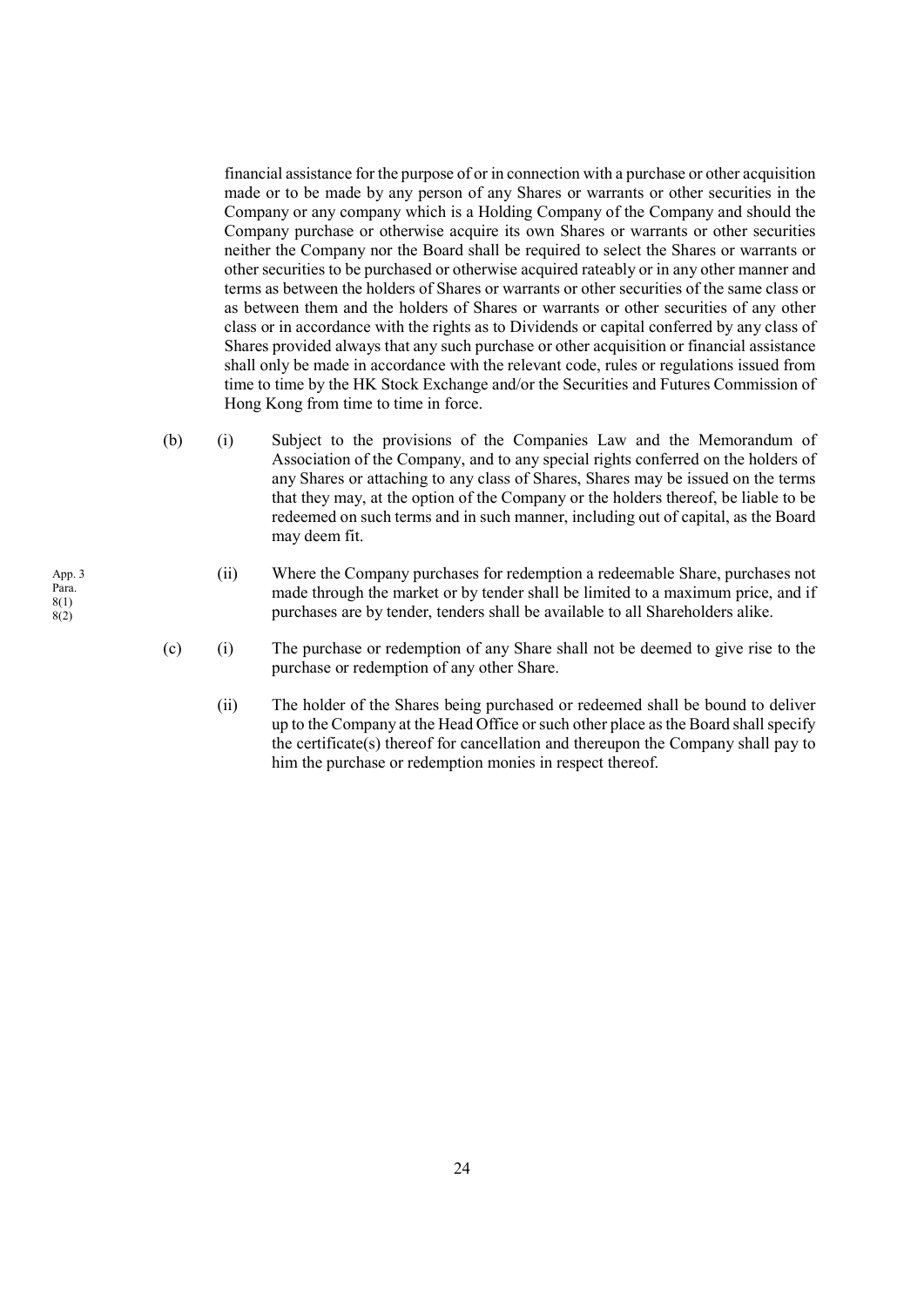#### REGISTER OF SHAREHOLDERS AND SHARE CERTIFICATES

- 16. Except as otherwise expressly provided by these Articles or as required by law or as ordered by a court of competent jurisdiction, no person shall be recognised by the Company as holding any Share upon any trust and, except as aforesaid, the Company shall not be bound by or be compelled in any way to recognise (even when having notice thereof) any equitable, contingent, future or partial interest in any Share or any interest in any fractional part of a Share or any other right or claim to or in respect of any Shares except an absolute right to the entirety thereof of the registered holder.
- 17. (a) The Board shall cause to be kept the Register and there shall be entered therein the particulars required under the Companies Law.
- (b) Subject to the provisions of the Companies Law, if the Board considers it necessary or appropriate, the Company may establish and maintain a principal or branch register of Shareholders at such location as the Board thinks fit and, during the Relevant Period, the Company shall keep its principal or a branch register of Shareholders in Hong Kong. App.13 Part B Para. 3(2)
- (c) During the Relevant Period (except when the Register is closed), any Shareholder may inspect during business hours any Register maintained in Hong Kong without charge and require the provision to him of copies or extracts thereof in all respects as if the Company were incorporated under and were subject to the Companies Ordinance. App.13 Part B Para. 3(2)
- (d) The Register may be closed at such time or for such period not exceeding in the whole 30 days in each year as the Board may determine, after a notice for the said purpose has been given (i) in accordance with the Listing Rules; or (ii) by advertisement in a newspaper circulating generally in Hong Kong. App.13 Part B Para. 3(2)
	- 18. (a) Every person whose name is entered as a Shareholder in the Register shall be entitled to receive within the relevant time limit as prescribed in the Companies Law or as the HK Stock Exchange may from time to time determine, whichever is shorter, after allotment or lodgement of a transfer (or within such other period as the conditions of issue shall provide or is required by the applicable rules of the stock exchange of the Relevant Territory) one certificate for all his Shares, or, if he shall so request, in a case where the allotment or transfer is of a number of Shares in excess of the number for the time being forming a stock exchange board lot for the purposes of the stock exchange of the Relevant Territory on which the Shares are listed upon payment of such sum (in the case of a transfer, not exceeding in the case of any share capital listed on a stock exchange in Hong Kong, HK\$2.50 or such other sum as may from time to time be allowed or not prohibited under the Listing Rules, and in the case of any other Shares, such sum in such currency as the Board may from time to time determine to be reasonable in the territory in which the relevant Register is situated, or otherwise such other sum as the Company may by Ordinary Resolution determine) for every certificate after the first as the Board may from time to time determine, such number of certificates for Shares in stock exchange board lots or whole multiples thereof as he shall request and one for the balance (if any) of the Shares in question, provided that in respect of a Share or Shares held jointly by several persons the Company shall not be bound to issue a certificate or certificates to each such person, and the issue and delivery of a certificate or certificates to one of the joint holders shall be sufficient delivery to all such holders.
		- (b) The Company may, in the event of a change in the form of definitive Share certificate adopted by the Board, issue new definitive certificates to all holders of Shares appearing

Share Register

Local or branch register

Share certificates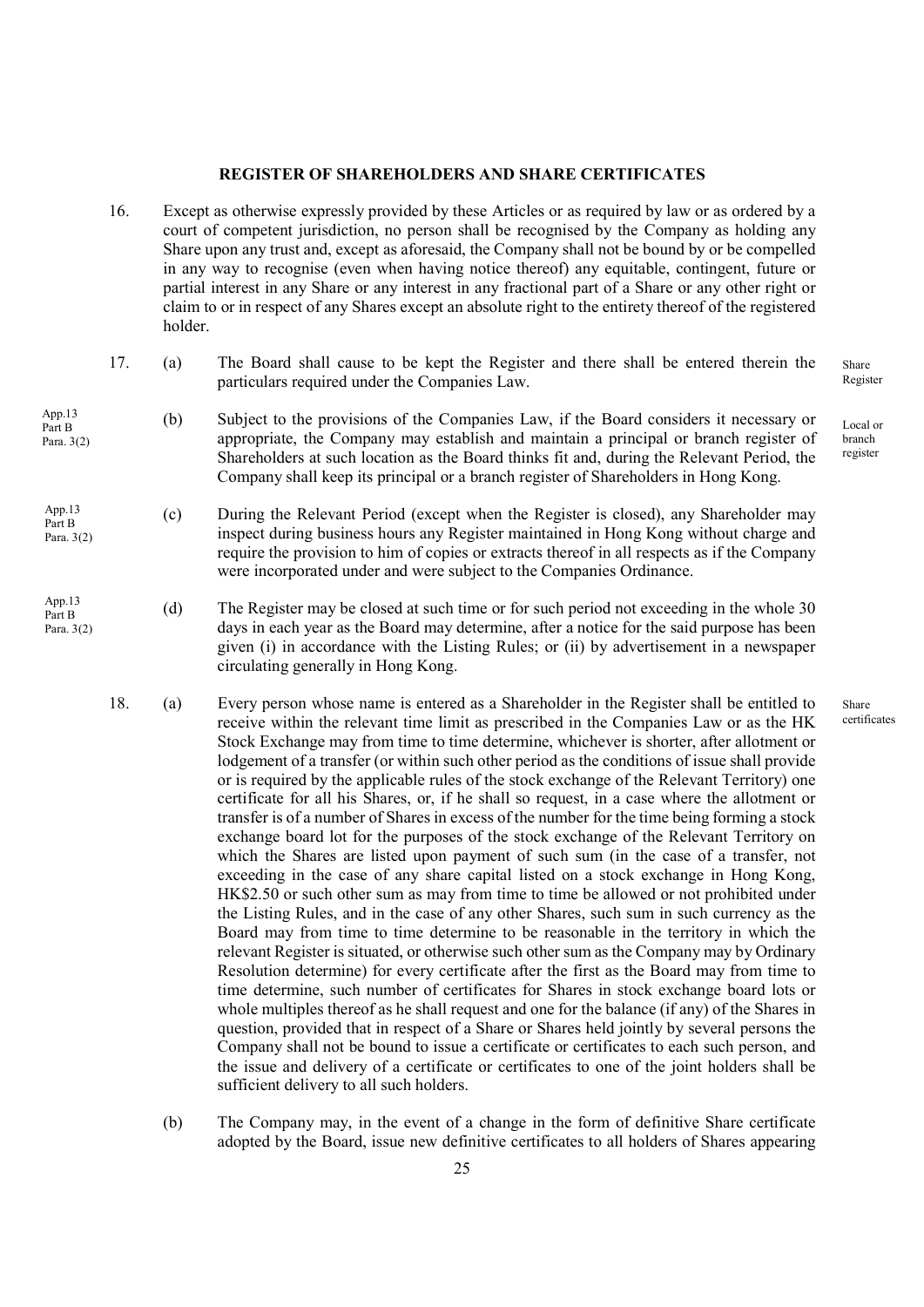on the Register in replacement of old definitive certificates issued to such holders. The Board may resolve whether or not to require the return of the old certificates as a condition precedent to the issue of replacement certificates and, as regards any old certificates which have been lost or defaced, to impose such conditions (including as to indemnity) as the Board shall see fit. If the Board elects not to require the return of the old certificates, the same shall be deemed to have been cancelled and of no further effect for all purposes.

- 19. Every certificate for Shares, warrants or debentures or representing any other form of securities of the Company shall be issued under the Seal of the Company, which for this purpose may be a duplicate Seal. App.3 Para. 2(1)
- 20. Every share certificate hereafter issued shall specify the number and class of Shares in respect of which it is issued and the amount paid thereon and may otherwise be in such form as the Board may from time to time prescribe. A share certificate shall relate to only one class of Shares, and where the capital of the Company includes Shares with different voting rights, the designation of each class of Shares, other than those which carry the general right to vote at general meetings, must include the words "restricted voting" or "limited voting" or "non-voting" or some other appropriate designation which is commensurate with the rights attaching to the relevant class of Shares. App.3 Para.  $10(1)$ ; 10(2)
	- 21. (a) The Company shall not be bound to register more than 4 persons as joint holders of any Share. App.3 Para. 1(3) Joint holders
		- (b) If any Shares shall stand in the names of 2 or more persons, the person first named in the Register shall be deemed to be sole holder thereof as regards service of notice and, subject to the provisions of these Articles, all or any other matter connected with the Company, except the transfer of the Share.
		- 22. If a share certificate is defaced, lost or destroyed, it may be replaced on payment of such fee, if any, (not exceeding, in the case of any share capital listed on a stock exchange in Hong Kong, HK\$2.50 or such other sum as may from time to time be allowed or not prohibited under the Listing Rules, and, in the case of any other capital, such sum in such currency as the Board may from time to time determine to be reasonable in the territory in which the relevant Register is situated, or such other sum as the Company may by Ordinary Resolution determine) as the Board shall from time to time determine and on such terms and conditions, if any, as to publication of notices, evidence and indemnity as the Board thinks fit and in the case of wearing out or defacement, after delivery up of the old certificate. In the case of destruction or loss, the person to whom such replacement certificate is given shall also bear and pay to the Company all costs and out-of-pocket expenses incidental to the investigation by the Company of the evidence of such destruction or loss and of such indemnity.

## LIEN

23. The Company shall have a first and paramount lien on every Share (not being a fully paid Share) for all moneys, whether presently payable or not, called or payable at a fixed time in respect of that Share; and the Company shall also have a first and paramount lien and charge on all Shares (other than fully paid-up Shares) standing registered in the name of a Shareholder, whether singly or jointly with any other person or persons, for all the debts and liabilities of such Shareholder or his estate to the Company and whether the same shall have been incurred before or after notice to the Company of any equitable or other interest of any person other than such Shareholder, and whether the period for the payment or discharge of the same shall have actually arrived or not, and notwithstanding that the same are joint debts or liabilities of such Shareholder or his estate and any App.3 Para. 1(2)

Share certificates to be sealed

Share certificate to specify number and class of shares

Replacement of share

certificates

Company's lien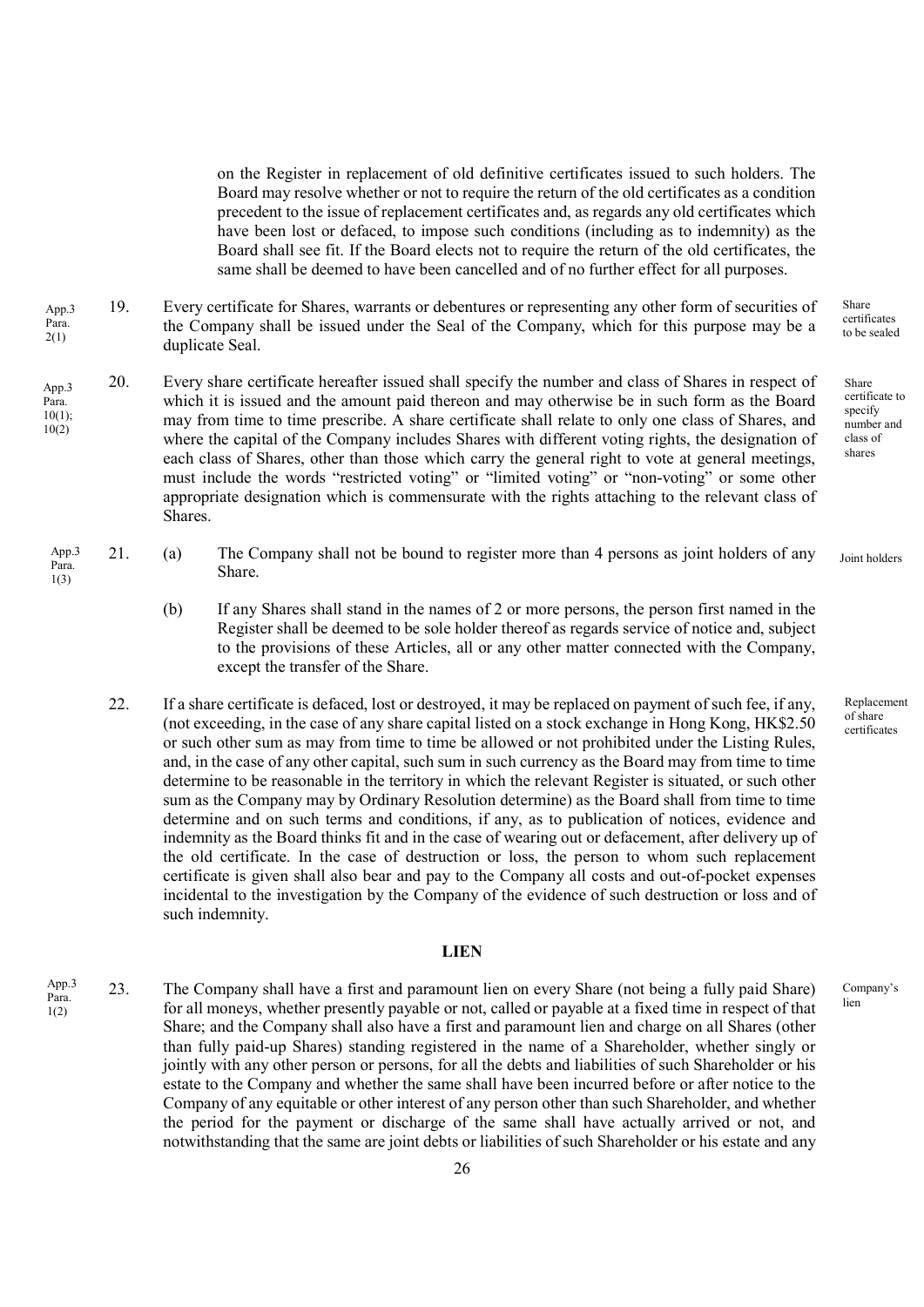other person, whether a Shareholder of the Company or not. The Company's lien (if any) on a Share shall extend to all Dividends and bonuses declared in respect thereof. The Board may at any time either generally or in any particular case waive any lien that has arisen, or declare any Share to be exempt wholly or partially from the provisions of this Article.

- 24. The Company may sell, in such manner as the Board thinks fit, any Shares on which the Company has a lien, but no sale shall be made unless some sum in respect of which the lien exists is presently payable or the liability or engagement in respect of which such lien exists is liable to be presently fulfilled or discharged, nor until the expiration of 14 days after a notice in writing, stating and demanding payment of the sum presently payable or specifying the liability or engagement and demanding fulfilment or discharge thereof and giving notice of intention to sell in default, shall have been given, in the manner in which notices may be sent to Shareholders of the Company as provided in these Articles, to the registered holder for the time being of the Shares, or the person entitled by reason of such holder's death, bankruptcy or winding-up to the Shares.
- 25. The net proceeds of such sale after the payment of the costs of such sale shall be applied in or towards payment or satisfaction of the debt or liability or engagement in respect whereof the lien exists, so far as the same is presently payable, and any residue shall (subject to a like lien for debts or liabilities not presently payable as existed upon the Shares prior to the sale) be paid to the person entitled to the Shares at the time of the sale. For the purpose of giving effect to any such sale, the Board may authorise some person to transfer the Shares sold to the purchaser thereof and may enter the purchaser's name in the Register as holder of the Shares, and the purchaser shall not be bound to see the application of the purchase money, nor shall his title to the Shares be affected by any irregularity or invalidity in the proceedings relating to the sale.

## CALLS ON SHARES

- 26. The Board may from time to time make such calls as it thinks fit upon the Shareholders in respect of any moneys unpaid on the Shares held by them respectively (whether on account of the nominal value of the Shares or by way of premiums) and not by the conditions of allotment thereof made payable at a fixed time. A call may be made payable either in one sum or by instalments.
- 27. At least 14 days' notice of any call shall be given to the relevant Shareholders specifying the time and place of payment and to whom such call shall be paid.
- 28. A copy of the notice referred to in Article 27 shall be sent to relevant Shareholders in the manner in which notices may be sent to Shareholders by the Company as herein provided.
- 29. In addition to the giving of notice in accordance with Article 28, notice of the person appointed to receive payment of every call and of the times and places appointed for payment may be given to the relevant Shareholders by notice to be inserted at least once in the Newspapers.
- 30. Every Shareholder upon whom a call is made shall pay the amount of every call so made on him to the person and at the time or times and place or places as the Board shall appoint.
- 31. A call shall be deemed to have been made at the time when the resolution of the Board authorising such call was passed.
- 32. The joint holders of a Share shall be severally as well as jointly liable for the payment of all calls and instalments due in respect of such Share or other moneys due in respect thereof.

Sale of shares subject to lien

Application of proceeds of sale

Calls/ instalments

Notice of call Copy of notice to be sent to

Notice of call may be given

Time and place for payment of call When call deemed to have been made

Liability of joint holders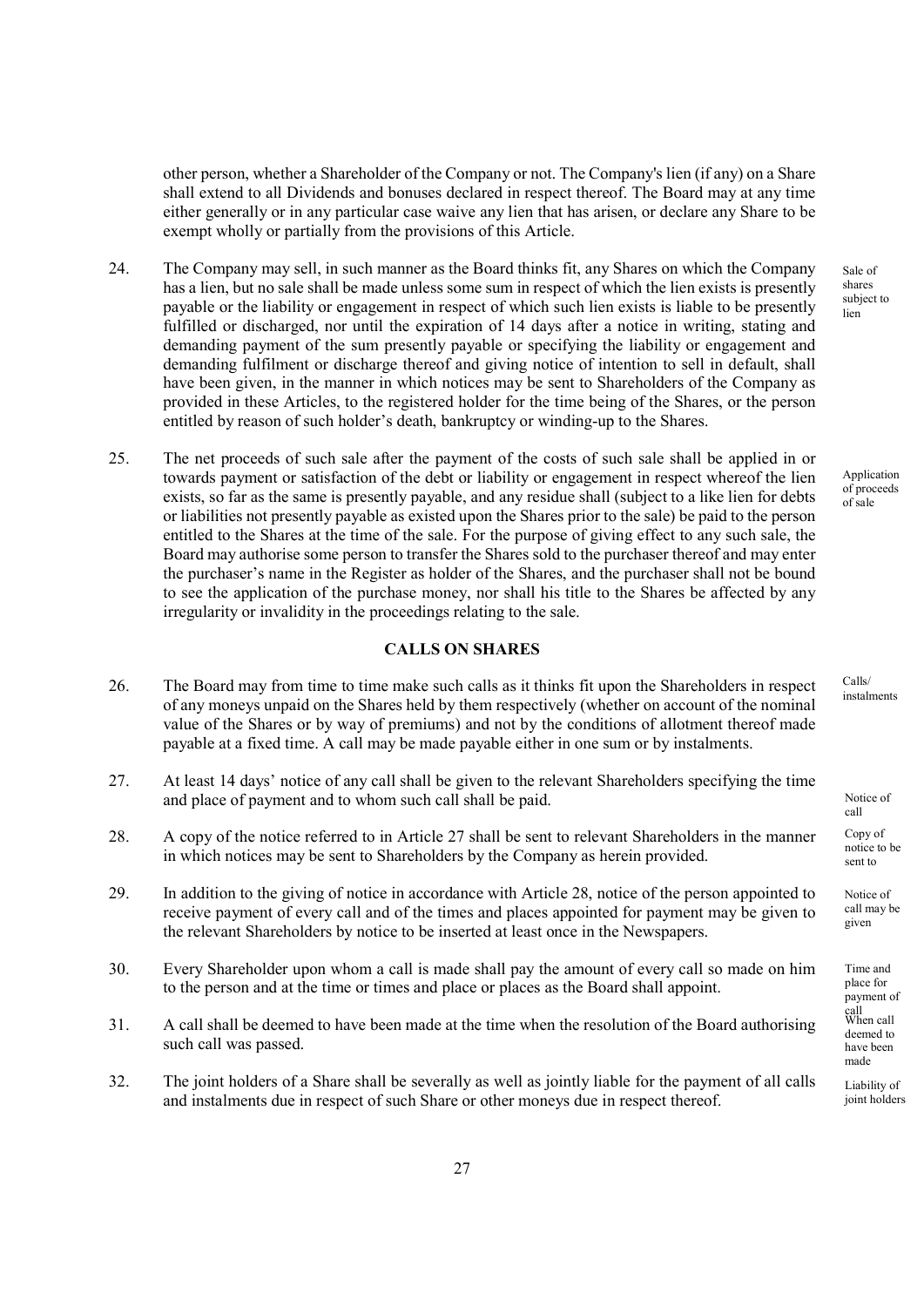- 33. The Board from time to time at its discretion may extend the time fixed for any call, and may extend such time as regards all or any of the Shareholders, whom due to residence outside the Relevant Territory or other cause the Board may deem entitled to any such extension but no Shareholder shall be entitled to any such extension except as a matter of grace and favour.
- 34. If the sum payable in respect of any call or instalment is not paid before or on the day appointed for payment thereof, the person or persons from whom the sum is due shall pay interest on the same at such rate not exceeding 20% per annum as the Board shall fix from the day appointed for the payment thereof to the time of the actual payment, but the Board may waive payment of such interest wholly or in part.
- 35. No Shareholder shall be entitled to receive any Dividend or bonus or to be present or vote (save as proxy or authorised representative for another Shareholder) at any general meeting, either personally, or (save as proxy or authorised representative for another Shareholder) by proxy, or be reckoned in a quorum, or to exercise any other privilege as a Shareholder until all calls or instalments due from him to the Company, whether alone or jointly or jointly and severally with any other person, together with interest and expenses (if any) shall have been paid.
- 36. On the trial or hearing of any action or other proceedings for the recovery of any money due for any call, it shall be sufficient to prove that the name of the Shareholder sued is entered in the Register as the holder, or one of the holders, of the Shares in respect of which such debt accrues; that the resolution of the Board making the call has been duly recorded in the minute book of the Board; and that notice of such call was given to the Shareholder sued, in pursuance of these Articles, and it shall not be necessary to prove the appointment of the Directors who made such call, nor any other matters whatsoever, but the proof of the matters aforesaid shall be conclusive evidence of the debt.
- 37. (a) Any sum which by the terms of allotment of a Share is made payable upon allotment or at any fixed date, whether on account of the nominal value of the Share and/or by way of premium, shall for all purposes of these Articles be deemed to be a call duly made and notified and payable on the date fixed for payment, and in case of non-payment all the relevant provisions of these Articles as to payment of interest and expenses, forfeiture and the like, shall apply as if such sums had become payable by virtue of a call duly made and notified.
	- (b) The Board may on the issue of Shares differentiate between the allottees or holders as to the amount of calls to be paid and the time of payment.
- 38. The Board may, if it thinks fit, receive from any Shareholder willing to advance the same, and either in money or money's worth, all or any part of the money uncalled and unpaid or instalments payable upon any Shares held by him, and in respect of all or any of the moneys so advanced may pay interest at such rate (if any) not exceeding 20% per annum, as the Board may decide but a payment in advance of a call shall not entitle the Shareholder to receive any Dividend or to exercise any other rights or privileges as a Shareholder in respect of the Share or the due portion of the Shares upon which payment has been advanced by such Shareholder before it is called up. The Board may at any time repay the amount so advanced upon giving to such Shareholder not less than one Month's notice in writing of its intention on that behalf, unless before the expiration of such notice the amount so advanced shall have been called up on the Shares in respect of which it was advanced. App.3 Para. 3(1)

Board may extend time fixed for call

Interest on unpaid calls

Suspension of privileges while call unpaid

Evidence in action for call

Sums payable on allotment deemed a call

Shares may be issued subject to different conditions as to calls, etc.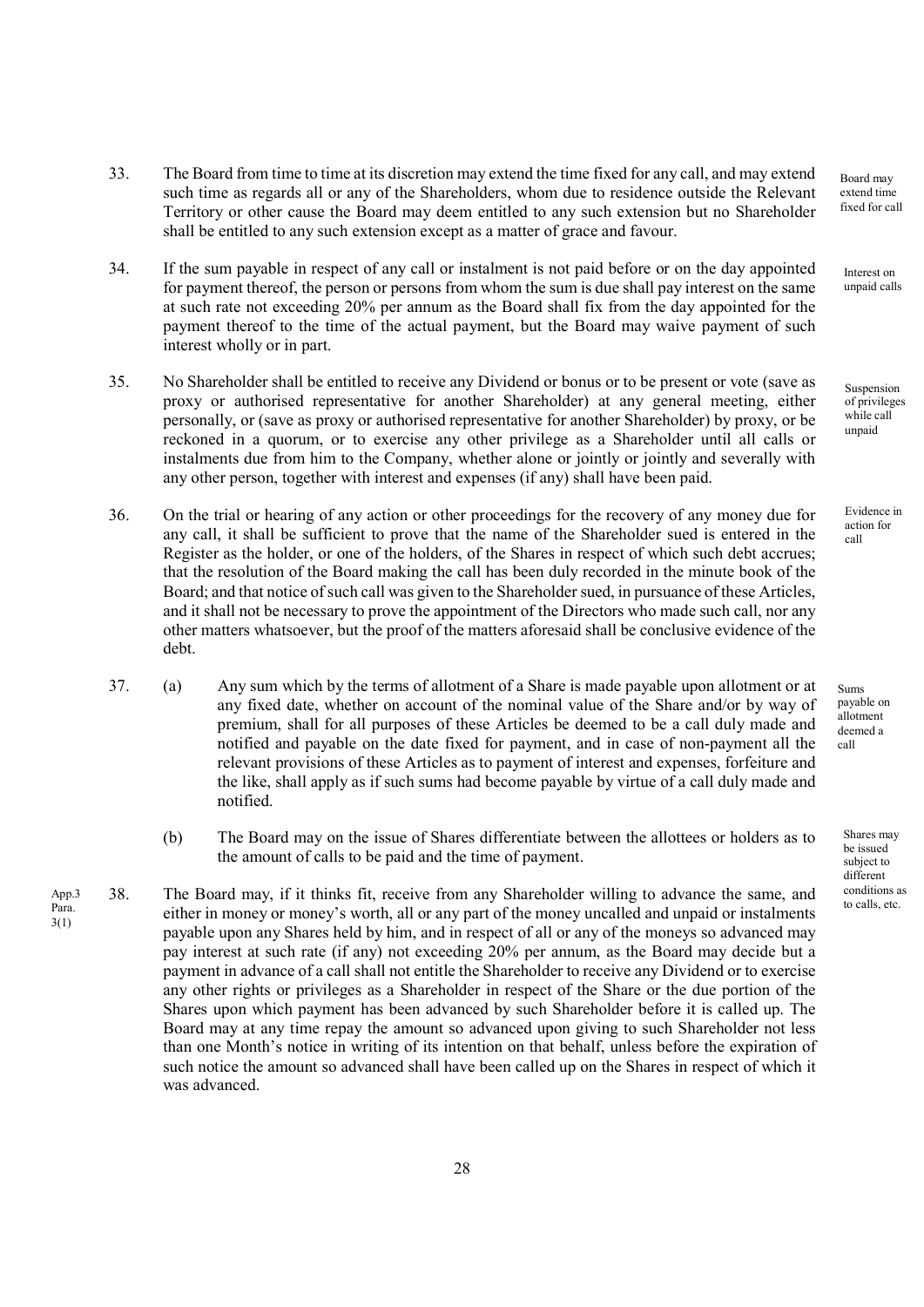## TRANSFER OF SHARES

- 39. Subject to the Companies Law, all transfers of Shares shall be effected by transfer in writing in the usual or common form or in such other form as the Board may accept provided always that it shall be in such a form prescribed by the HK Stock Exchange and may be under hand only or, if the transferor or transferee is a Clearing House (or its nominee(s)), under hand or by machine imprinted signature or by such other means of execution as the Board may approve from time to time.
- 40. The instrument of transfer of any Share shall be executed by or on behalf of the transferee provided that the Board may dispense with the execution of the instrument of transfer by the transferor or the transferee or accept mechanically executed transfers in any case in which it in its absolute discretion thinks fit to do so. The transferor shall be deemed to remain the holder of the Share until the name of the transferee is entered in the Register in respect thereof. Nothing in these Articles shall preclude the Board from recognising a renunciation of the allotment or provisional allotment of any Share by the allottee in favour of some other person. App.3 Para. 1(1)
	- 41. (a) The Board may, in its absolute discretion at any time and from time to time, remove any Share on the principal Register to any branch Register or any Share on any branch Register to the principal Register or any other branch Register.
		- (b) Unless the Board otherwise agrees (which agreement may be on such terms and subject to such conditions as the Board in its absolute discretion may from time to time stipulate, and which agreement it shall, without giving any reason therefore, be entitled in its absolute discretion to give or withhold) no Shares on the principal Register shall be removed to any branch Register nor shall Shares on any branch Register be removed to the principal Register or any other branch Register and all removals and other documents of title relating to or affecting the title to any share or other securities of the Company shall be lodged for registration, and be registered, in the case of any Shares on a branch Register, at the relevant Registration Office, and, in the case of any Shares on the principal Register, at the Transfer Office.
		- (c) Notwithstanding anything contained in these Articles, the Company shall as soon as practicable and on a regular basis record in the principal Register all removals of Shares effected on any branch Register and shall at all times maintain the principal Register and all branch Registers in all respects in accordance with the Companies Law.
- 42. Fully paid Shares shall be free from any restriction with respect to the right of the holder thereof to transfer such Shares (except when permitted by the HK Stock Exchange) and shall also be free from all liens. The Board however, may, in its absolute discretion, refuse to register a transfer of any Share which is not fully paid to a person of whom it does not approve or any Share issued under any share option scheme upon which a restriction on transfer imposed thereby still subsists, and it may also refuse to register a transfer of any Share (whether fully paid up or not) to more than 4 joint holders or a transfer of any Shares (not being a fully paid up Share) on which the Company has a lien. App.3 Para. 1(2)
	- 43. The Board may also decline to recognise any instrument of transfer unless:-
- (a) a fee of such maximum as the HK Stock Exchange may from time to time determine to be payable (or such lesser sum as the Board may from time to time require) has been paid to the Company; App.3 Para. 1(1)

Form of transfer

Execution of transfer

Shares registered on principal register, branch register, etc.

Directors may refuse to register a transfer

Requirement as to transfer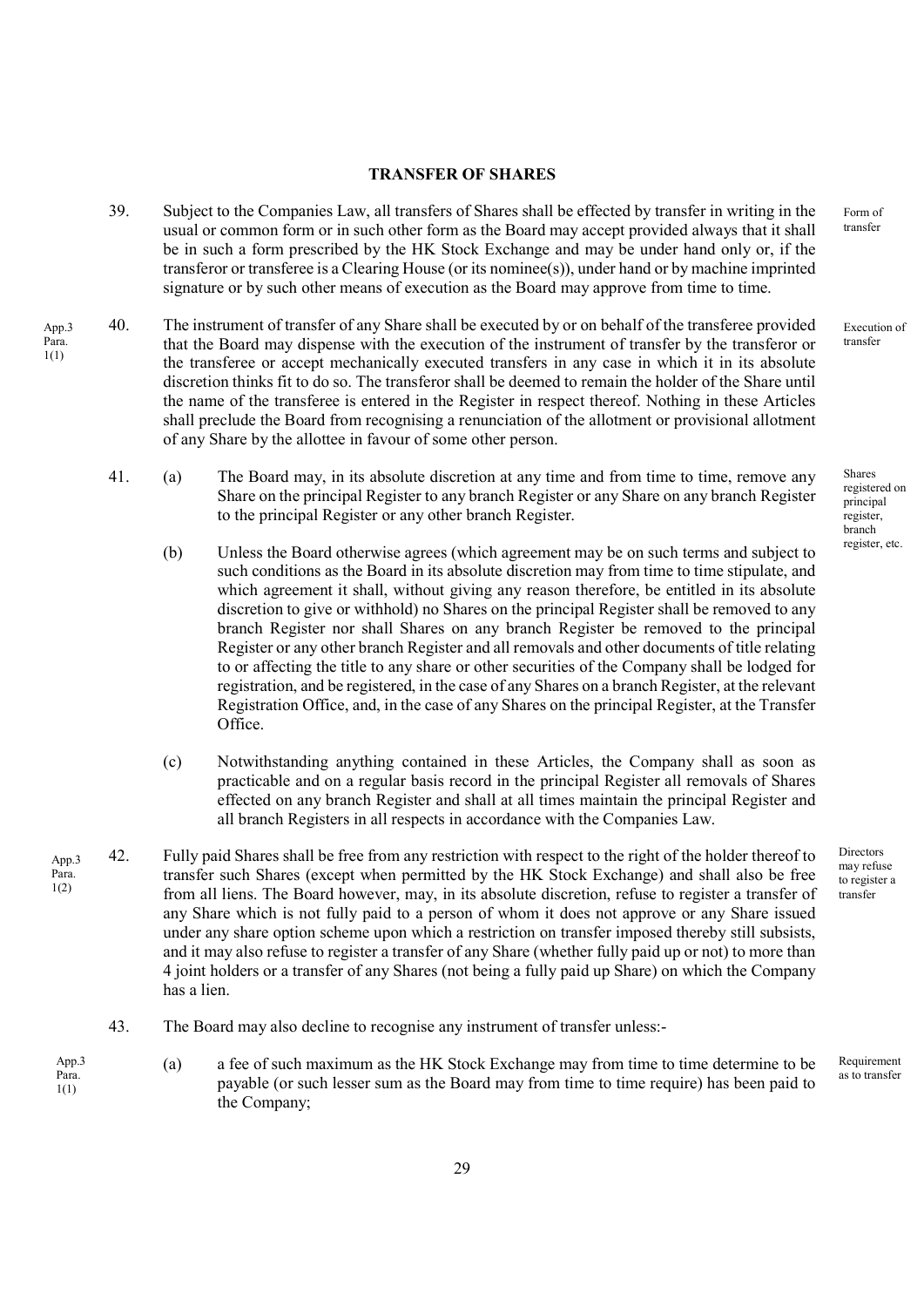- (b) the instrument of transfer is lodged at the relevant Registration Office or, as the case may be, the Transfer Office accompanied by the certificate of the Shares to which it relates, and such other evidence as the Board may reasonably require to show the right of the transferor to make the transfer (and, if the instrument of transfer is executed by some other person on his behalf, the authority of that person so to do);
- (c) the instrument of transfer is in respect of only one class of Share;
- (d) the Shares concerned are free of any lien in favour of the Company; and
- (e) if applicable, the instrument of transfer is properly stamped.
- 44. The Board may refuse to Register a transfer of any Share to an infant or to a person of unsound mind or under other legal disability. No transfer
- 45. If the Board shall refuse to register a transfer of any Share, it shall, within two months after the date on which the transfer was lodged with the Company, send to each of the transferor and the transferee notice of such refusal and, except where the subject Share is not a fully paid Share, the reason(s) for such refusal.
- 46. Upon every transfer of Shares, the certificate in respect thereof held by the transferor shall be given up to be cancelled, and shall forthwith be cancelled accordingly, and a new certificate shall be issued to the transferee in respect of the Shares transferred to him as provided in Article 18, and if any of the Shares included in the certificate so given up shall be retained by the transferor a new certificate in respect thereof shall be issued to him as provided in Article 18. The Company shall retain the instrument of transfer.
- 47. The registration of transfers may be suspended when the Register is closed in accordance with Article 17(d).

# TRANSMISSION OF SHARES

- 48. In the case of the death of a Shareholder, the survivor or survivors where the deceased was a joint holder, and the legal personal representatives of the deceased where he was a sole or only surviving holder, shall be the only persons recognised by the Company as having any title to his interest in the Shares; but nothing herein contained shall release the estate of a deceased holder (whether sole or joint) from any liability in respect of any Share solely or jointly held by him.
- 49. Any person becoming entitled to a Share in consequence of the death or bankruptcy Registration of or winding-up of a Shareholder may, upon such evidence as to his title being personal produced as may from time to time be required by the Board, and subject as representatives and trustees in hereinafter provided, elect either to be registered himself as holder of the Share or to bankruptcy have some person nominated by him registered as the transferee thereof.
- 50. If the person becoming entitled to a Share pursuant to Article 49 shall elect to be Notice of registered himself as the holder of such Share, he shall deliver or send to the Company a notice in writing signed by him, at (unless the Board otherwise agrees) the Registration Office, stating that he so elects. If he shall elect to have his nominee registered, he shall testify his election by executing a transfer of such Share to his nominee. All the limitations, restrictions and provisions of these Articles relating to the right to transfer and the registration of transfers of Shares shall be applicable to any such notice or transfer as aforesaid as if the death, bankruptcy or winding-up of the

to an infant

Notice of refusal

Certificate to be given up on transfer

When transfer books

Deaths of registered holder or of joint holder of shares

Registration of personal representativ es and trustees in bankruptcy

Notice of election to be registered of nominee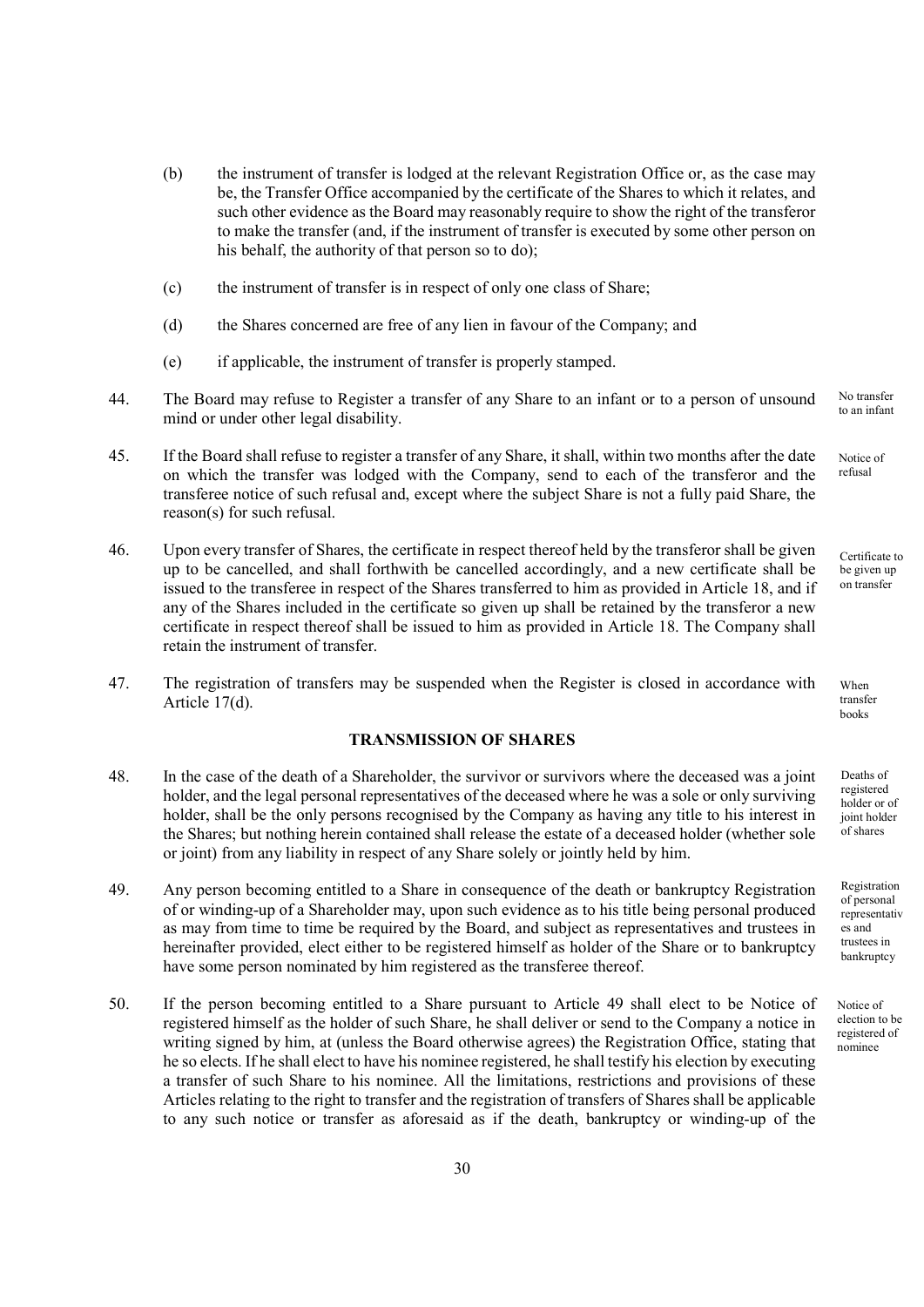Shareholder had not occurred and the notice or transfer were a transfer executed by such Shareholder.

51. A person becoming entitled to a Share by reason of the death, bankruptcy or winding-up of the holder shall be entitled to the same Dividends and other advantages to which he would be entitled if he were the registered holder of the Share. However, the Board may, if it thinks fit, withhold the payment of any Dividend payable or other advantages in respect of such Share until such person shall become the registered holder of the Share or shall have effectually transferred such Share, but, subject to the requirements of Article 80 being met, such a person may vote at general meetings of the Company.

# FORFEITURE OF SHARES

- 52. If a Shareholder fails to pay any call or instalment of a call on the day appointed for payment thereof, the Board may, at any time thereafter during such time as any part of the call or instalment remains unpaid, without prejudice to the provisions of Article 34, serve notice on him requiring payment of so much of the call or instalment as is unpaid, together with any interest which may have accrued and which may still accrue up to the date of actual payment.
- 53. The notice shall name a further day (not earlier than the expiration of 14 days from the date of the notice) on or before which the payment required by the notice is to be made, and it shall also name the place where payment is to be made such place being the Registered Office or a Registration Office or another place within the Relevant Territory. The notice shall also state that, in the event of non-payment at or before the time appointed, the Shares in respect of which the call was made will be liable to be forfeited.
- 54. If the requirements of any such notice as aforesaid are not complied with, any Share in respect of which the notice has been given may at any time thereafter, before the payment required by the notice has been made, be forfeited by a resolution of the Board to that effect. Such forfeiture shall include all Dividends and bonuses declared in respect of the forfeited Share and not actually paid before the forfeiture. The Board may accept the surrender of any Share liable to be forfeited hereunder and in such cases references in these Articles to forfeiture shall include surrender.
- 55. Any Share so forfeited shall be deemed to be the property of the Company, and may be re-allotted, sold or otherwise disposed of on such terms and in such manner as the Board thinks fit and at any time before a sale or disposition, the forfeiture may be cancelled on such terms as the Board thinks fit.
- 56. A person whose Shares have been forfeited shall cease to be a Shareholder in respect of the forfeited Shares, but shall, nevertheless, remain liable to pay to the Company all moneys which, at the date of forfeiture, were payable by him to the Company in respect of the forfeited Shares, together with (if the Board shall in its discretion so require) interest thereon from the date of forfeiture until the date of actual payment (including the payment of such interest) at such rate not exceeding 20% per annum as the Board may prescribe, and the Board may enforce the payment thereof if it thinks fit, and without any deduction or allowance for the value of the Shares at the date of forfeiture, but his liability shall cease if and when the Company shall have received payment in full of all such moneys in respect of the Shares. For the purposes of this Article any sum which by the terms of issue of a Share, is payable thereon at a fixed time which is subsequent to the date of forfeiture, whether on account of the nominal value of the Share or by way of premium, shall notwithstanding that such time has not yet arrived be deemed to be payable on the date of forfeiture, and the same shall become due and payable immediately upon the forfeiture, but interest thereon shall only be payable in respect of any period between the said fixed time and the date of actual payment.

Retention of dividends, etc. until transmission of shares of a deceased or bankrupt shareholder

If call or instalment not paid notice may be given

Content of notice of call

If notice not complied with shares may be forfeited

Forfeited shares to become property of Company

Arrears to be paid not withstanding forfeiture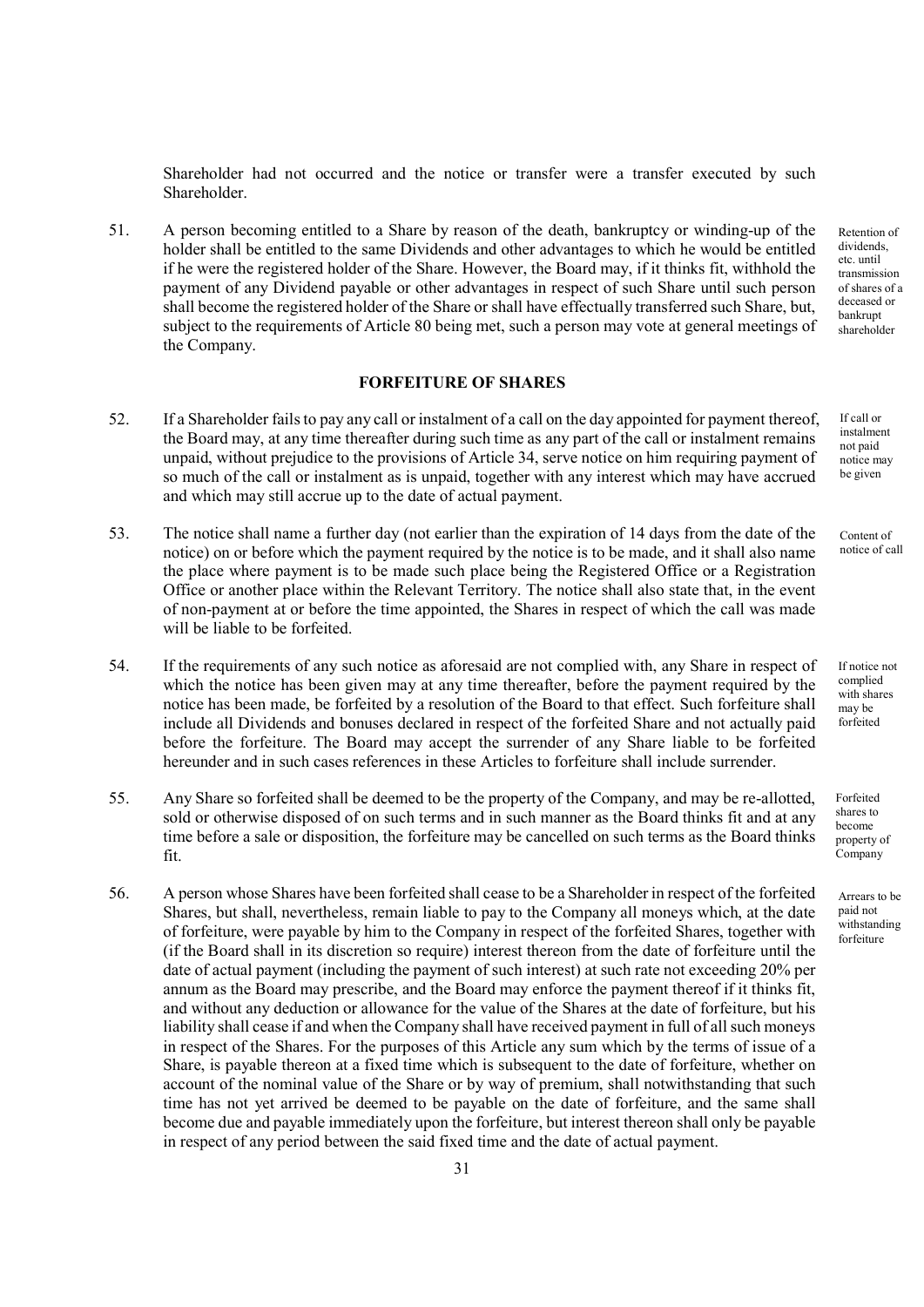- 57. A certificate in writing that the declarant is a Director or the Secretary, and that a Share has been duly forfeited or surrendered on a date stated in the certificate, shall be conclusive evidence of the facts therein stated as against all persons claiming to be entitled to the Share. The Company may receive the consideration, if any, given for the Share on any re-allotment, sale or disposition thereof and may execute a transfer of the Share in favour of the person to whom the Share is re-allotted, sold or disposed of and such person shall thereupon be registered as the holder of the Share, and shall not be bound to see to the application of the subscription or purchase money, (if any), nor shall his title to the Share be affected by any irregularity or invalidity in the proceedings in reference to the forfeiture, re-allotment, sale or disposal of such Share.
- 58. When any Share shall have been forfeited, notice of the forfeiture shall be given to the Shareholder in whose name it stood immediately prior to the forfeiture, and an entry of the forfeiture, with the date thereof, shall forthwith be made in the Register, but no forfeiture shall be in any manner invalidated by any omission or neglect to give such notice or make any such entry.
- 59. Notwithstanding any such forfeiture as aforesaid the Board may at any time, before any Shares so forfeited shall have been re-allotted, sold or otherwise disposed of, cancel the forfeiture on such terms as it thinks fit or permit the Shares so forfeited to be bought back or redeemed upon the terms of payment of all calls and interest due upon and expenses incurred in respect of the Shares, and upon such further terms (if any) as it thinks fit.
- 60. The forfeiture of a Share shall not prejudice the right of the Company to any call already made or any instalment payment thereon.
- 61. (a) The provisions of these Articles as to forfeiture shall apply in the case of non-payment of any sum which, by terms of issue of a Share, becomes payable at a fixed time, whether on non-payment account of the nominal value of the Share or by way of premium, as if the same had been of any sum due payable by virtue of a call duly made and notified.
	- (b) In the event of a forfeiture of Shares the Shareholder shall be bound to deliver and shall forthwith deliver to the Company the certificate or certificates held by him for the Shares so forfeited and in any event the certificates representing Shares so forfeited shall be void and of no further effect.

## GENERAL MEETINGS

- 62. At all times during the Relevant Period other than the year of the Company's adoption of these Articles, the Company shall in each year hold a general meeting as its annual general meeting in addition to any other meeting in that year and shall specify the meeting as such in the notice calling it; and not more than 15 Months (or such longer period as may be authorised by the HK Stock Exchange) shall elapse between the date of one annual general meeting of the Company and that of the next. The annual general meeting shall be held in the Relevant Territory or elsewhere as may be determined by the Board and at such time and place as the Board shall appoint. A meeting of the Shareholders or any class thereof may be held by means of such telephone, electronic or other communication facilities as permit all persons participating in the meeting to communicate with each other simultaneously and instantaneously, and participation in such a meeting shall constitute presence at such meetings. App.13 Part B Para.  $3(3);$ 4(2)
	- 63. All general meetings other than annual general meetings shall be called extraordinary general meetings.

Evidence of forfeiture and transfer of forfeited share

Notice after forfeiture

Power to redeem forfeited shares

Forfeiture not to prejudice Company's right to call or instalment

Forfeiture for on shares

> When annual general meeting to be held

Extraordinary general meeting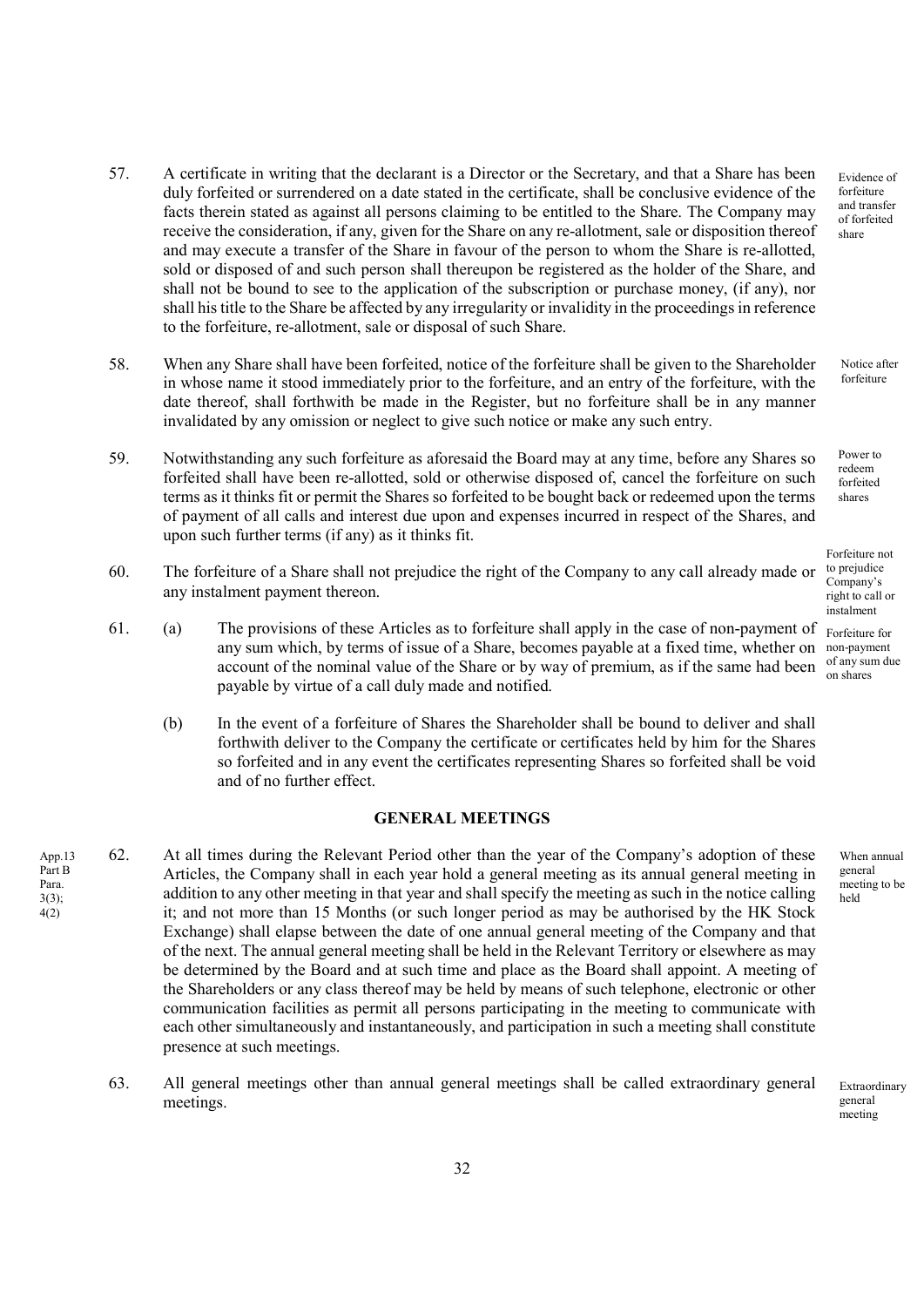- 64. The Board may, whenever it thinks fit, convene an extraordinary general meeting. Extraordinary general meetings shall also be convened on the requisition of one or more Shareholders holding, at the date of deposit of the requisition, not less than one tenth of the paid up capital of the Company having the right of voting at general meetings. Such requisition shall be made in writing to the Board or the Secretary for the purpose of requiring an extraordinary general meeting to be called by the Board for the transaction of any business specified in such requisition. Such meeting shall be held within 2 Months after the deposit of such requisition. If within 21 days of such deposit, the Board fails to proceed to convene such meeting, the requisitionist(s) himself (themselves) may do so in the same manner, and all reasonable expenses incurred by the requisitionist(s) as a result of the failure of the Board shall be reimbursed to the requisitionist(s) by the Company.
- 65. An annual general meeting or an extraordinary general meeting called for the passing of a Special Resolution shall be called by at least 21 days' notice in writing, and a meeting of the Company other than an annual general meeting or an extraordinary general meeting for the passing of a Special Resolution shall be called by at least 14 days' notice in writing. The notice shall be exclusive of the day on which it is served or deemed to be served and of the day for which it is given, and shall specify the place, the day, the hour and the agenda of the meeting and particulars of the resolutions to be considered at that meeting and in case of special business (as defined in Article 67), the general nature of that business, and shall be given, in manner hereinafter mentioned or in such other manner, if any, as may be prescribed by the Company in general meeting, to such persons as are, under these Articles, entitled to receive such notices from the Company, provided that a meeting of the Company shall notwithstanding that it is called by shorter notice than that specified in this Article be deemed to have been duly called if it is so agreed:

App.13 Part B Para. 3(1)

- (a) in the case of a meeting called as the annual general meeting, by all the Shareholders entitled to attend and vote thereat; and
- (b) in the case of any other meeting, by a majority in number of the Shareholders having a right to attend and vote at the meeting, being a majority together holding not less than 95% in nominal value of the Shares giving that right.
- 66. (a) The accidental omission to give any notice to, or the non-receipt of any notice by, any person entitled to receive notice shall not invalidate any resolution passed or any proceedings at any such meeting.
	- (b) In the case where forms of proxy or notice of appointment of corporate representative are to be sent out with any notice, the accidental omission to send such forms of proxy or notice of appointment of corporate representative to, or the non-receipt of such forms by, any person entitled to receive notice of the relevant meeting shall not invalidate any resolution passed or any proceeding at any such meeting.

## PROCEEDINGS AT GENERAL MEETINGS

- 67. (a) All business shall be deemed special that is transacted at an extraordinary general meeting and also all business shall be deemed special that is transacted at an annual general meeting with the exception of the following, which shall be deemed ordinary business:-
	- (i) the declaration and sanctioning of Dividends;
	- (ii) the consideration and adoption of the accounts and balance sheets and the reports of the Directors and Auditors and other documents required to be annexed to the balance sheets;

Convening of extraordinary general meeting

Notice of meetings

Omission to give notice

Special business, business of annual general meeting

33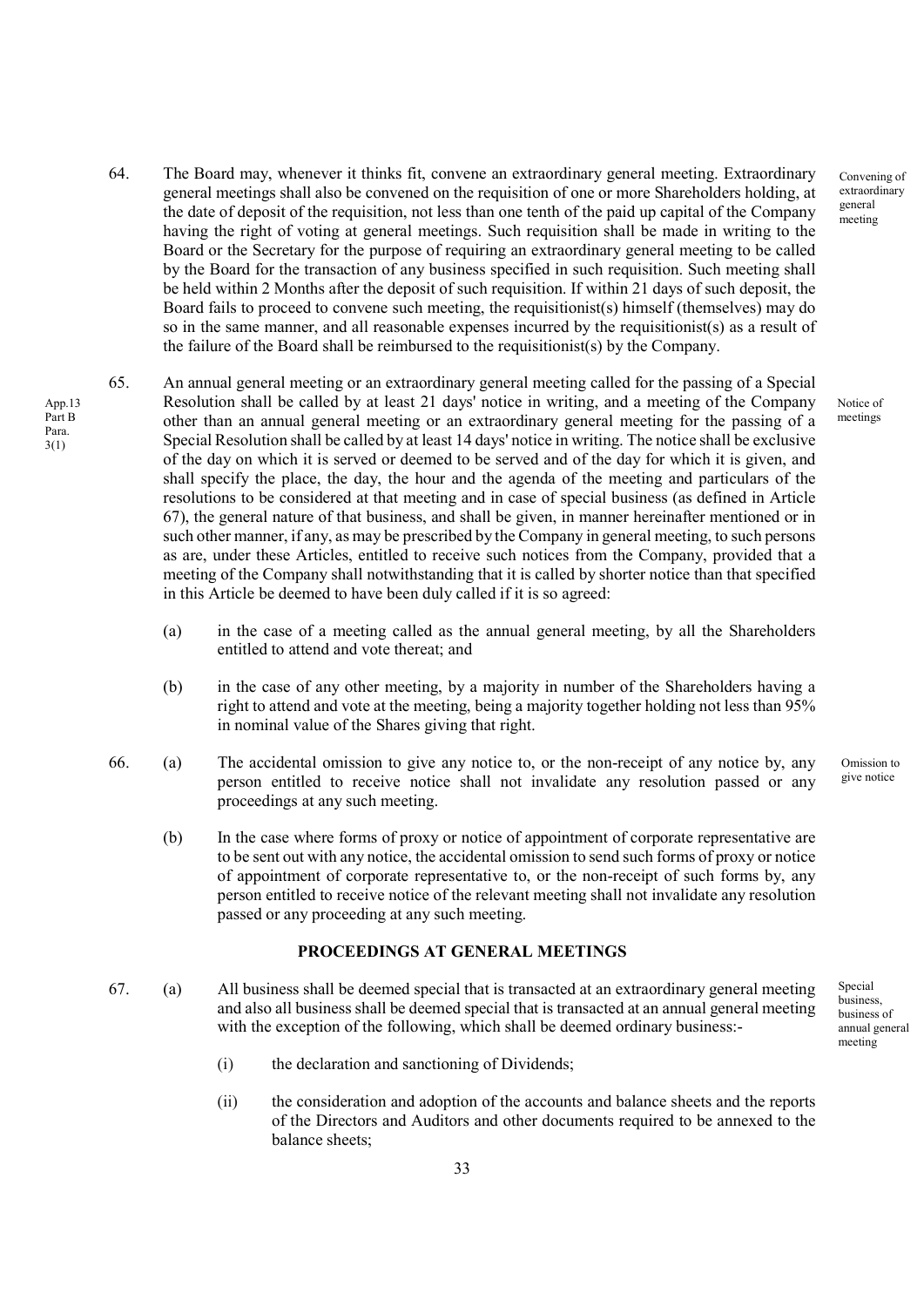- (iii) the election of Directors in place of those retiring;
- (iv) the appointment of Auditors;
- (v) the fixing of, or the determining of the method of fixing of the remuneration of the Directors and of the Auditors;
- (vi) the granting of any mandate or authority to the Board to offer, allot, grant options over, or otherwise dispose of the unissued Shares representing not more than 20% (or such other percentage as may from time to time be specified in the Listing Rules) in nominal value of its then existing issued share capital and the number of any securities repurchased pursuant to paragraph (vii) of this Article; and
- (vii) the granting of any mandate or authority to the Board to repurchase securities of the Company.
- 68. For all purposes the quorum for a general meeting shall be 2 Shareholders present in person (or, in the case of a Shareholder being a corporation, by its duly authorised representative) or by proxy and entitled to vote. No business shall be transacted at any general meeting unless the requisite quorum shall be present at the time when the meeting proceeds to business and continues to be present until the conclusion of the meeting. Quorum
- 69. If within 15 minutes from the time appointed for the meeting a quorum is not present, the meeting, if convened upon the requisition of Shareholders, shall be dissolved, but in any other case it shall stand adjourned to the same day in the next week and at such time and place as shall be decided by the Board, and if at such adjourned meeting a quorum is not present within 15 minutes from the time appointed for holding the meeting, the Shareholder or the Shareholders present in person (or, in the case of a Shareholder being a corporation by its duly authorised representative) or by proxy and entitled to vote shall be a quorum and may transact the business for which the meeting was called.
- 70. The First Chairman of the Board or, if he is absent or declines to take the chair at every general meeting, the Second Chairman of the Board shall take the chair at every general meeting. In the case if all the Joint Chairmen of the Board are absent, or do not present within 15 minutes after the time appointed for holding such meeting or decline to take the chair at such meeting, the Vice Chairman of the Board (if any) or such other Director being nominated or designated by the Directors shall take the chair at such meeting. If no Director be present or if all the Directors present decline to take the chair or if the Chairman chosen shall retire from the chair, then the Shareholders present in person or (in the case of a Shareholder being a corporation) by its duly authorised representative or by proxy and entitled to vote shall choose one of their own number to be Chairman of such meeting. For the avoidance of doubt, only one person shall take the chair of such meeting at any time.
- 71. The Chairman of the meeting may, with the consent of any general meeting at which a quorum is present, and shall, if so directed by the meeting, adjourn any meeting from time to time and from place to place as the meeting shall determine. Whenever a meeting is adjourned for 14 days or more, at least 7 clear days' notice, specifying the place, the day and the hour of the adjourned meeting shall be given in the same manner as in the case of an original meeting but it shall not be necessary to specify in such notice the nature of the business to be transacted at the adjourned meeting. Save as aforesaid, no notice of an adjournment or of the business to be transacted at any adjourned meeting needs to be given nor shall any Shareholder be entitled to any such notice. No business

When quorum is not present meeting to be dissolved and when to be adjourned

Chairman of general meeting

Power to adjourn general meeting, business of adjourned meeting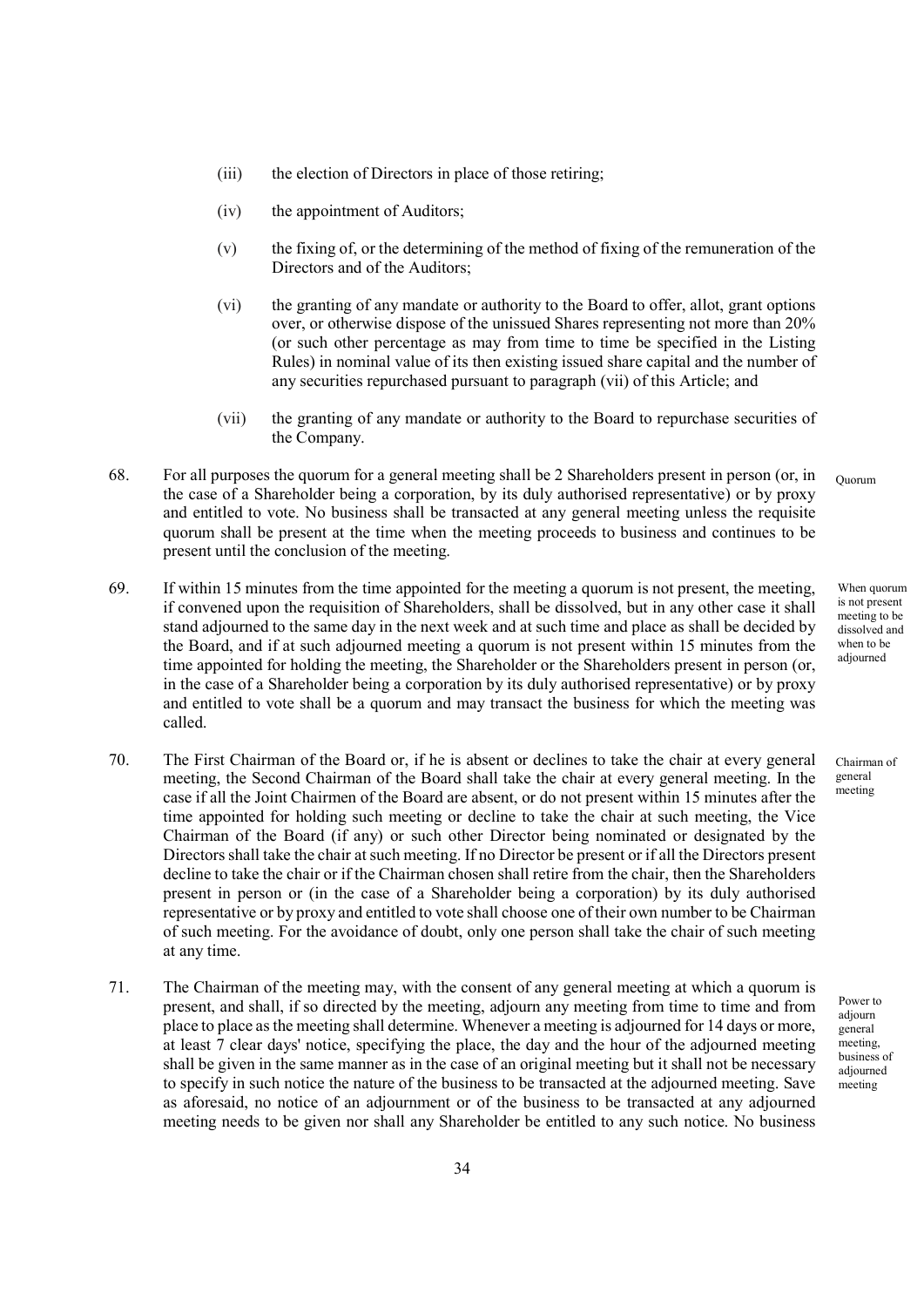shall be transacted at an adjourned meeting other than the business which might have been transacted at the meeting from which the adjournment took place.

- 72. At any general meeting a resolution put to the vote of the meeting shall be decided on a show of hands unless a poll is (before or on the declaration of the result of the show of hands or on the withdrawal of any other demand for a poll) demanded or otherwise required under the Listing Rules. A poll may be demanded by: Show of hands and demand for poll App.13 Part B Para. 2(3)
	- (a) the Chairman of the meeting; or
	- (b) at least 2 Shareholders present in person (or, in the case of a Shareholder being a corporation, by its duly authorised representative) or by proxy for the time being entitled to vote at the meeting; or
	- (c) any Shareholder or Shareholders present in person (or, in the case of a Shareholder being a corporation, by its duly authorised representative) or by proxy and representing not less than one-tenth of the total voting rights of all the Shareholders having the right to vote at the meeting; or
	- (d) any Shareholder or Shareholders present in person (or, in the case of a Shareholder being a corporation, by its duly authorised representative) or by proxy and holding Shares conferring a right to vote at the meeting being Shares on which an aggregate sum has been paid up equal to not less than one-tenth of the total sum paid up on all the Shares conferring that right.
	- 73. Unless a poll be so required or demanded as aforesaid and, in the latter case, not withdrawn, a declaration by the Chairman of the meeting that a resolution has on a show of hands been carried or carried unanimously, or by a particular majority, or lost, and an entry to that effect made in the book containing the minutes of the proceedings of the Company shall be conclusive evidence of the fact without proof of the number or proportion of the votes recorded in favour or against such resolution.
	- 74. If a poll is required or demanded as aforesaid, it shall (subject as provided in Article 75) be taken in such manner (including the use of ballot or voting papers or tickets) and at such time and place not being more than thirty days from the date of the meeting or adjourned meeting at which the poll was required or demanded as the Chairman of the meeting directs. No notice need be given of a poll not taken immediately. The result of the poll shall be deemed to be the resolution of the meeting at which the poll was required or demanded. The demand for a poll may be withdrawn, with the consent of the Chairman, at any time before the close of the meeting at which the poll was demanded or the taking of the poll, whichever is the earlier.
	- 75. Any poll required or duly demanded on the election of a Chairman of a meeting or on any question of adjournment shall be taken at the meeting and without adjournment.
	- 76. In the case of an equality of votes, whether on a show of hands or on a poll, the Chairman of the meeting at which the show of hands takes place (where no poll is demanded) or at which the poll is required or demanded, shall be entitled to a second or casting vote. In case of any dispute as to the admission or rejection of any vote, the Chairman shall determine the same, and such determination shall be final and conclusive.
	- 77. The demand for a poll shall not prevent the continuance of a meeting for the transaction of any business other than the question on which a poll has been demanded.

What is to be evidence of the passing of a resolution where poll not demanded

 $P<sub>0</sub>11$ 

In what case poll taken without adjournment

Chairman to have casting vote

Business may proceed notwithstanding demand for poll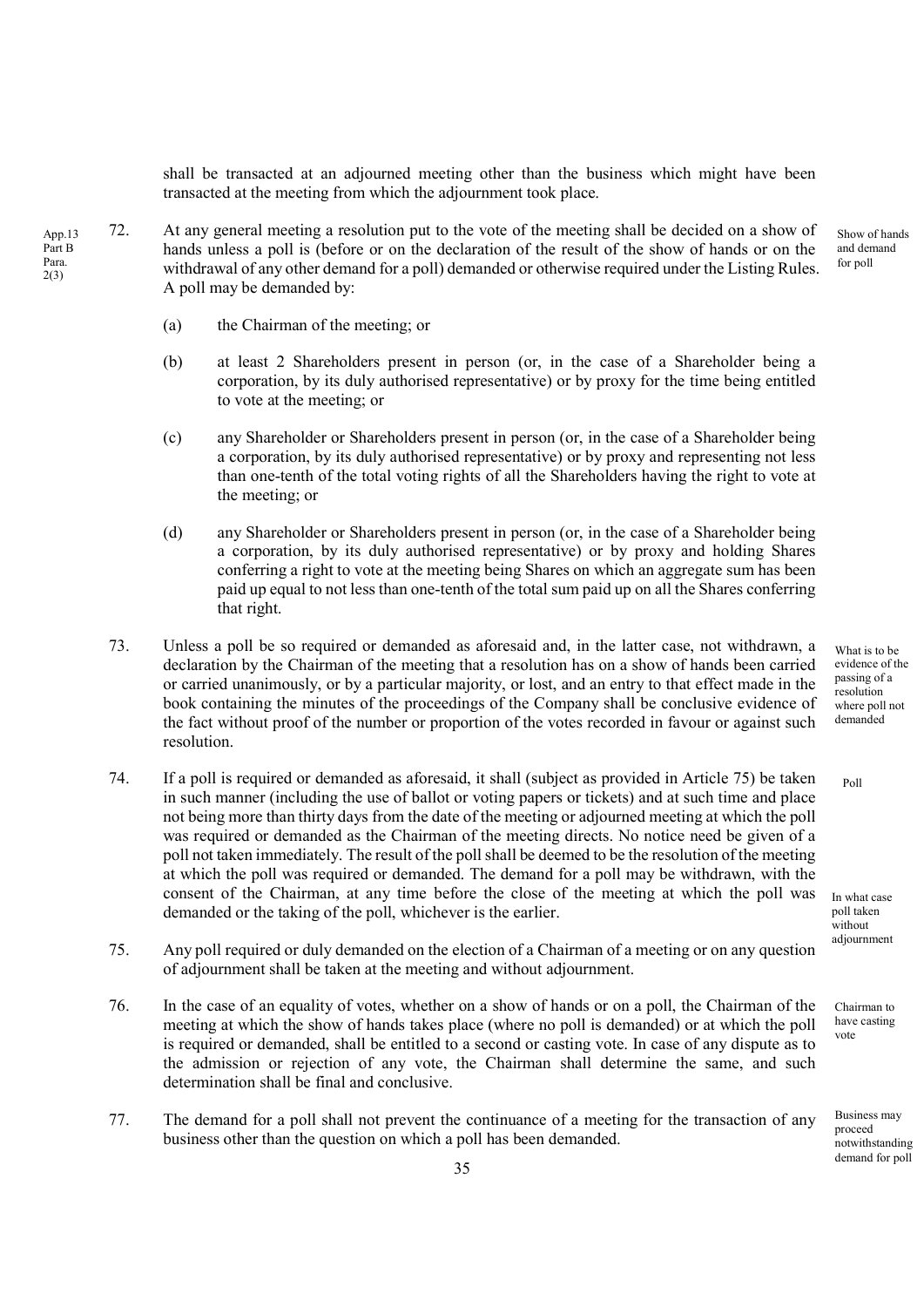78. If an amendment shall be proposed to any resolution under consideration but shall in good faith be ruled out of order by the Chairman, the proceedings shall not be invalidated by any error in such ruling. In the case of a resolution duly proposed as a Special Resolution no amendment thereto (other than a mere clerical amendment to correct a patent error) may in any event be considered or voted upon. Amendment of resolutions

### VOTES OF SHAREHOLDERS

- 79. Subject to any special rights, privileges or restrictions as to voting for the time being attached to any class or classes of Shares, at any general meeting on a show of hands every Shareholder who is present in person (or, in the case of a Shareholder being a corporation, by its duly authorised representative) or by proxy shall (save as provided otherwise in this Article) have one (1) vote, and on a poll every Shareholder present in person (or, in the case of a Shareholder being a corporation, by its duly authorised representative) or by proxy, shall have one vote for every Share of which he is the holder which is fully paid or credited as fully paid (but so that no amount paid or credited as paid on a Share in advance of calls or instalments shall be treated for the purposes of this Article as paid on the Share). On a poll a Shareholder entitled to more than one vote need not use all his votes or cast all his votes in the same way. Notwithstanding anything contained in these Articles, where more than one proxy is appointed by a Shareholder which is a Clearing House (or its nominee(s)), each such proxy shall have one vote on a show of hands. App.3 Para. 6(1)
- 79A. Where the Company has knowledge that any Shareholder is, under the Listing Rules, required to abstain from voting on any particular resolution or restricted to voting only for or only against any particular resolution, any votes cast by or on behalf of such Shareholder in contravention of such requirement or restriction shall not be counted. App.3 Para.

14

- 80. Any person entitled under Article 51 to be registered as the holder of any Shares may vote at any general meeting in respect thereof in the same manner as if he were the registered holder of such Shares, provided that at least 48 hours before the time of the holding of the meeting or adjourned meeting (as the case may be) at which he proposes to vote, he shall satisfy the Board of his right to be registered as the holder of such Shares or the Board shall have previously admitted his right to vote at such meeting in respect thereof.
- 81. Where there are joint registered holders of any Share, any one of such persons may vote at any meeting, either personally or by proxy, in respect of such Share as if he were solely entitled thereto; but if more than one of such joint holders be present at any meeting personally or by proxy, that one of the said persons so present whose name stands first on the Register in respect of such Share shall alone be entitled to vote in respect thereof. Several executors or administrators of a deceased Shareholder, and several trustees in bankruptcy or liquidators of a Shareholder in whose name any Share stands shall for the purposes of this Article be deemed joint holders thereof.
- 82. A Shareholder of unsound mind or in respect of whom an order has been made by any court having jurisdiction in lunacy may vote, whether on a show of hands or on a poll, by his committee or receiver, or other person in the nature of a committee or receiver appointed by that court, and any such committee, receiver or other person may vote on a poll by proxy. Evidence to the satisfaction of the Board of the authority of the person claiming to exercise the right to vote shall be delivered to such place or one of such places (if any) as is specified in accordance with these Articles for the deposit of instruments of proxy or, if no place is specified, at the Registration Office, not later than the latest time at which an instrument of proxy must, if it is to be valid for the meeting, be delivered.
- 83. Save as expressly provided in these Articles or otherwise determined by the Board, no person other than a Shareholder duly registered and who shall have paid everything for the time being due from

Votes of shareholders

Votes in respect of deceased and bankrupt shareholders

Joint holders

Votes of shareholders of unsound mind

Qualification for voting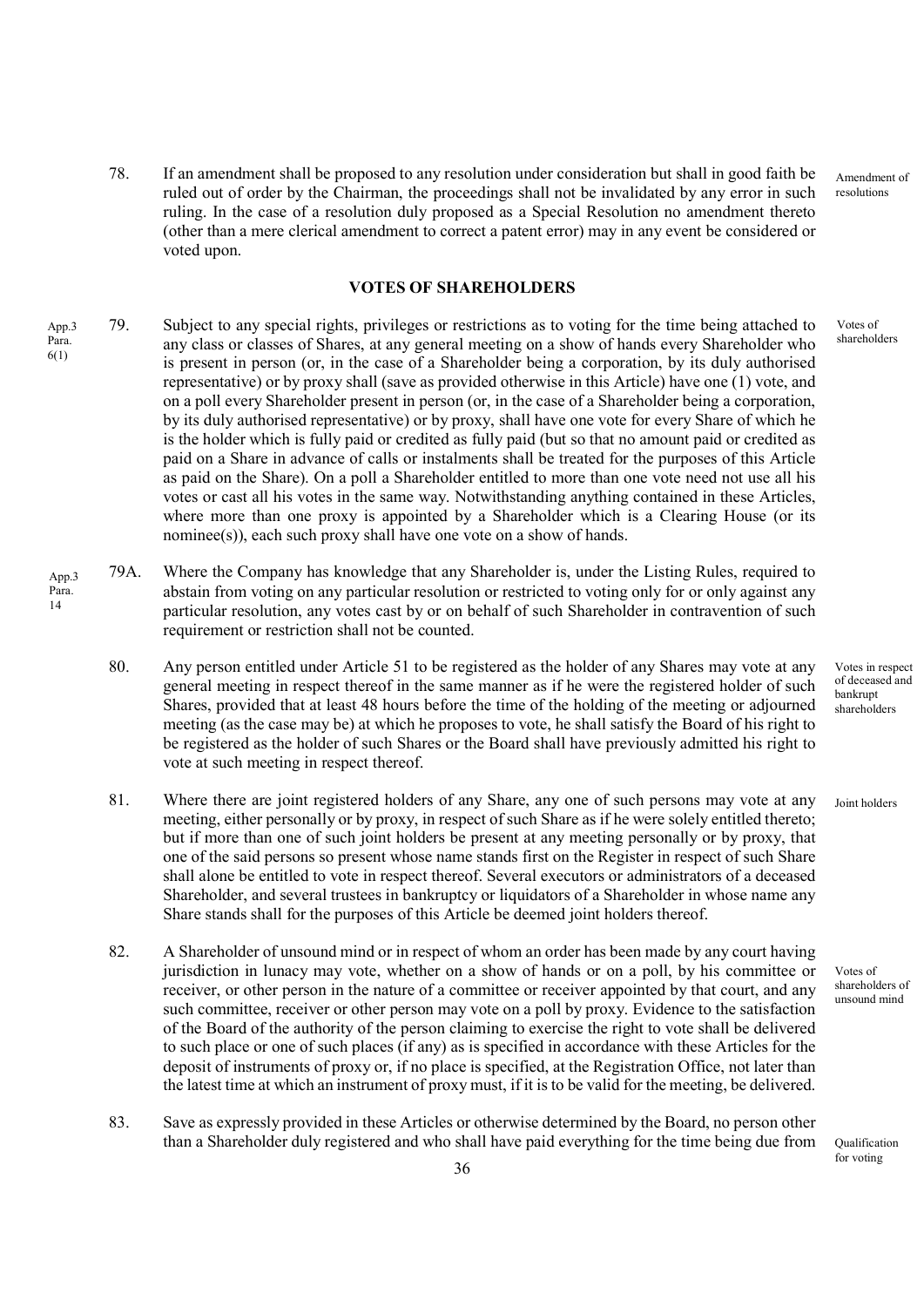him payable to the Company in respect of his Shares shall be entitled to be present or to vote (save as proxy or authorised representative for another Shareholder) whether personally, by proxy or by attorney or to be reckoned in the quorum, at any general meeting.

84. No objection shall be raised to the qualification of any person exercising or purporting to exercise a vote or the admissibility of any vote except at the meeting or adjourned meeting at which the vote objected to is given or tendered, and every vote not disallowed at such meeting shall be valid for all purposes. Any such objection made in due time shall be referred to the Chairman, whose decision shall be final and conclusive. Objections to votes

## APPOINTMENT OF PROXY AND CORPORATE REPRESENTATIVE

- $A_{\text{pp,13}}^{App,13}$  85. Any Shareholder entitled to attend and vote at a meeting of the Company shall be entitled to appoint Proxies another person as his proxy to attend and vote instead of him. A Shareholder who is the holder of 2 or more Shares may appoint more than one proxy to represent him and vote on his behalf at a general meeting of the Company or at a class meeting. A proxy need not be a Shareholder of the Company. On a poll or a show of hands votes may be given either personally (or, in the case of a Shareholder being a corporation, by its duly authorised representative) or by proxy. A proxy shall be entitled to exercise the same powers on behalf of a Shareholder who is an individual and for whom he acts as proxy as such Shareholder could exercise. In addition, a proxy shall be entitled to exercise the same powers on behalf of a Shareholder which is a corporation and for which he acts as proxy as such Shareholder could exercise if it were an individual Shareholder. Part B Para. 2(2)
	- 86. No appointment of a proxy shall be valid unless it names the person appointed and his appointor. The Board may, unless it is satisfied that the person purporting to act as proxy is the person named in the relevant instrument for his appointment and the validity and authenticity of the signature of his appointor, decline such person's admission to the relevant meeting, reject his vote or demand for a poll and no Shareholder who may be affected by any exercise by the Board of its power in this connection shall have any claim against the Directors or any of them nor may any such exercise by the Board of its powers invalidate the proceedings of the meeting in respect of which they were exercised or any resolution passed or defeated at such meeting.
	- 87. The instrument appointing a proxy shall be in writing under the hand of the appointor or of his attorney duly authorised in writing, or if the appointor is a corporation, either under seal or under the hand of an officer or attorney duly authorised.

App.3 Para. 11(2)

- 88. The instrument appointing a proxy and, if requested by the Board, the power of attorney or other authority (if any) under which it is signed or a notarially certified copy of that power or authority shall be deposited at such place or one of such places (if any) as is specified in the notice of meeting or in the instrument of proxy issued by the Company (or, if no place is specified, at the Registration Office) not less than 48 hours before the time for holding the meeting or adjourned meeting or poll (as the case may be) at which the person named in such instrument proposes to vote, and in default the instrument of proxy shall not be treated as valid. No instrument appointing a proxy shall be valid after the expiration of 12 Months from the date of its execution, except at an adjourned meeting or on a poll demanded at a meeting or an adjourned meeting in a case where the meeting was originally held within 12 Months from such date. Delivery of an instrument appointing a proxy shall not preclude a Shareholder from attending and voting in person (or in the case of a Shareholder being a corporation, its duly authorised representative) at the meeting or upon the poll concerned and, in such event, the instrument appointing a proxy shall be deemed to be revoked.
- 89. Every instrument of proxy, whether for a specified meeting or otherwise, shall be in such form as the Board may from time to time approve, provided that it shall not preclude the use of the two-App.3 Para. 11(1)

Instrument appointing proxy to be in writing

Appointment of proxy must be deposited

Form of proxy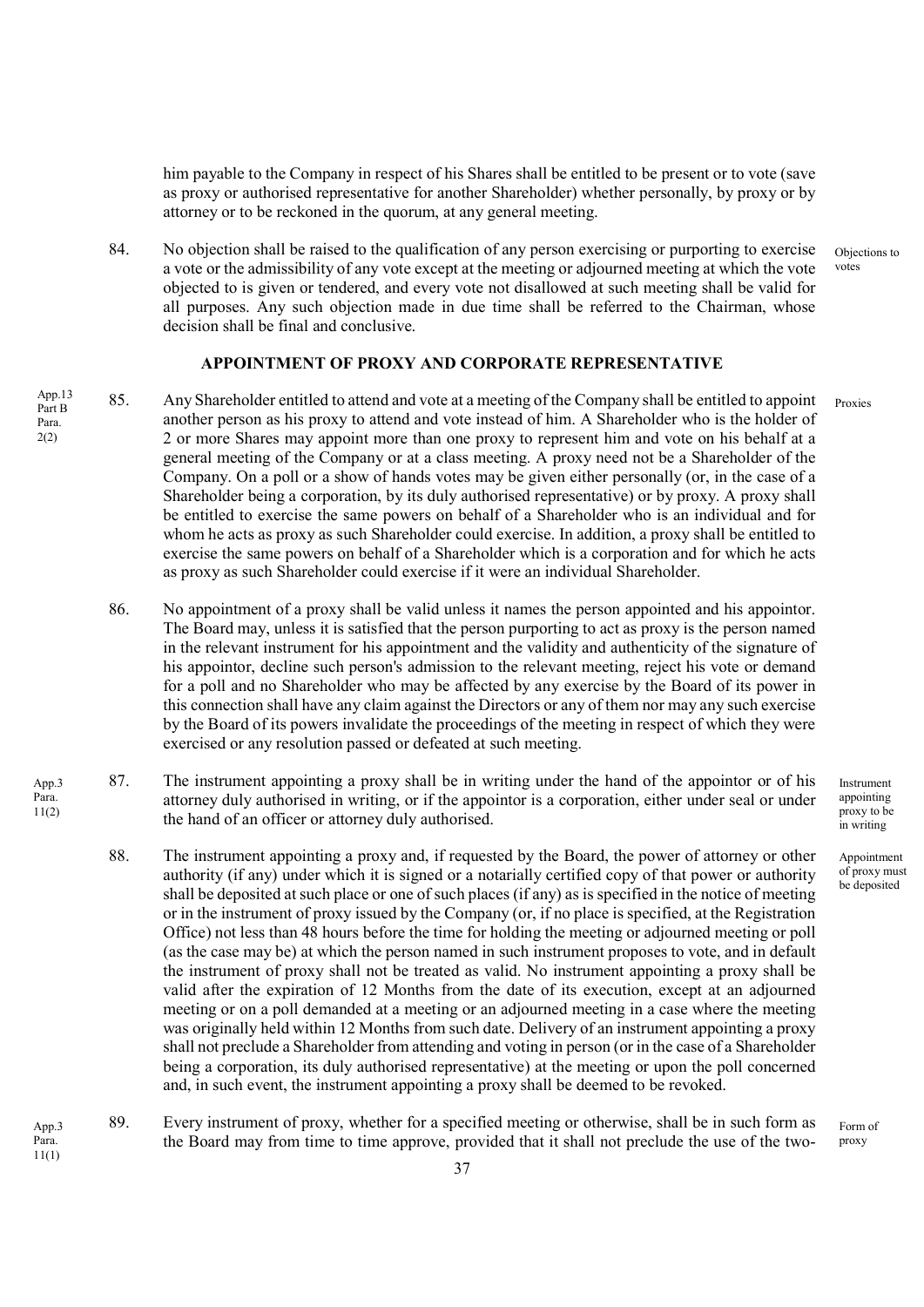way form. Any form issued to a Shareholder for use by him for appointing a proxy to attend and vote at an extraordinary general meeting or at an annual general meeting at which any business is to be transacted shall be such as to enable the Shareholder, according to his intentions, to instruct the proxy to vote in favour of or against (or, in default of instructions, to exercise his discretion in respect of) each resolution dealing with any such business.

- 90. The instrument appointing a proxy to vote at a general meeting shall: (i) be deemed to confer authority upon the proxy to demand or join in demanding a poll and to vote on any resolution (or amendment thereto) put to the meeting for which it is given as the proxy thinks fit; and (ii) unless the contrary is stated therein, be valid as well for any adjournment of the meeting as for the meeting to which it relates.
- 91. A vote given in accordance with the terms of an instrument of proxy or by the duly authorised representative of a corporation shall be valid notwithstanding the previous death or insanity of the principal or revocation of the proxy or power of attorney or other authority under which the proxy was executed or the transfer of the Share in respect of which the proxy is given, provided that no intimation in writing of such death, insanity, revocation or transfer as aforesaid shall have been received by the Company at its Registration Office, or at such other place as is referred to in Article 88, at least 2 hours before the commencement of the meeting or adjourned meeting at which the proxy is used.
- 92. (a) Any corporation which is a Shareholder may, by resolution of its directors or other governing body or by power of attorney, authorise such person as it thinks fit to act as its representative at any meeting of the Company or of any class of Shareholders of the Company, and the person so authorised shall be entitled to exercise the same rights and powers on behalf of the corporation which he represents as that corporation could exercise if it were an individual Shareholder of the Company. References in these Articles to a Shareholder present in person at a meeting shall, unless the context otherwise requires, include a corporation which is a Shareholder represented at the meeting by such duly authorised representative.
	- (b) Where a Shareholder is a Clearing House (or its nominee(s)), it may (subject to Article 93) authorise such person or persons as it thinks fit to act as its representative or representatives at any meeting of the Company or at any meeting of any class of Shareholders provided that if more than one person is so authorised, the authorisation shall specify the number and class of Shares in respect of which each such representative is so authorised. A person so authorised pursuant to the provisions of this Article shall be deemed to have been duly authorised without further evidence of the facts and be entitled to exercise the same rights and powers on behalf of the Clearing House (or its nominee(s)) which he represents as that Clearing House (or its nominee(s)) could exercise as if such person were an individual Shareholder, including the right to vote individually on a show of hands.

App.13 Part B Para. 6

- 93. Unless the Board agrees otherwise, an appointment of a corporate representative shall not be valid as against the Company unless:
	- (a) in the case of such an appointment by a Shareholder which is a Clearing House (or its nominee(s)), a written notification of the appointment issued by any director, the secretary or any authorised officer(s) of such Shareholder shall have been delivered at such place or one of such places (if any) as is specified in the notice of meeting or in the form of notice issued by the Company, or handed to the Chairman of the meeting at the meeting or, if no place is specified, at the principal place of business maintained by the Company in the Relevant Territory from time to time before the time of holding the meeting or adjourned

When vote by proxy valid though authority revoked

Appointment of multiple corporate representatives

Conditions for appointment of corporate representatives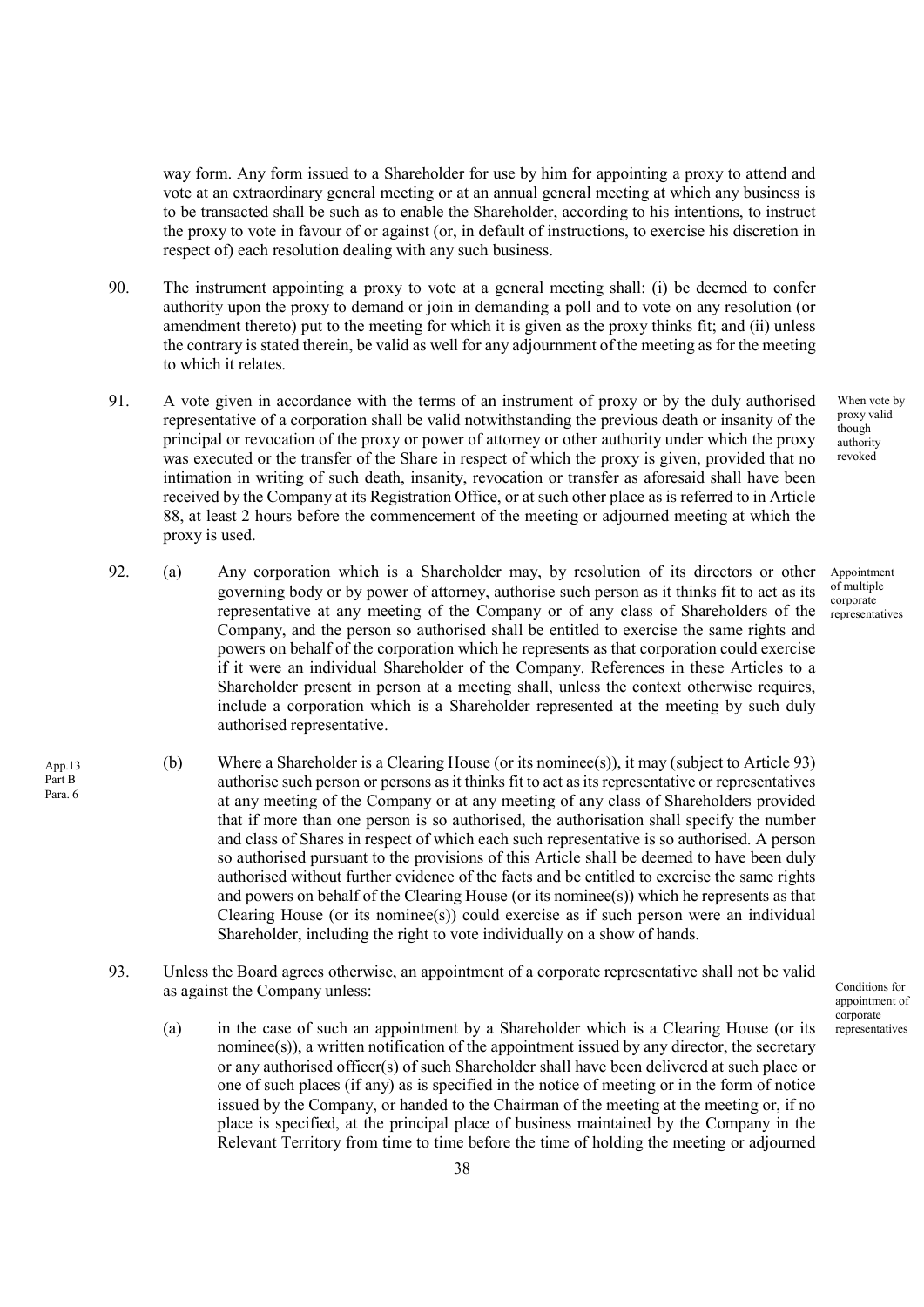meeting at which the person so authorised proposes to vote or handed to the Chairman of the meeting at the meeting; and

- (b) in the case of such an appointment by any other corporate Shareholder, a copy of the resolution of its directors or other governing body of the Shareholder authorising the appointment of the corporate representative or a form of notice of appointment of corporate representative issued by the Company for such purpose or a copy of the relevant power of attorney, together with an up-to-date copy of the Shareholder's constitutive documents and a list of directors or members of the governing body of the Shareholder as at the date of such resolution, or, as the case may be, power of attorney, in each case certified by a director, secretary or a member of the governing body of that Shareholder and notarised, or, in the case of a form of notice of appointment issued by the Company as aforesaid, completed and signed in accordance with the instructions thereon or in the case of a power of attorney a notarised copy of the relevant authority under which it was signed, shall have been deposited at such place or one of such places (if any) as is specified in the notice of meeting or in the form of notice issued by the Company as aforesaid (or, if no place is specified, at the Registration Office) not less than 48 hours before the time for holding the meeting or adjourned meeting or poll (as the case may be) at which the corporate representative proposes to vote.
- 94. No appointment of a corporate representative shall be valid unless it names the person authorised to act as the appointor's representative and the appointor is also named. The Board may, unless it is satisfied that a person purporting to act as a corporate representative is the person named in the relevant instrument for his appointment, decline such person's admission to the relevant meeting and/or reject his vote or demand for a poll and no Shareholder who may be affected by any exercise by the Board of its power in this connection shall have any claim against the Board or any of them nor may any such exercise by the Board of its powers invalidate the proceedings of the meeting in respect of which they were exercised or any resolution passed or defeated at such meeting.

## REGISTERED OFFICE

95. The Registered Office of the Company shall be at such place in the Cayman Islands as the Board shall from time to time decide. Registered **Office** 

### BOARD OF DIRECTORS

- 96. The number of Directors shall not be less than two (2). The Company shall keep at its Registered Office a register of its directors and officers in accordance with the Companies Law. Number of **Directors**
- 97. A Director may at any time, by notice in writing signed by him delivered to the Registered Office or at the Head Office or at a meeting of the Board, appoint any person (including another Director) to act as alternate Director in his place during his absence and may in like manner at any time determine such appointment. If such person is not another Director such appointment unless previously approved by the Board shall have effect only upon and subject to being so approved. The appointment of an alternate Director shall determine on the happening of any event which, were he a Director, would cause him to vacate such office or if his appointor ceases to be a Director. An alternate Director may act as alternate to more than one Director.
- 98. (a) An alternate Director shall (subject to his giving to the Company an address, telephone and facsimile number within the territory of the Head Office for the time being for the giving of notices on him and except when absent from the territory in which the Head Office is for the time being situate) be entitled (in addition to his appointor) to receive and (in lieu

Rights of Alternate Directors

Alternate Directors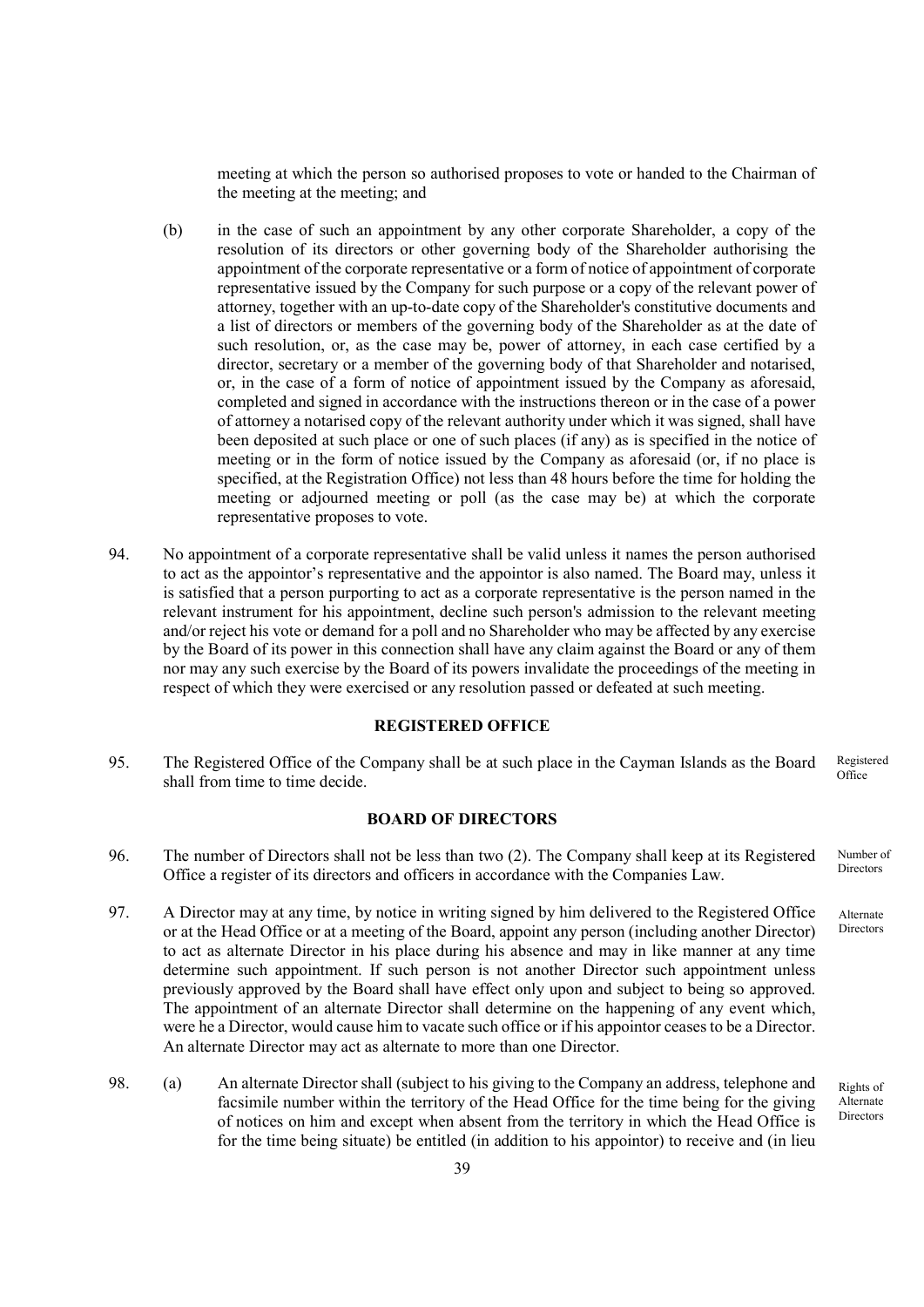of his appointor) to waive notices of meetings of the Board and of any committee of the Board of which his appointor is a member and shall be entitled to attend and vote as a Director at any such meeting at which the Director appointing him is not personally present and generally at such meeting to perform all the functions of his appointor as a Director and for the purposes of the proceedings at such meeting the provisions of these Articles shall apply as if he (instead of his appointor) were a Director. If he shall be himself a Director or shall attend any such meeting as an alternate for more than one Director his voting rights shall be cumulative. If his appointor is for the time being absent from the territory in which the Head Office is for the time being situate or otherwise not available or unable to act, his signature to any resolution in writing of the Directors or any such committee shall be as effective as the signature of his appointor. His attestation of the affixing of the Seal shall be as effective as the signature and attestation of his appointor. An alternate Director shall not, save as aforesaid, have power to act as a Director nor shall he be deemed to be a Director for the purposes of these Articles.

- (b) An alternate Director shall be entitled to contract and be interested in and benefit from contracts or arrangements or transactions and to be repaid expenses and to be indemnified to the same extent mutatis mutandis as if he were a Director, but he shall not be entitled to receive from the Company in respect of his appointment as alternate Director any remuneration except only such part (if any) of the ordinary remuneration otherwise payable to his appointor as such appointor may by notice in writing to the Company from time to time direct.
- (c) A certificate by a Director (including for the purpose of this paragraph (c) an alternate Director) or the Secretary that a Director (who may be the one signing the certificate) was at the time of a resolution of the Directors or any committee thereof absent from the territory of the Head Office or otherwise not available or unable to act or has not supplied an address, telephone and facsimile number within the territory of the Head Office for the purposes of giving of notice to him shall in favour of all persons without express notice to the contrary, be conclusive of the matter so certified.

A Director or an alternate Director shall not be required to hold any qualification Shares but shall nevertheless be entitled to attend and speak at all general meetings of the Company and all meetings of any class of Shareholders of the Company.

- 99. A Director or an alternate Director shall not be required to hold any qualification Share Shares but shall nevertheless be entitled to attend and speak at all general meetings of qualification the Company and all meetings of any class of Shareholders of the Company. of Directors or alternate
- 100. The Directors shall be entitled to receive by way of ordinary remuneration for their services as Directors such sum as shall from time to time be determined by the Company in general meeting or by the Board, such sum (unless otherwise directed by the resolution by which it is voted) to be divided amongst the Directors in such proportions and in such manner as they may agree, or failing agreement, equally, except that in such event any Director holding office for less than the whole of the relevant period in respect of which the ordinary remuneration is paid shall only rank in such division in proportion to the time during such period for which he has held office. Such remuneration shall be in addition to any other remuneration to which a Director who holds any salaried employment or office in the Company may be entitled by reason of such employment or office.
- 101. The Directors shall also be entitled to be repaid all travelling, hotel and other expenses reasonably incurred by them respectively in or about the performance of their duties as Directors, including

Share qualification of Directors or alternate **Directors** 

Directors' remuneration

Directors' expenses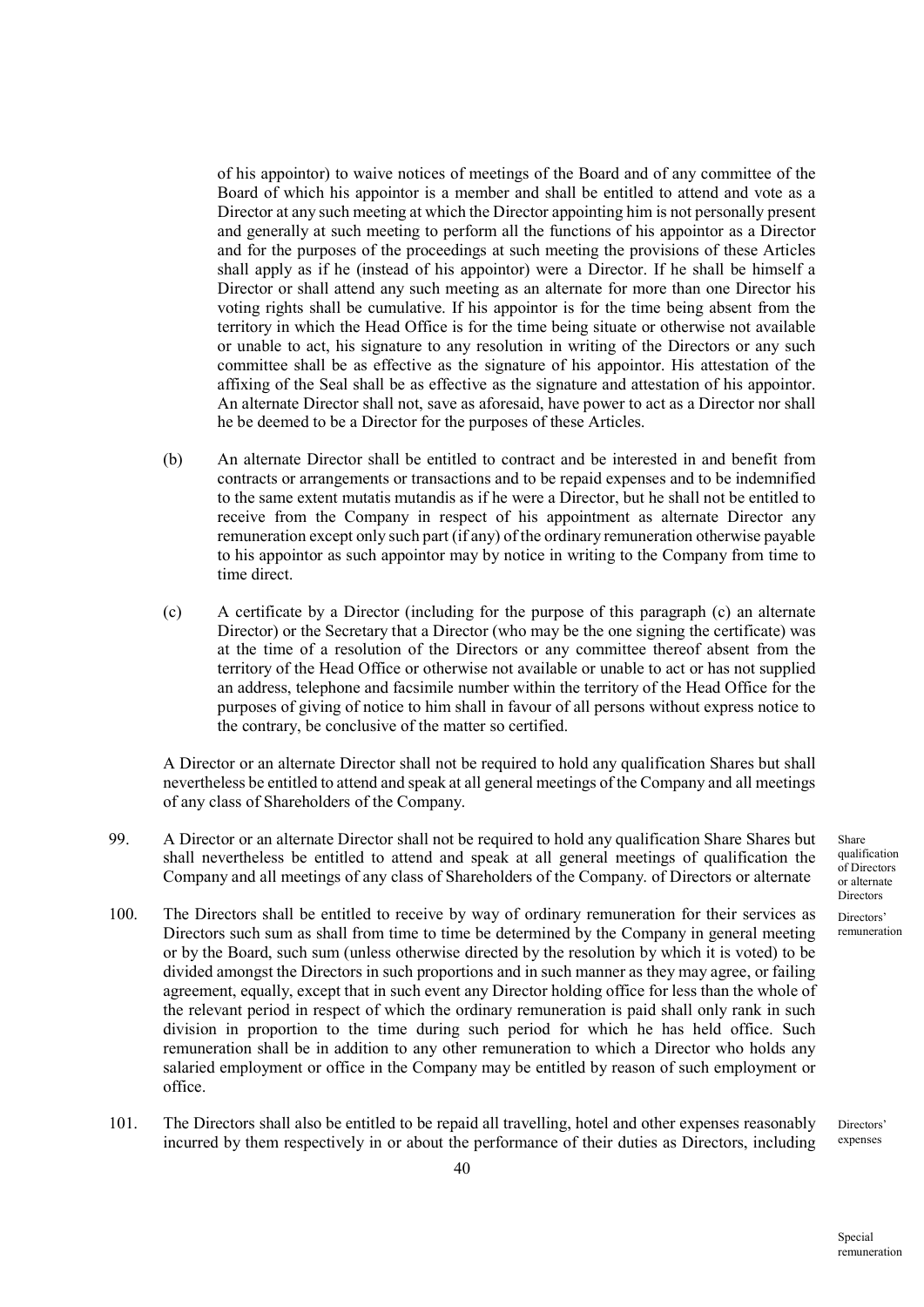their expenses of travelling to and from Board meetings, committee meetings or general meetings or otherwise incurred whilst engaged on the business of the Company or in the discharge of their duties as Directors.

- 102. The Board may grant special remuneration to any Director who shall perform or has performed any special or extra services at the request of the Company. Such special remuneration may be made payable to such Director in addition to or in substitution for his ordinary remuneration as a Director, and may be made payable by way of salary, commission or participation in profits or otherwise as may be arranged.
- 103. Notwithstanding Articles 100, 101 and 102, the remuneration of a Managing Director, Joint Managing Director, Deputy Managing Director or an Executive Director or a Director appointed to any other office in the management of the Company may from time to time be fixed by the Board and may be by way of salary, commission, or participation in profits or otherwise or by all or any of those modes and with such other benefits (including pension and/or gratuity and/or other benefits on retirement) and allowances as the Board may from time to time decide. Such remuneration shall be in addition to his ordinary remuneration as a Director. Remuneration of Managing Directors, etc.
- 104. (a) Payments to any Director or past director of the Company of any sum by way of compensation for loss of office or as consideration for or in connection with his retirement from office (not being a payment to which the director of the Company or past director is contractually or statutorily entitled) must be approved by the Company in general meeting. App.13 Part B
	- (b) Except as would, if the Company were a company incorporated in Hong Kong, be permitted by Section 157H of the Companies Ordinance as in force at the date of adoption of these Articles, and except as permitted under the Companies Law, the Company shall not directly or indirectly:
		- (i) make a loan to a Director or a director of any Holding Company of the Company or any of their respective Associates;
		- (ii) enter into any guarantee or provide any security in connection with a loan made by any person to a Director or a director of any Holding Company of the Company or any of their respective Associates; or
		- (iii) if any one or more of the Directors hold (jointly or severally or directly or indirectly) a controlling interest in another company, make a loan to that other company or enter into any guarantee or provide any security in connection with a loan made by any person to that other company.
		- (c) Article 104(a) and (b) shall only apply during the Relevant Period.
	- 105. A Director shall vacate his office:

Para. 5(4)

> App.13 Part B Para. 5(2)

- (a) if he becomes bankrupt or has a receiving order made against him or suspends payment or compounds with his creditors generally; or
- (b) if he dies or becomes of unsound mind as determined pursuant to an order made by any competent court or official on the grounds that he is or may be suffering from mental disorder or is otherwise incapable of managing his affairs and the Board resolves that his office be vacated; or

Payments for compensation for loss of office

Loans to Directors

When office of Director to be vacated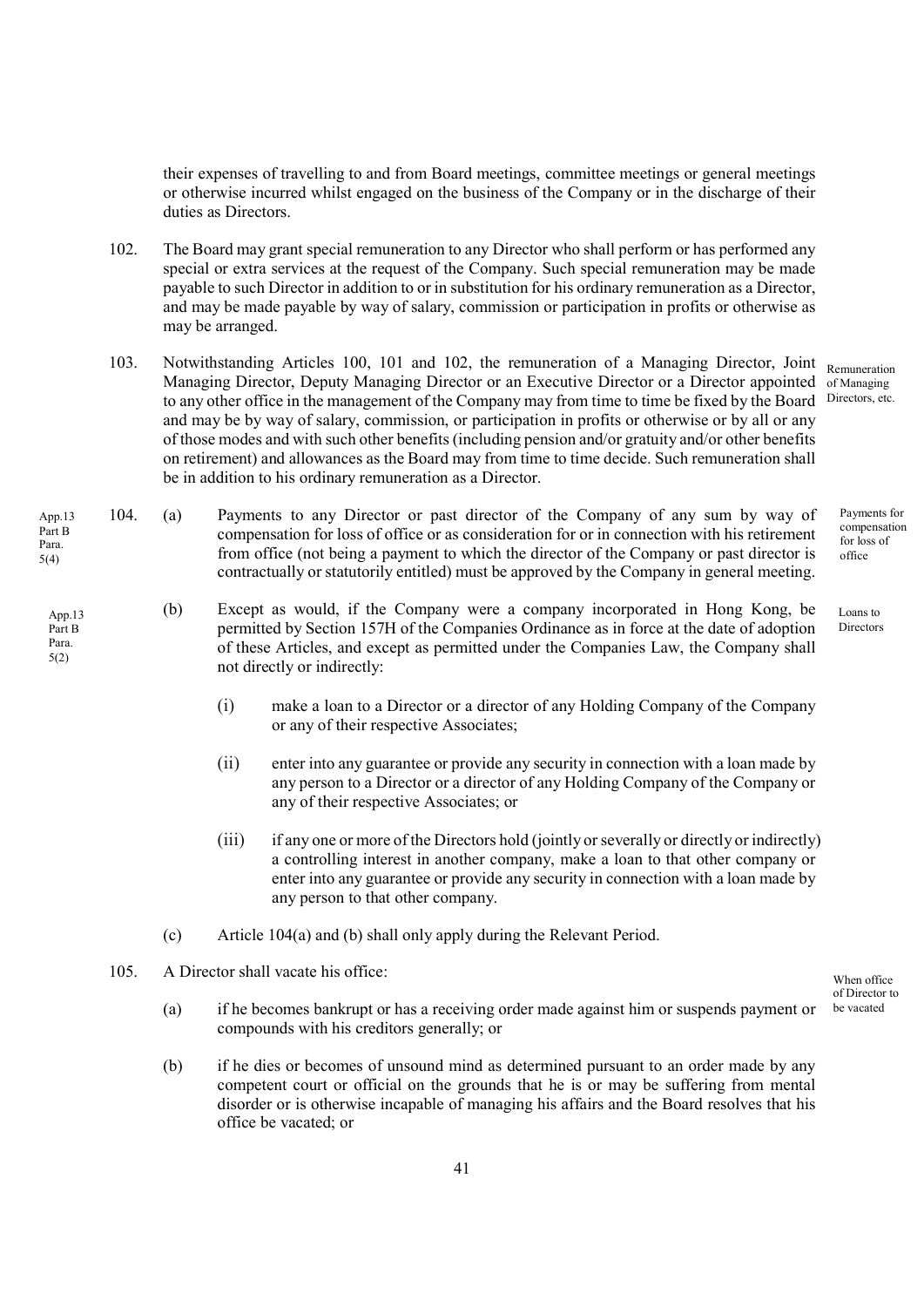- (c) if he absents himself from the meetings of the Board during a continuous period of 6 months, without special leave of absence from the Board, and his alternate Director (if any) shall not during such period have attended in his stead, and the Board pass a resolution that he has by reason of such absence vacated his office; or
- (d) if he becomes prohibited by law from acting as a Director, or he ceases to be a Director by virtue of any provision of law or is removed from office pursuant to these Articles; or
- (e) if he has been validly required by the stock exchange of the Relevant Territory to cease to be a Director and the relevant time period for application for review of or appeal against such requirement has lapsed and no application for review or appeal has been filed or is underway against such requirement; or
- (f) if by notice in writing delivered to the Company at its Registered Office or at the Head Office or tendered at a meeting of the Board he resigns his office; or
- (g) if he shall be removed from office by an Ordinary Resolution of the Company under Article 114; or
- (h) if he shall be removed from the office by notice in writing served on him signed by not less than ¾ in number (or if that is not a round number, the nearest lower round number) of the Directors (including himself) then in office.

Directors' interests

- 106. No Director shall be required to vacate office or be ineligible for re-election or re- appointment as a Director, and no person shall be ineligible for appointment as a Director by reason only of his having attained any particular age.
- 107. (a) (i) No Director or intended Director shall be disqualified by his office from contracting with the Company either as vendor, purchaser or otherwise nor shall any such contract or any contract or arrangement entered into by or on behalf of the Company with any person, company or partnership of or in which any Director shall be a member or otherwise interested be capable on that account of being avoided, nor shall any Director so contracting or being any member or so interested be liable to account to the Company for any profit so realized by any such contract or arrangement by reason only of such Director holding that office or the fiduciary relationship thereby established, provided that such Director shall, if his interest in such contract or arrangement is material, declare the nature of his interest at the earliest meeting of the Board at which it is practicable for him to do so, either specifically or by way of a general notice stating that, by reason of the facts specified in the notice, he is to be regarded as interested in any contracts of a specified description which may subsequently be made by the Company.
	- (ii) Any Director may continue to be or become a director, managing director, joint managing director, deputy managing director, executive director, manager or other officer or member of any other company in which the Company may be interested and (unless otherwise agreed between the Company and the Director) no such Director shall be liable to account to the Company or the Shareholders for any remuneration or other benefits received by him as a director, managing director, joint managing director, deputy managing director, executive director, manager or other officer or member of any such other company. The Directors may exercise the voting powers conferred by the shares in any other company held or owned by the Company, or exercisable by them as directors of such other company in such

App.13 Part B Para. 5(3)

42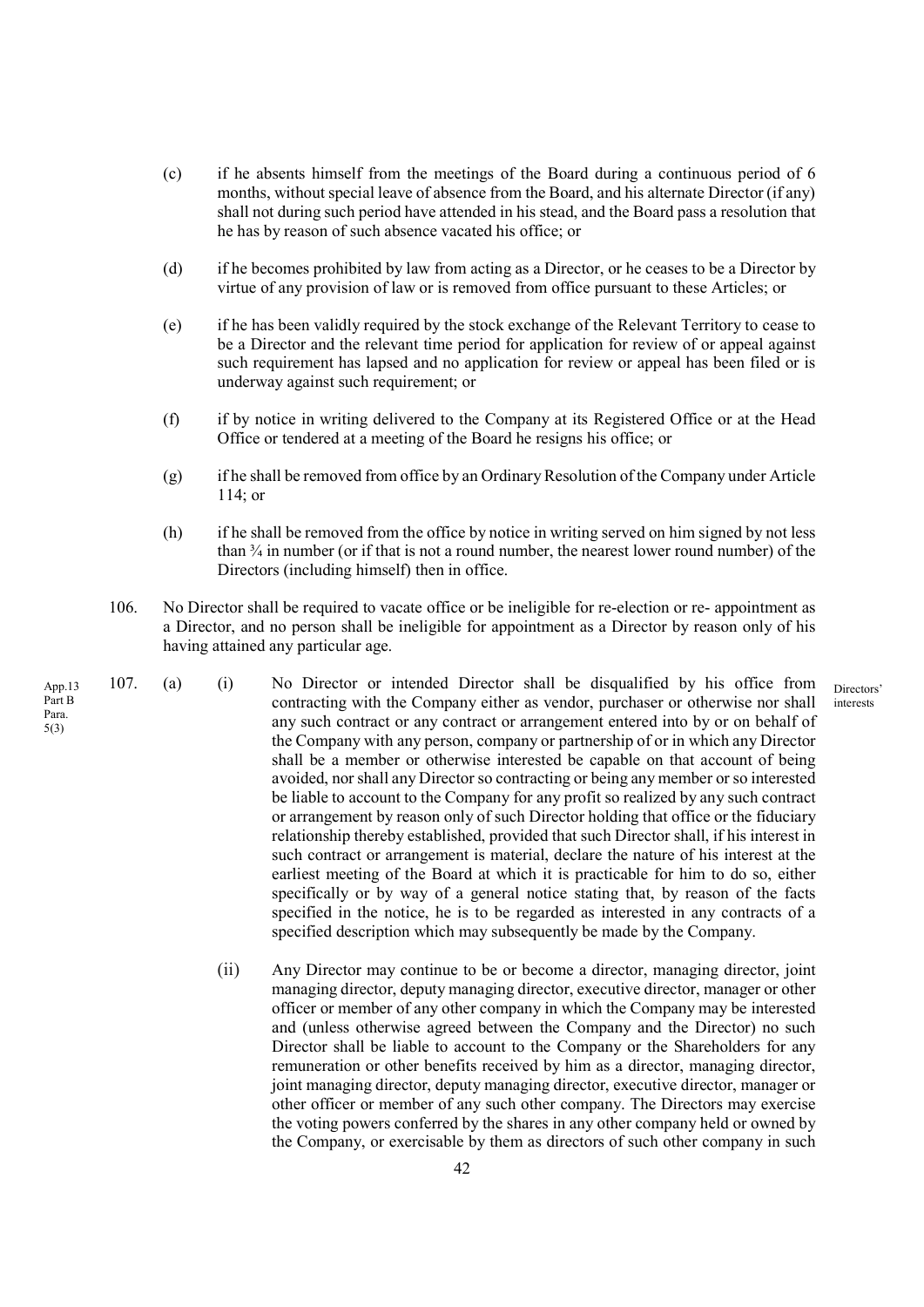manner in all respects as they think fit (including the exercise thereof in favour of any resolution appointing themselves or any of them as directors, managing directors, joint managing directors, deputy managing director, executive directors, managers or other officers of such company) and any Director may vote in favour of the exercise of such voting rights in the manner aforesaid notwithstanding that he may be, or is about to be, appointed a director, managing director, joint managing director, deputy managing director, executive director, manager or other officer of such a company, and that as such he is or may become interested in the exercise of such voting rights in the manner aforesaid.

- (b) A Director may hold any other office or place of profit with the Company (except that of Auditors) in conjunction with his office of Director for such period and upon such terms as the Board may determine, and may be paid such extra remuneration therefor (whether by way of salary, commission, participation in profit or otherwise) as the Board may determine, and such extra remuneration shall be in addition to any remuneration provided for by or pursuant to any other Articles.
- (c) A Director shall not vote (nor shall he be counted in the quorum) on any resolution of the Board in respect of any contract or arrangement or proposal in which he or any of his Associate(s) has/have a material interest, and if he shall do so his vote shall not be counted (nor shall he be counted in the quorum for that resolution), but this prohibition shall not apply to any of the following matters namely:-
	- (i) the giving of any security or indemnity either:
		- (a) to the Director or his Associate(s) in respect of money lent or obligations incurred or undertaken by him or any of them at the request of or for the benefit of the Company or any of its subsidiaries; or
		- (b) to a third party in respect of a debt or obligation of the Company or any of its subsidiaries for which the Director or his Associate(s) has himself/themselves assumed responsibility in whole or in part and whether alone or jointly under a guarantee or indemnity or by the giving of security;
	- (ii) any proposal concerning an offer of shares or debentures or other securities of or by the Company or any other company which the Company may promote or be interested in for subscription or purchase where the Director or his Associate(s) is/are or is/are to be interested as a participant in the underwriting or subunderwriting of the offer;
	- (iii) any proposal or arrangement concerning the benefit of employees of the Company or its subsidiaries including:
		- (a) the adoption, modification or operation of any employees' share scheme or any share incentive or share option scheme under which the Director or his Associate(s) may benefit; or
		- (b) the adoption, modification or operation of a pension fund or retirement, death or disability benefits scheme which relates both to Directors, his Associates and employees of the Company or any of its subsidiaries and does not provide in respect of any Director or his Associate(s), as such any

App.3 Para. 4(1) App.3 Note 1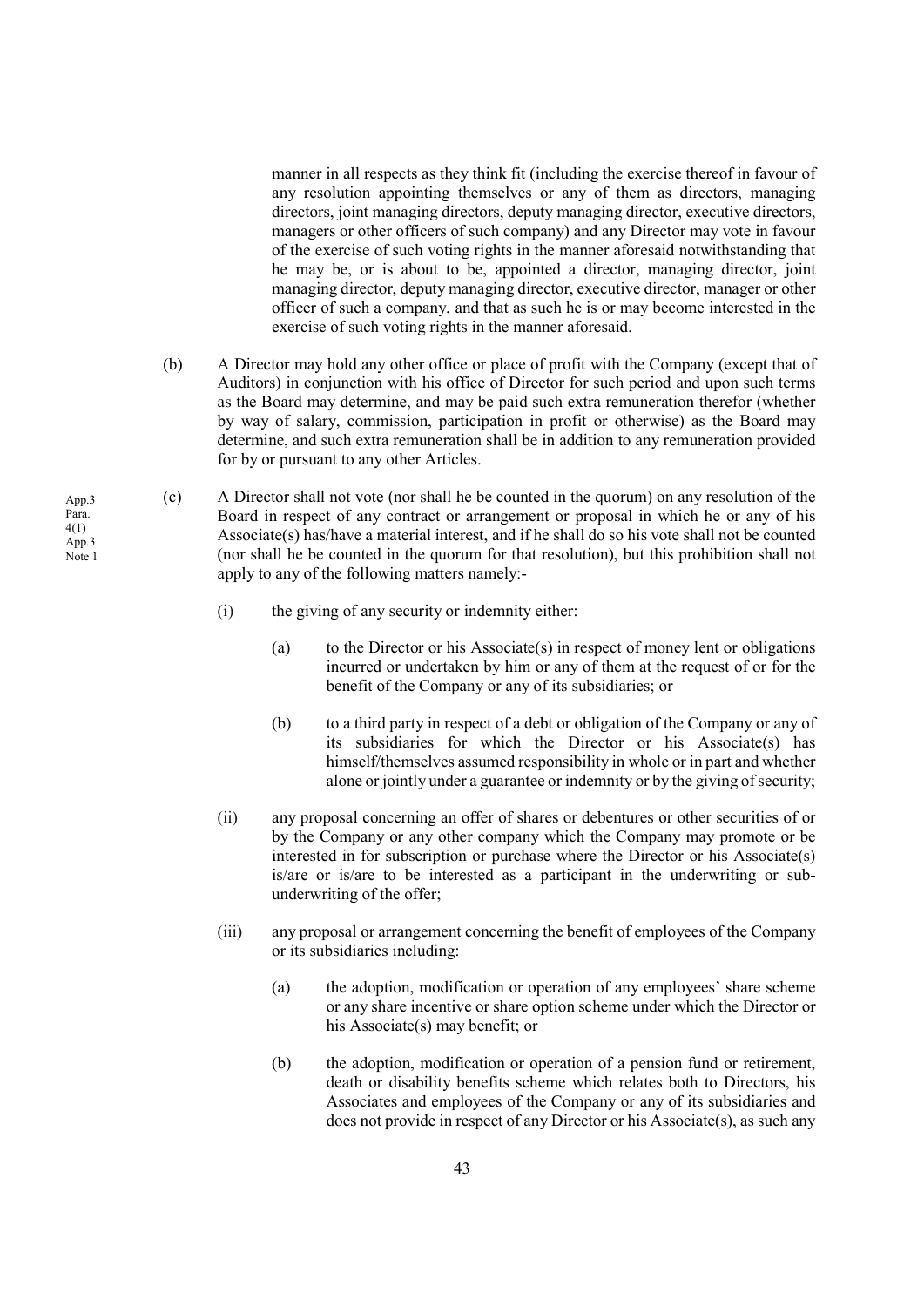privilege or advantage not generally accorded to the class of persons to which such scheme or fund relates; and

- (iv) any contract or arrangement in which the Director or his Associate(s) is/are interested in the same manner as other holders of shares or debentures or other securities of the Company by virtue only of his/their interest in shares or debentures or other securities of the Company
- (d) Where proposals are under consideration concerning the appointment (including fixing or varying the terms of or terminating the appointment) of two or more Directors to offices or employments with the Company or any company in which the Company is interested, such proposals shall be divided and considered in relation to each Director separately and in such case each of the Directors concerned (if not prohibited from voting under paragraph (c)) shall be entitled to vote (and be counted in the quorum) in respect of each resolution except that concerning his own appointment.
- (e) If any question shall arise at any meeting of the Board as to the materiality of the interest of a Director (other than the Chairman) or his Associates or as to the entitlement of any Director (other than such Chairman) to vote or be counted in the quorum and such question is not resolved by his voluntarily agreeing to abstain from voting or not to be counted in the quorum, such question shall be referred to the Chairman and his ruling in relation to such other Director shall be final and conclusive except in a case where the nature or extent of the interest of the Director or his Associates concerned as known to such Director has not been fairly disclosed to the Board. If any question as aforesaid shall arise in respect of the Chairman or his Associates such question shall be decided by a resolution of the Board (for which purpose such Chairman shall not be counted in the quorum and shall not vote thereon) and such resolution shall be final and conclusive except in a case where the nature or extent of the interest of such Chairman or his Associates as known to him has not been fairly disclosed to the Board.

# APPOINTMENT AND ROTATION OF DIRECTORS

108. (a) Notwithstanding any other provisions in these Articles, at each annual general meeting one-third of the Directors for the time being, or, if their number is not 3 or a multiple of 3, then the number nearest to but not less than one-third, shall retire from office by rotation provided that every Director (including those appointed for a specific term) shall be subject to retirement by rotation at least once every 3 years. A retiring Director shall be eligible for re-election. The Company at the general meeting at which a Director retires may fill the vacated office.

Rotation and retirement of **Directors** 

- (b) The Directors to retire by rotation shall include (so far as necessary to obtain the number required) any Director who wishes to retire and not to offer himself for re-election. Any Director who has not been subject to retirement by rotation in the 3 years preceding the annual general meeting shall retire by rotation at such annual general meeting. Any further Directors so to retire shall be those who have been longest in office since their last reelection or appointment and so that as between persons who became or were last re-elected Directors on the same day those to retire shall (unless they otherwise agree among themselves) be determined by lot.
- (c) A Director is not required to retire upon reaching any particular age.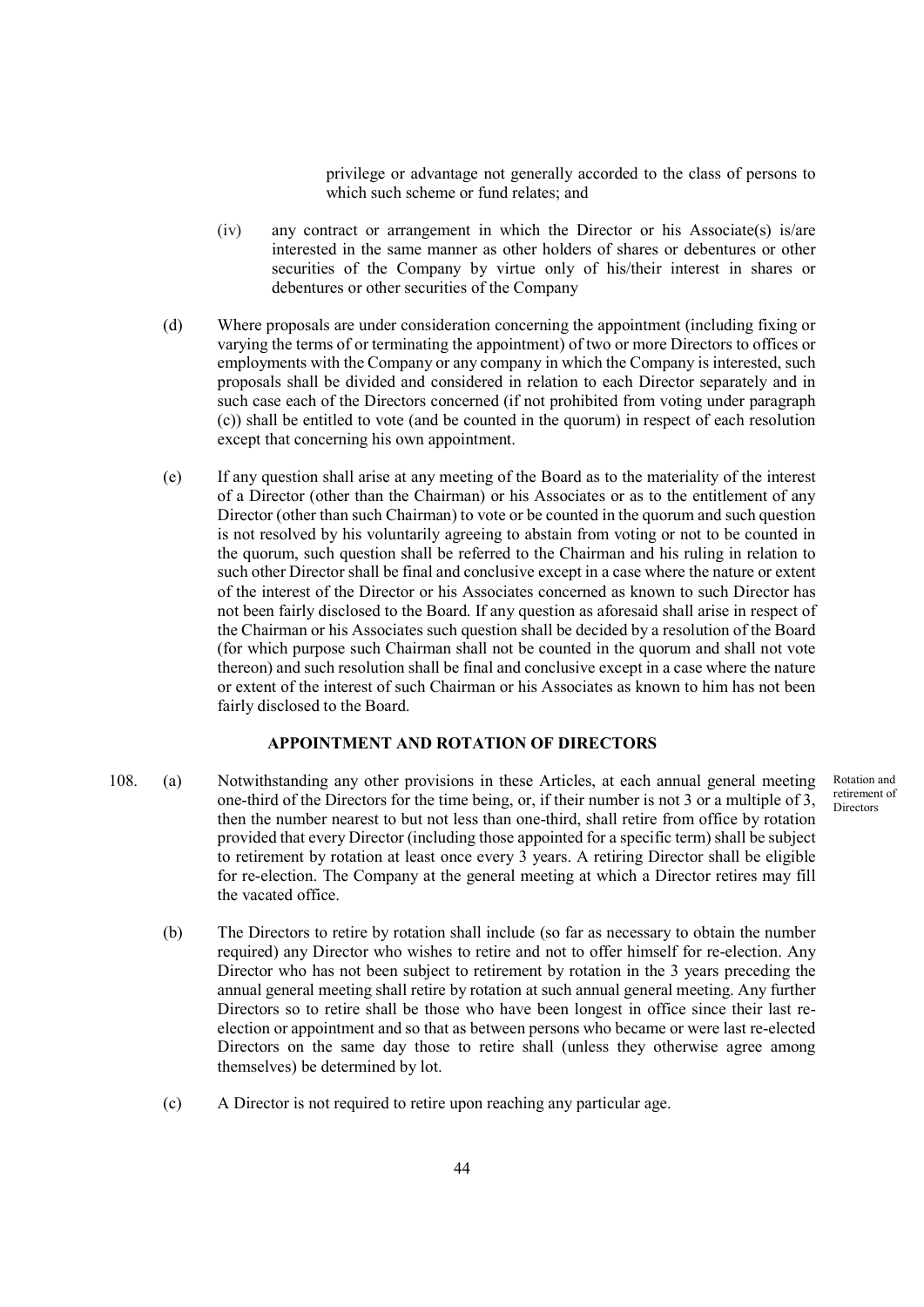- 109. If at any general meeting at which an election of Directors ought to take place, the places of the retiring Directors are not filled, the retiring Directors or such of them as have not had their places filled shall be deemed to have been re-elected and shall, if willing, continue in office until the next annual general meeting and so on from year to year until their places are filled, unless:
	- (a) it shall be determined at such meeting to reduce the number of Directors; or
	- (b) it is expressly resolved at such meeting not to fill such vacated offices; or
	- (c) in any such case the resolution for re-election of a Director is put to the meeting and lost; or
	- (d) such Director has given notice in writing to the Company that he is not willing to be reelected.
- 110. The Company in general meeting may from time to time fix and may from time to time by Ordinary Resolution increase or reduce the maximum and minimum number of Directors but so that the number of Directors shall not be less than two (2).
- 111. The Company may from time to time in general meeting by Ordinary Resolution elect any person to be a Director either to fill a casual vacancy or as an additional Director. Any Director so appointed shall be subject to retirement by rotation pursuant to Article 108.
- 112. The Board shall have power from time to time and at any time to appoint any person as a Director either to fill a casual vacancy or as an additional Director but so that the number of Directors so appointed shall not exceed the maximum number determined from time to time by the Shareholders in general meeting. Any Director appointed by the Board to fill a casual vacancy shall hold office only until the first general meeting of the Company after his appointment and be subject to reelection at such meeting. Any Director appointed by the Board as an addition to the existing Board shall hold office only until the next following annual general meeting of the Company and shall then be eligible for re-election. App.3 Para.

4(2)

- 113. No person, other than a retiring Director, shall, unless recommended by the Board for election, be eligible for election to the office of Director at any general meeting, unless notice in writing of the intention to propose that person for election as a Director and notice in writing by that person of his willingness to be elected shall have been lodged at the Head Office or at the Registration Office. The period for lodgment of the notices required under this Article will commence no earlier than the day after the despatch of the notice of the general meeting appointed for such election and end no later than 7 days prior to the date of such general meeting and the minimum length of the period during which such notices to the Company may be given will be at least 7 days. App.3 Para. 4(4);  $4(5)$
- 114. The Company may by Ordinary Resolution remove any Director (including a Managing Director or other Executive Director) before the expiration of his term of office notwithstanding anything in these Articles or in any agreement between the Company and such Director (but without prejudice to any claim which such Director may have for damages for any breach of any contract between him and the Company) and may by Ordinary Resolution elect another person in his stead. Any person so elected shall hold office only until the next general meeting of the Company and shall then be eligible for re-election, but shall not be taken into account in determining the Directors or the number of Directors who are to retire by rotation at such meeting. App.3 Para. 4(3) App.13 Part B Para. 5(1)

Power of general meeting to increase or reduce number of Directors

Retiring Directors to remain in office until successors appointed

Appointment of Directors

Notice of proposed Director to be given

Power to remove Director by Ordinary Resolution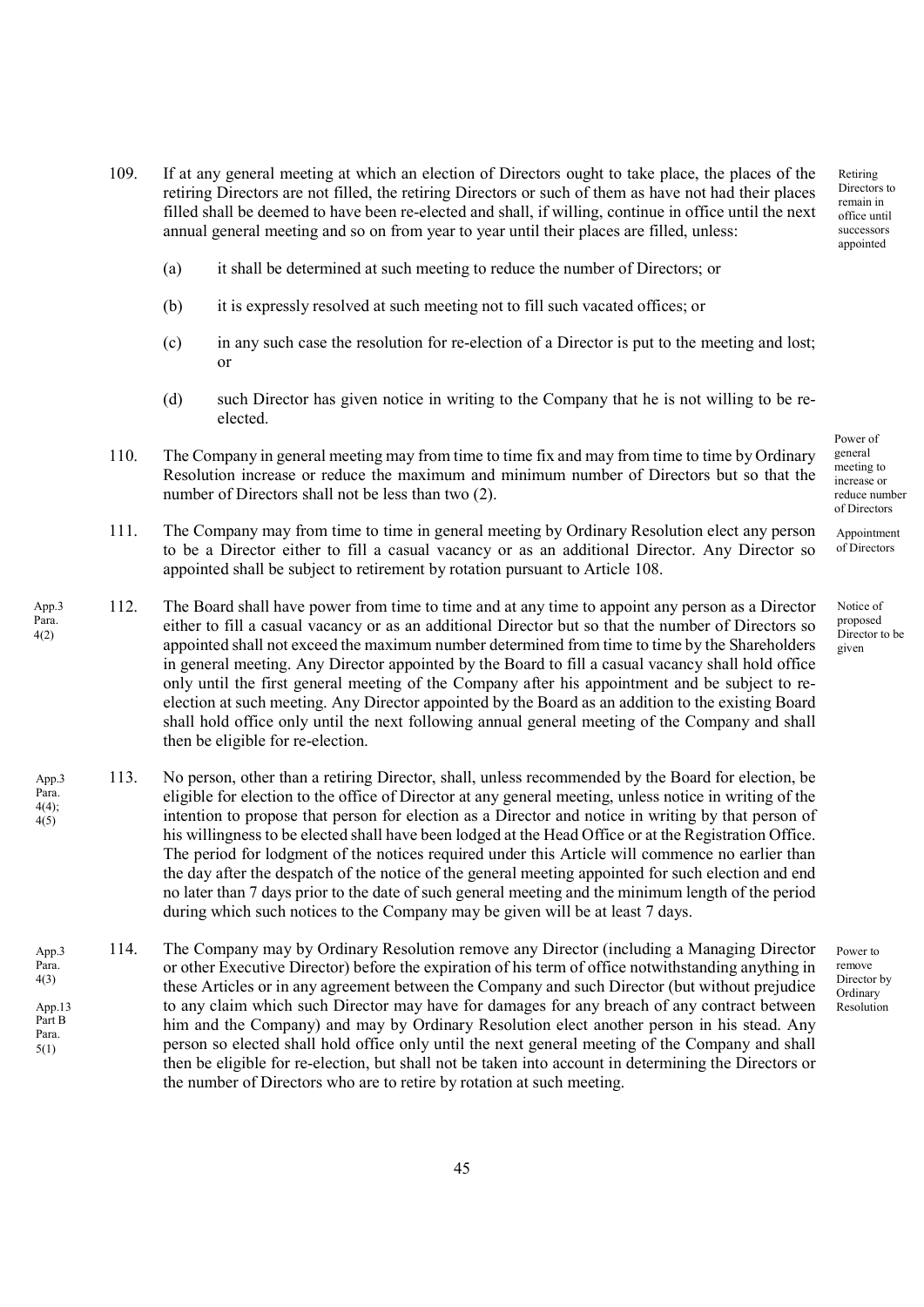### BORROWING POWERS

- 115. The Board may from time to time at its discretion exercise all the powers of the Company to raise or borrow or to secure the payment of any sum or sums of money for the purposes of the Company and to mortgage or charge its undertaking, property and uncalled capital or any part thereof.
- 116. The Board may raise or secure the payment or repayment of such sum or sums in such manner and upon such terms and conditions in all respects as it thinks fit and in particular but subject to the provisions of the Companies Law, by the issue of debentures, debenture stock, bonds or other securities of the Company, whether outright or as collateral security for any debt, liability or obligation of the Company or of any third party.
- 117. Debentures, debenture stock, bonds and other securities (other than Shares which are not fully paid) may be made assignable free from any equities between the Company and the person to whom the same may be issued.
- 118. Any debentures, debenture stock, bonds or other securities (other than Shares) may be issued at a discount, premium or otherwise and with any special privileges as to redemption, surrender, drawings, allotment or subscription of or conversion into Shares, attending and voting at general meetings of the Company, appointment of Directors and otherwise.
- 119. The Directors shall cause a proper register to be kept, in accordance with the provisions of the Companies Law, of all mortgages and charges specifically affecting the property of the Company and shall duly comply with such provisions of the Companies Law with regard to the registration of mortgages and charges as may be specified or required.
- 120. If the Company issues a series of debentures or debenture stock not transferable by delivery, the Board shall cause a proper register to be kept of the holders of such debentures.
- 121. Where any uncalled capital of the Company is charged, all persons taking any subsequent charge thereon shall take the same subject to such prior charge, and shall not be entitled, by notice to the Shareholders or otherwise, to obtain priority over such prior charge.

Power to borrow

**Conditions** on which money may be borrowed

Assignment of debentures etc.

Special privileges of debentures

Register of charges to be kept

Register of debentures or debenture stock

Mortgage of uncalled capital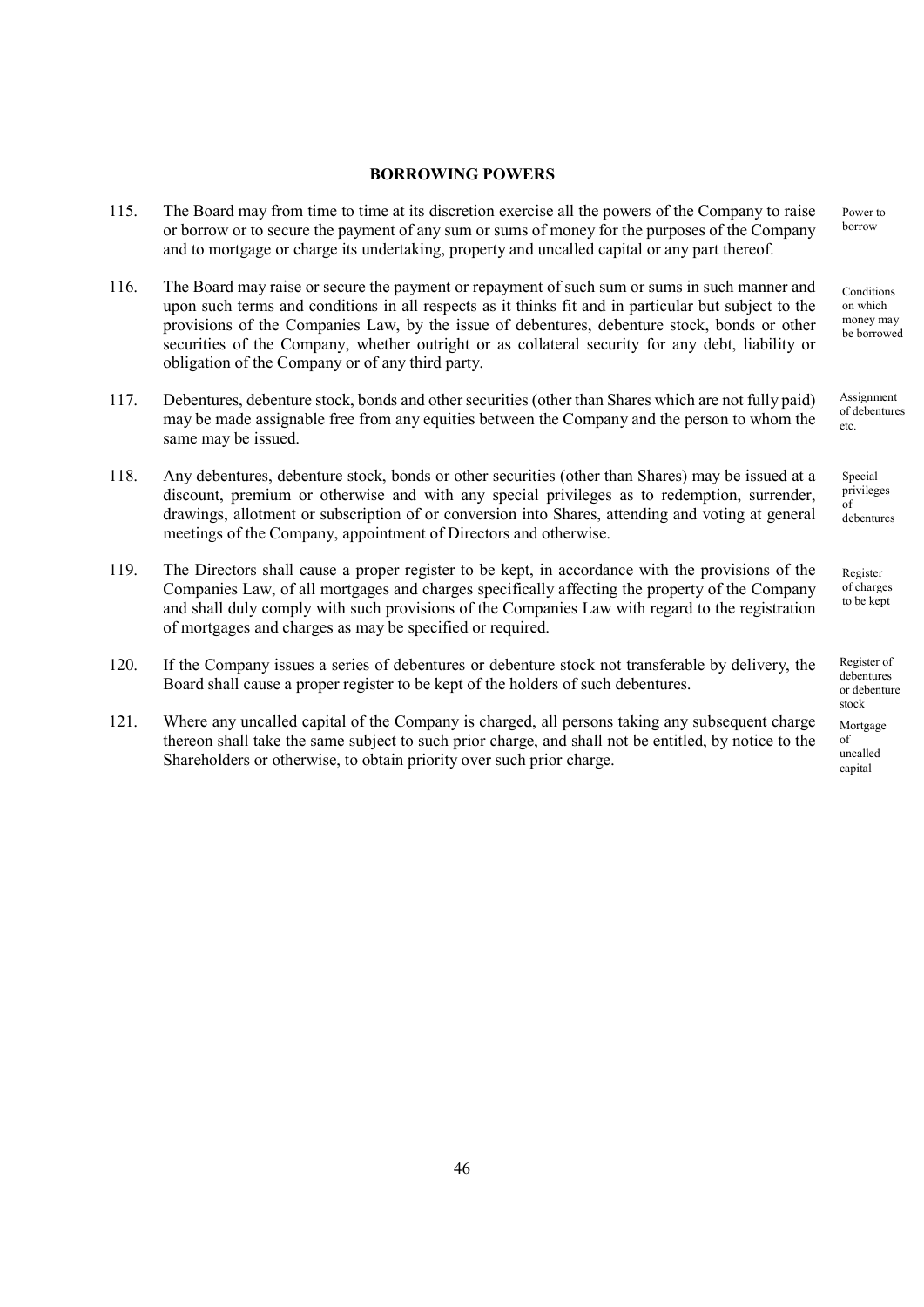#### MANAGING DIRECTORS, ETC.

- 122. The Board may from time to time appoint any one or more of them to the office of Managing Director, Joint Managing Director, Deputy Managing Director or other Executive Director and/or such other office in the management of the business of the Company as it may decide for such period and upon such terms as it thinks fit and upon such terms as to remuneration as it may decide in accordance with Article 103.
- 123. Every Director appointed to an office under Article 122 hereof shall, but without prejudice to any claim for damages for breach of any contract of service between himself and the Company, be liable to be dismissed or removed therefrom by the Board.
- 124. A Director appointed to an office under Article 122 shall be subject to the same provisions as to resignation and removal as the other Directors of the Company, and he shall ipso facto and immediately cease to hold such office if he shall cease to hold the office of Director for any cause.
- 125. The Board may from time to time entrust to and confer upon a Chairman of the Board, Vice Chairman of the Board, Managing Director, Joint Managing Director, Deputy Managing Director or Executive Director all or any of the powers of the Board that it may think fit provided that the exercise of all powers by such Director shall be subject to such regulations and restrictions as the Board may from time to time make and impose, and, subject to the terms thereof, the said powers may at any time be withdrawn, revoked or varied, but no person dealing in good faith and without notice of such withdrawal, revocation or variation shall be affected thereby.
- 126. The Board may from time to time appoint any person to an office or employment having a designation or title including the word "director" or attach to any existing office or employment with the Company such a designation or title. The inclusion of the word "director" in the designation or title of any office or employment with the Company (other than the office of Managing Director or Joint Managing Director or Deputy Managing Director or Executive Director) shall not imply that the holder thereof is a Director nor shall such holder be empowered in any respect to act as a Director or be deemed to be a Director for any of the purposes of these Articles.

### MANAGEMENT

- 127. The business of the Company shall be managed by the Board who, in addition to the powers and authorities by these Articles expressly conferred upon it, may exercise all such powers and do all such acts and things as may be exercised or done or approved by the Company and are not hereby or by the Companies Law expressly directed or required to be exercised or done by the Company in general meeting, but subject nevertheless to the provisions of the Companies Law and of these Articles and to any regulations from time to time made by the Company in general meeting not being inconsistent with such provisions or these Articles, provided that no regulation so made shall invalidate any prior act of the Board which would have been valid if such regulation had not been made.
- 128. Without prejudice to the general powers conferred by these Articles, it is hereby expressly declared that the Board shall have the following powers:
	- (a) to give to any person the right or option of requiring at a future date that an allotment shall be made to him of any Share at par or at such premium and on such other terms as may be agreed; and

Power to appoint Managing Directors, etc.

Removal of Managing Directors. etc.

Cessation of appointment

Power may be delegated

General powers of **Company** vested in Directors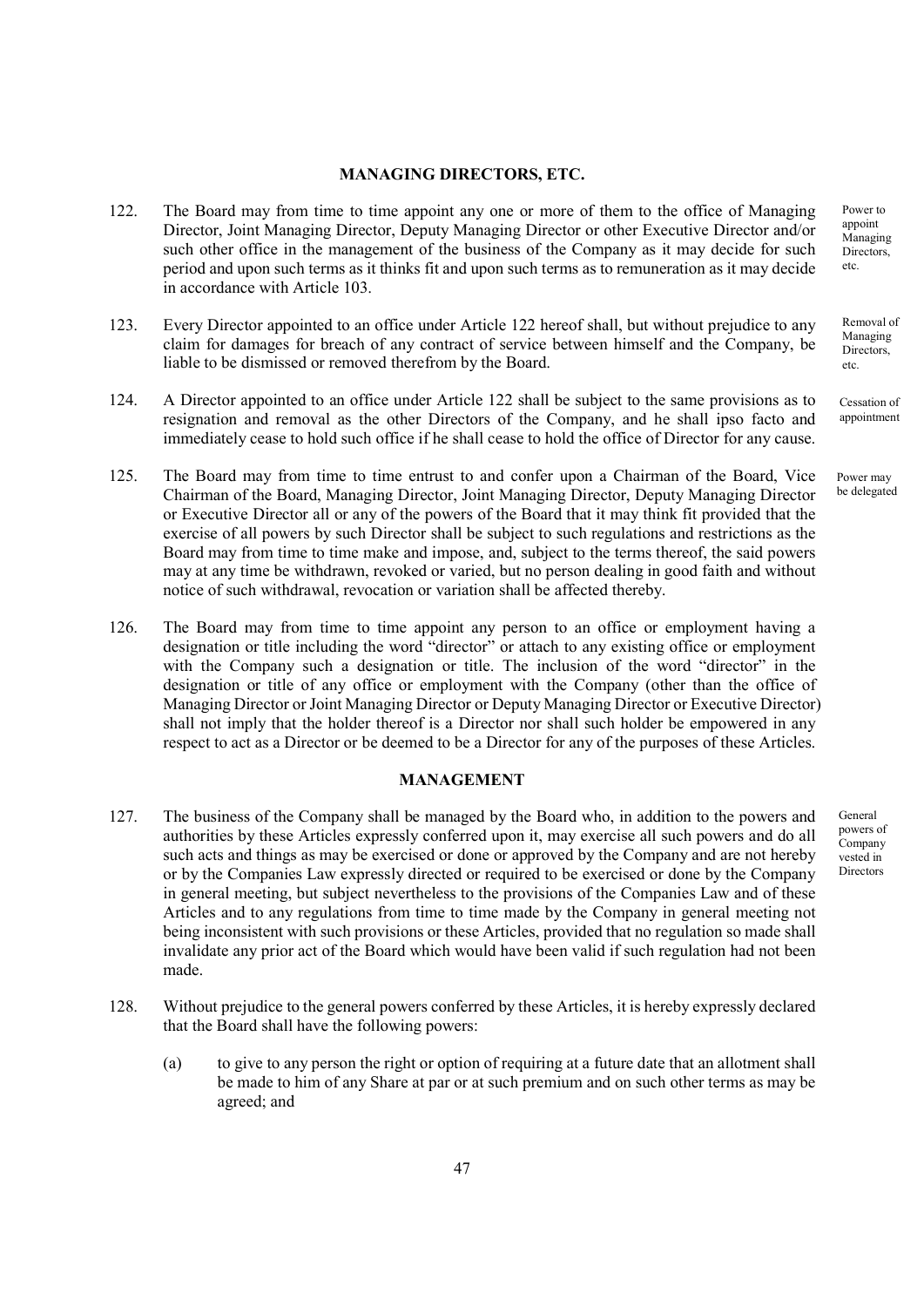(b) to give to any Directors, officers or employees of the Company an interest in any particular business or transaction or participation in the profits thereof or in the general profits of the Company either in addition to or in substitution for a salary or other remuneration.

# MANAGERS

- 129. The Board may from time to time appoint a general manager, manager or managers of the business of the Company and may fix his or their remuneration either by way of salary or commission or by conferring the right to participation in the profits of the Company or by a combination of 2 or more of these modes and pay the working expenses of any of the staff of the general manager, manager or managers who may be employed by him or them upon the business of the Company.
- 130. The appointment of such general manager, manager or managers may be for such period as the Board may decide and the Board may confer upon him or them all or any of the powers of the Board and such title or titles as it may think fit.
- 131. The Board may enter into such agreement or agreements with any such general manager, manager or managers upon such terms and conditions in all respects as it may in its absolute discretion think fit, including a power for such general manager, manager or managers to appoint an assistant manager or managers or other employees whatsoever under them for the purpose of carrying on the business of the Company.

# CHAIRMAN OF THE BOARD, VICE CHAIRMAN OF THE BOARD AND OTHER OFFICERS

- 132. (a) More than one Director may at any one time be appointed to be Chairman of the Board or Vice Chairman of the Board, and whenever there is for the time being more than one Director so appointed, the Directors so appointed shall together be Joint Chairmen of the Board or Joint Vice Chairmen of the Board (as the case may be).
	- (b) Whenever there is for the time being more than one Director being elected or appointed to be Chairman of the Board, the Directors so elected or appointed shall together be Joint Chairmen of the Board. Each individual Director elected or appointed to be Chairman of the Board shall be referred to as Joint Chairman of the Board and entitled to discharge separately all the functions of the position to which he is appointed, and references in these Articles to "Chairman of the Board" shall, unless the context requires otherwise, be to each of the Directors for the time being elected or appointed to that position.
	- (c) The First Chairman of the Board or, if he is absent or declines to take the chair at every meeting of the Board, the Second Chairman of the Board shall take the chair at every meeting of the Board. In the case if all the Joint Chairmen of the Board are absent, or do not present within 15 minutes after the time appointed for holding such meeting or decline to take the chair at such meeting, the Vice Chairman of the Board (if any) or such other Director being nominated or designated by the Directors shall take the chair at such meeting. In the case of Joint Chairmen of the Board in a meeting, the First Chairman of the Board shall take the chair at any meeting of the Board.
	- (d) All the provisions of Articles 103, 108, 123, 124 and 125 shall mutatis mutandis apply to any Directors elected or otherwise appointed to any office in accordance with the provisions of this Article.

Appointment and remuneration of managers

Terms of office and powers

Terms and conditions of appointment

Chairman, Vice Chairman and

officers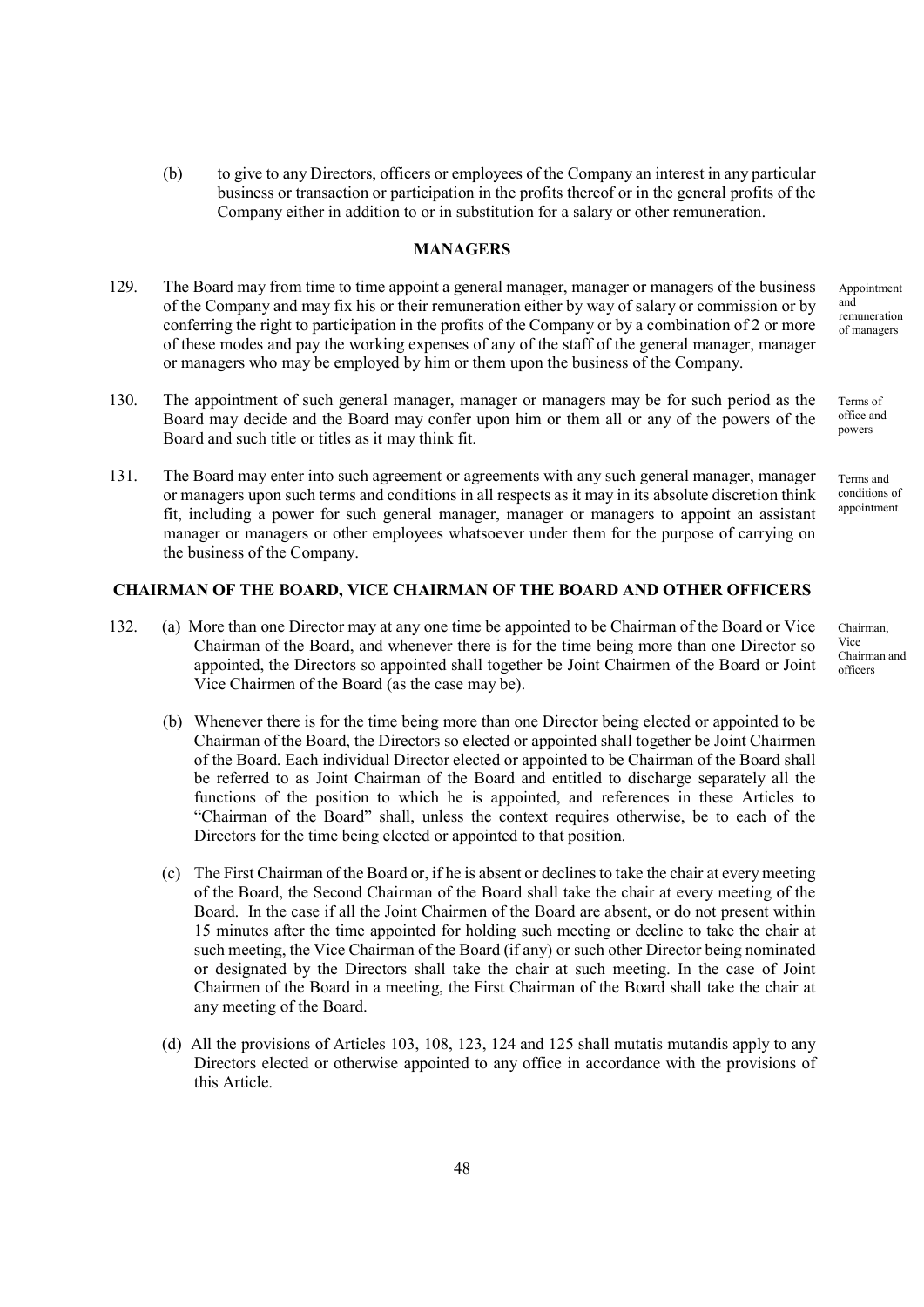#### PROCEEDINGS OF THE DIRECTORS

- 133. The Board may meet together for the despatch of business, adjourn and otherwise regulate its meetings and proceedings as it thinks fit and may determine the quorum necessary for the transaction of business. Unless otherwise determined 2 Directors shall be a quorum. For the purpose of this Article an alternate Director shall be counted in a quorum separately in respect of himself (if a Director) and in respect of each Director for whom he is an alternate and his voting rights shall be cumulative and he need not use all his votes or cast all his votes in the same way. A meeting of the Board or any committee of the Board may be held by means of such telephone, electronic or other communication facilities as permit all persons participating in the meeting to communicate with each other simultaneously and instantaneously, and participation in such a meeting shall constitute presence in person at such meeting.
- 134. A Director may, and on the request of a Director the Secretary shall, at any time summon a meeting of the Board which may be held in any part of the world, but no such meeting shall be summoned to be held outside the territory in which the Head Office is for the time being situate without the prior approval of the Board. Notice thereof shall be given to each Director and alternate Director in person orally or in writing or by telephone or by telex or telegram or facsimile transmission at the telephone or facsimile number or address from time to time notified to the Company by such Director or in such other manner as the Board may from time to time determine. A Director absent or intending to be absent from the territory in which the Head Office is for the time being situate may request the Board or the Secretary that notices of Board meetings shall during his absence be sent in writing to him at his last known address, facsimile or telex number or any other address, facsimile or telex number given by him to the Company for this purpose, but such notices need not be given any earlier than notices given to the other Directors not so absent and in the absence of any such request it shall not be necessary to give notice of a Board meeting to any Director who is for the time being absent from such territory.
- 135. Subject to Article 107, questions arising at any meeting of the Board shall be decided by a majority of votes, and in case of an equality of votes the Chairman of the meeting shall have a second or casting vote.
- 136. A meeting of the Board for the time being at which a quorum is present shall be competent to exercise all or any of the authorities, powers and discretions by or under these Articles for the time being vested in or exercisable by the Board generally.
- 137. The Board may delegate any of its powers to committees consisting of such member(s) of them and such other person(s) as it thinks fit, and it may from time to time revoke such delegation or revoke the appointment of and discharge any such committees either wholly or in part, and either as to persons or purposes, but every committee so formed shall in the exercise of the powers so delegated conform to any regulations that may from time to time be imposed upon it by the Board.
- 138. All acts done by any such committee in conformity with such regulations and in fulfilment of the purposes for which it is appointed, but not otherwise, shall have the like force and effect as if done by the Board, and the Board shall have power, with the consent of the Company in general meeting, to remunerate the members of any special committee, and charge such remuneration to the current expenses of the Company.
- 139. The meetings and proceedings of any such committee consisting of 2 or more members shall be governed by the provisions herein contained for regulating the meetings and proceedings of the Board so far as the same are applicable thereto and are not replaced by any regulations imposed by the Board pursuant to Article 137.

Meeting of Directors, quorum, etc.

Convening of Meetings of Directors

How questions to be decided

Powers of meeting

Power to appoint committee and to delegate

Act of committee to be of same effect as acts of Directors

**Proceedings** of committee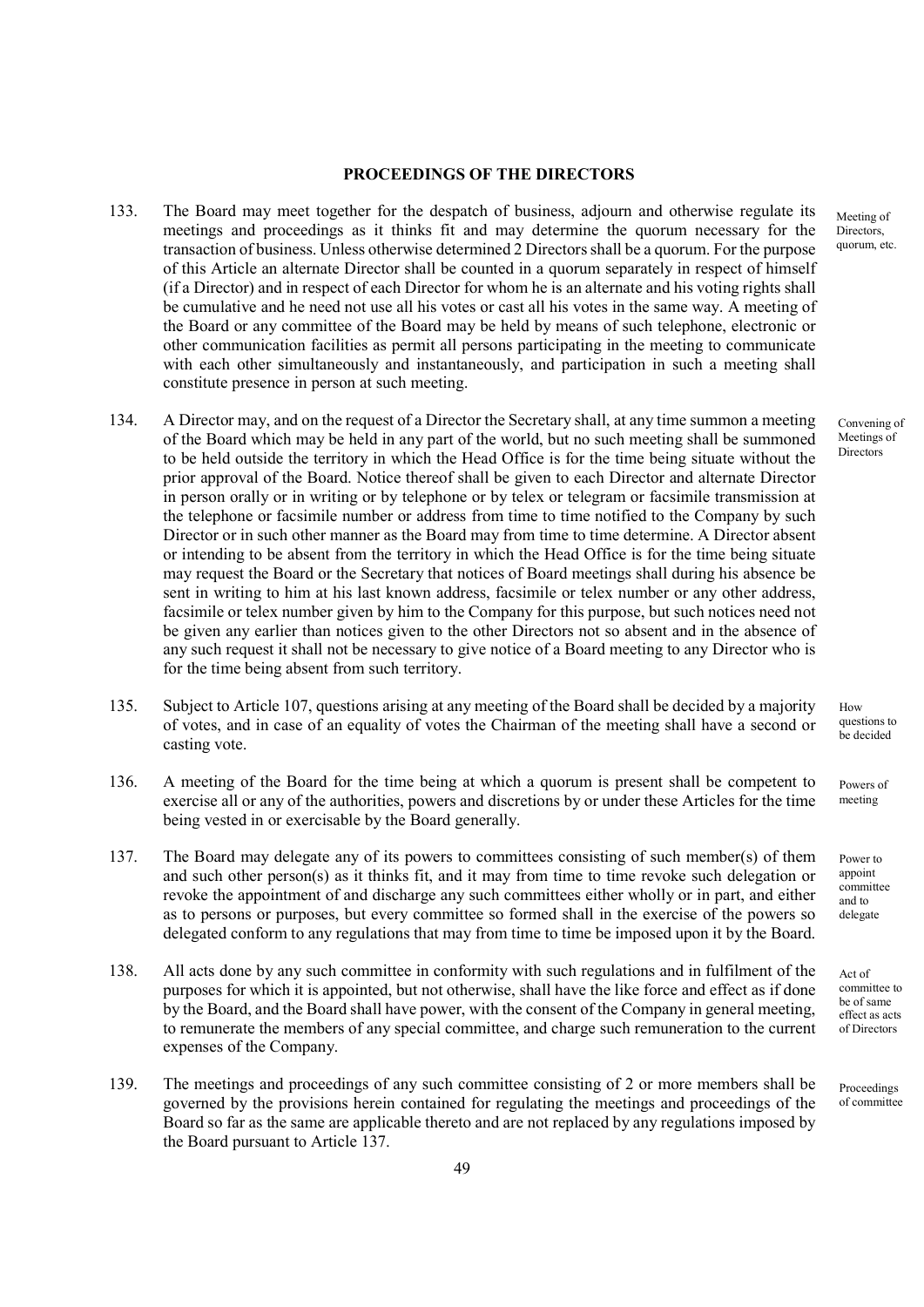- 140. All acts bona fide done by any meeting of the Board or by any such committee or by any person acting as a Director shall, notwithstanding that it shall be afterwards discovered that there was some defect in the appointment of such Director or persons acting as aforesaid or that they or any of them were disqualified, be as valid as if every such person had been duly appointed and was qualified to be a Director or member of such committee.
- 141. The continuing Directors may act notwithstanding any vacancy in their body, but, if and so long as their number is reduced below the number fixed by or pursuant to these Articles as the necessary quorum of the Board meeting, the continuing Director or Directors may act for the purpose of increasing the number of Directors to that number of the necessary quorum or of summoning a general meeting of the Company but for no other purpose.
- 142. (a) A resolution in writing signed by all the Directors (or their respective alternate Directors) shall be as valid and effectual as if it had been passed at a meeting of the Board duly convened and held. Any such resolutions in writing may consist of several documents in like form each signed by one or more of the Directors or alternate Directors.
	- (b) Where a Director is, on the date on which a resolution in writing is last signed by a Director, absent from the territory in which the Head Office is for the time being situated, or cannot be contacted at his last known address or contact telephone or facsimile number, or is temporarily unable to act through ill-health or disability and, in each case, his alternate (if any) is affected by any of these events, the signature of such Director (or his alternate) to the resolution shall not be required, and the resolution in writing, so long as such a resolution shall have been signed by at least 2 Directors or their respective alternates who are entitled to vote thereon or such number of Directors as shall form a quorum, shall be deemed to have been passed at a meeting of the Board duly convened and held, provided that a copy of such resolution has been given or the contents thereof communicated to all the Directors (or their respective alternates) for the time being entitled to receive notices of meetings of the Board at their respective last known address, telephone or facsimile number or, if none, at the Head Office and provided further that no Director is aware of or has received from any Director any objection to the resolution.
	- (c) A certificate signed by a Director (who may be one of the signatories to the relevant resolution in writing) or the Secretary as to any of the matters referred to in paragraph (a) or (b) of this Article shall in the absence of express notice to the contrary of the person relying thereon, be conclusive of the matters stated on such certificate.

## MINUTES AND CORPORATE RECORDS

- 143. (a) The Board shall cause minutes to be made of:
	- (i) all appointments of officers made by it;
	- (ii) the names of the Directors present at each meeting of the Board and of committees appointed pursuant to Article 137; and
	- (iii) all resolutions and proceedings at all meetings of the Company and of the Board and of such committees.
	- (b) Any such minutes shall be conclusive evidence of any such proceedings if they purport to be signed by the Chairman of the meeting at which the proceedings were held or by the Chairman of the next succeeding meeting.

When acts of Directors or committee to be valid

Directors' powers when vacancies exist

Directors' resolutions

Minutes of proceedings of meetings and Directors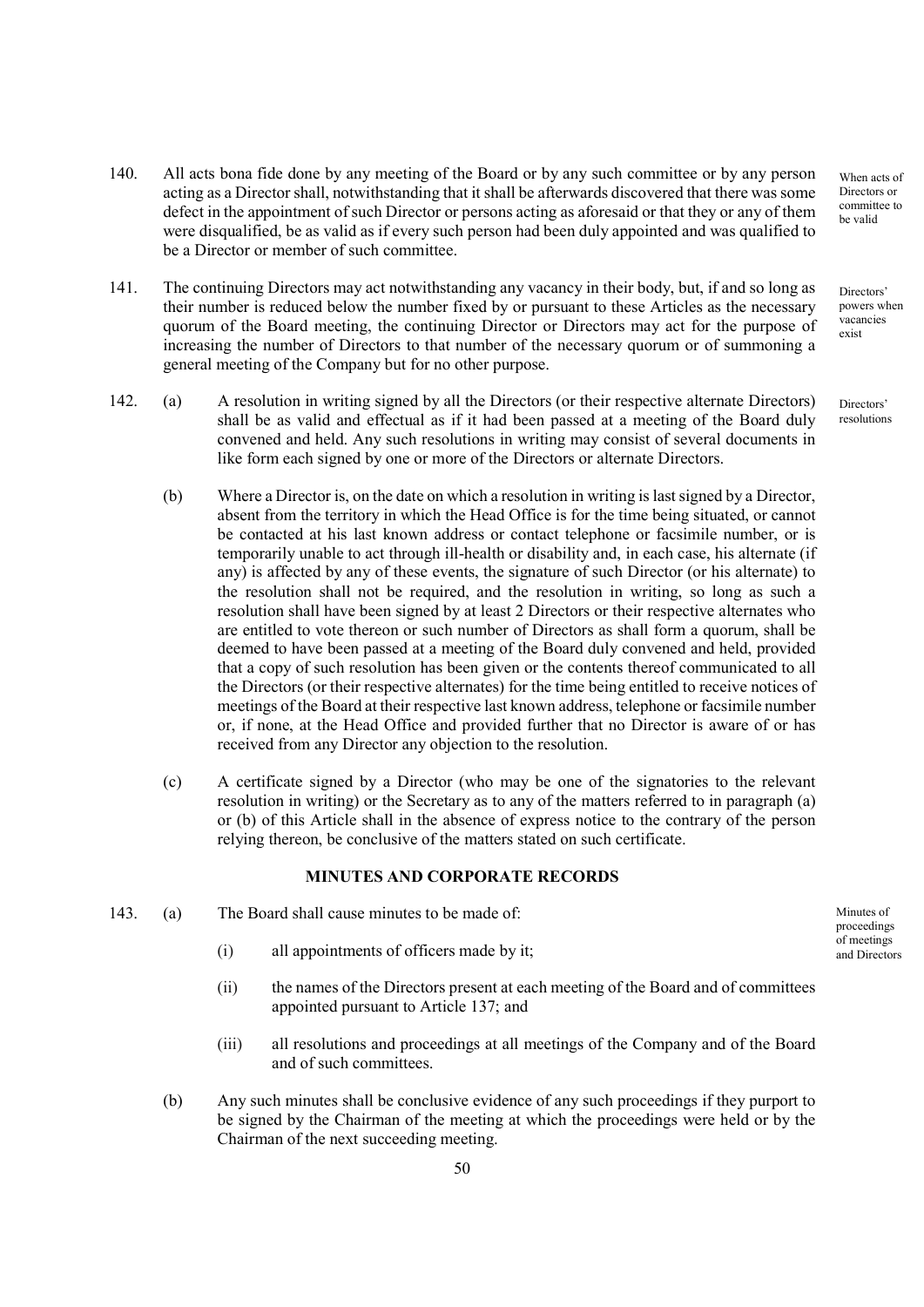#### **SECRETARY**

- 144. The Secretary shall be appointed by the Board for such term, at such remuneration and upon such conditions as it may think fit, and any Secretary so appointed may, without prejudice to his right under any contract with the Company, be removed by the Board. Anything by the Companies Law or these Articles required or authorised to be done by or to the Secretary, if the office is vacant or there is for any other reason no Secretary capable of acting, may be done by or to any assistant or deputy Secretary, or if there is no assistant or deputy Secretary capable of acting, by or to any officer of the Company authorised generally or specifically on behalf of the Board.
- 145. The Secretary shall attend all meetings of the Shareholders and shall keep correct minutes of such meetings and enter the same in the proper books provided for the purpose. He shall perform such other duties as are prescribed by the Companies Law and these Articles, together with such other duties as may from time to time be prescribed by the Board.
- 146. A provision of the Companies Law or of these Articles requiring or authorising a thing to be done by or to a Director and the Secretary shall not be satisfied by its being done by or to the same person acting both as Director and as, or in place of the Secretary.

## GENERAL MANAGEMENT AND USE OF THE SEAL

App.3 Para. 2(1)

- 147. (a) Subject to the Companies Law, the Company shall have one or more Seals as the Board may determine, and may have a Seal for use outside the Cayman Islands. The Board shall provide for the safe custody of each Seal, and no Seal shall be used without the authority of the Board or a committee authorised by the Board in that behalf. Custody of Seal
	- (b) Every instrument to which a Seal shall be affixed shall be signed autographically by one Director and the Secretary, or by 2 Directors, or by any person or persons (including a Director and/or the Secretary) appointed by the Board for the purpose, provided that as regards any certificates for Shares or Debentures or other securities of the Company, the Board may by resolution determine that such signatures or either of them shall be dispensed with or affixed by some method or system of mechanical signature other than autographic or may be printed thereon as specified in such resolution or that such certificates need not be signed by any person.
	- (c) The Company may have a Securities Seal for use for sealing certificates for shares or other securities issued by the Company and no signature of any Director, officer or other person and no mechanical reproduction thereof shall be required on any such certificates or other document and any such certificates or other document to which such Securities Seal is affixed shall be valid and deemed to have been sealed and executed with the authority of the Board notwithstanding the absence of any such signature or mechanical reproduction as aforesaid. The Board may by resolution determine that the affixation of Securities Seal on certificates for shares or other securities issued by the Company be dispensed with or be affixed by printing the image of the Securities Seal on such certificates.
	- 148. All cheques, promissory notes, drafts, bills of exchange and other negotiable instruments, and all receipts for moneys paid to the Company shall be signed, drawn, accepted, endorsed or otherwise executed, as the case may be, in such manner as the Board shall from time to time by resolution determine. The Company's banking accounts shall be kept with such banker or bankers as the Board shall from time to time determine.

Appointment of Secretary

Duties of the Secretary

Same person not to act in two capacities at once

Use of Seal

Securities Seal

Cheques and banking arrangements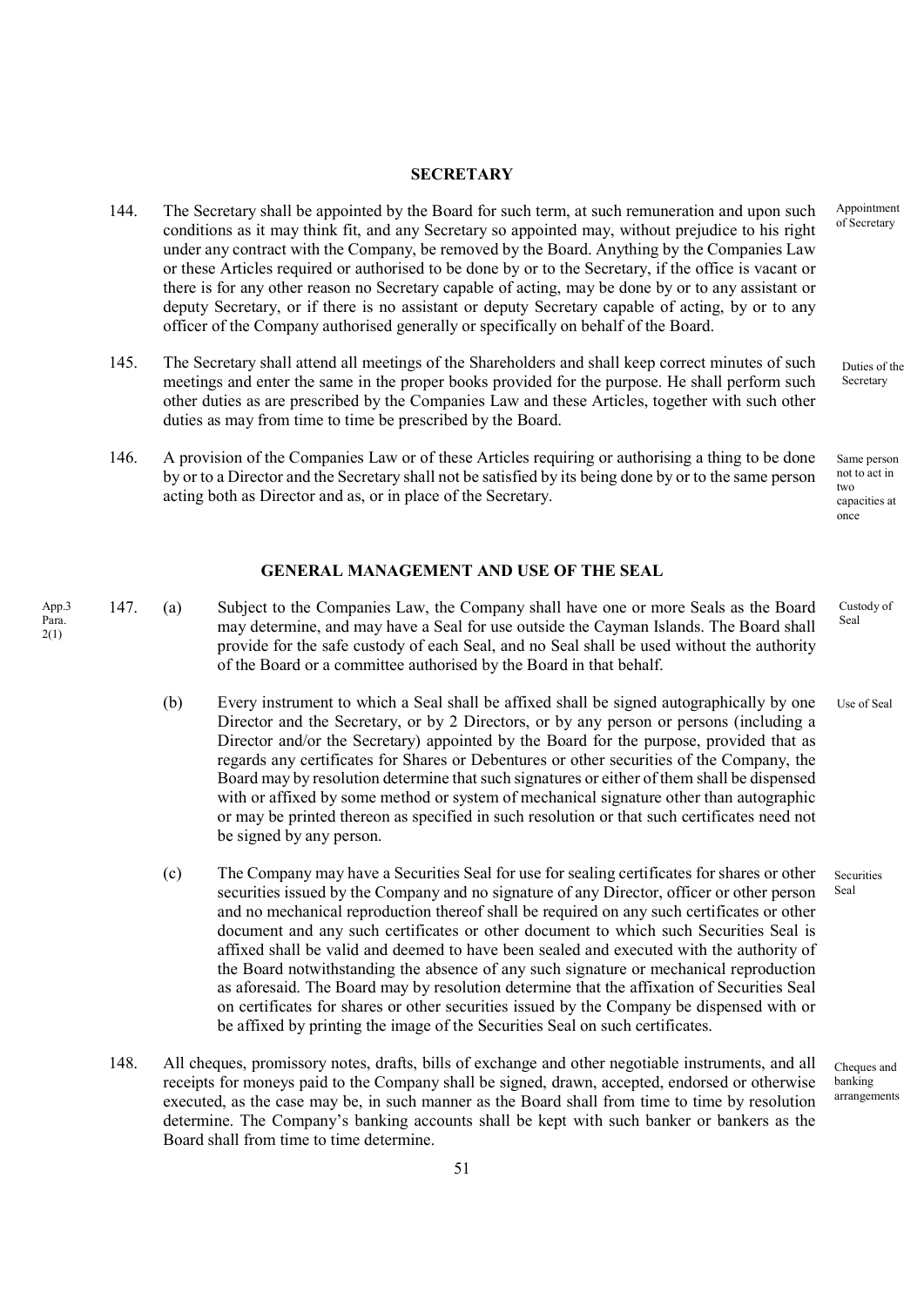Power to appoint attorney

Execution of deeds by attorney

Regional or local boards

Power to establish pension funds

- 149. (a) The Board may from time to time and at any time, by power of attorney under the Seal, appoint any company, firm or person or any fluctuating body of persons, whether nominated directly or indirectly by the Board, to be the attorney or attorneys of the Company for such purposes and with such powers, authorities and discretions (not exceeding those vested in or exercisable by the Board under these Articles) and for such period and subject to such conditions as it may think fit, and any such power of attorney may contain such provisions for the protection and convenience of persons dealing with any such attorney as the Board may think fit, and may also authorise any such attorney to sub-delegate all or any of the powers, authorities and discretions vested in him.
	- (b) The Company may, by writing under its Seal, empower any person, either generally or in respect of any specified matter, as its attorney to execute deeds and instruments on its behalf and to enter into contracts and sign the same on its behalf and every deed signed by such attorney on behalf of the Company and under his seal shall bind the Company and have the same effect as if it were under the Seal duly affixed by the Company.
- 150. The Board may establish any committees, regional or local boards or agencies for managing any of the affairs of the Company, either in the Relevant Territory or elsewhere, and may appoint any persons to be members of such committees, regional or local boards or agencies and may fix their remuneration, and may delegate to any committee, regional or local board or agent any of the powers, authorities and discretions vested in the Board (other than its powers to make calls and forfeit Shares), with power to sub-delegate, and may authorise the members of any regional or local board or any of them to fill any vacancies therein and to act notwithstanding vacancies, and any such appointment or delegation may be upon such terms and subject to such conditions as the Board may think fit, and the Board may remove any person so appointed and may annul or vary any such delegation, but no person dealing in good faith and without notice of any such annulment or variation shall be affected thereby.
- 151. The Board may establish and maintain or procure the establishment and maintenance of any contributory or non-contributory pension or superannuation funds or personal pension plans for the benefit of, or give or procure the giving of donations, gratuities, pensions, allowances or emoluments to, any persons who are or were at any time in the employment or service of the Company, or of any company which is a subsidiary of the Company, or is allied or associated with the Company or with any such subsidiary company, or who are or were at any time directors or officers of the Company or of any such other company as aforesaid, and holding or who have held any salaried employment or office in the Company or such other company, and the spouses, widows, widowers, families and dependants of any such persons. The Board may also establish and subsidise or subscribe to any institutions, associations, clubs or funds calculated to be for the benefit of or to advance the interests and well-being of the Company or of any such other company as aforesaid or of any such persons as aforesaid, and may make payments for or towards the insurance of any such persons as aforesaid, and subscribe or guarantee money for charitable or benevolent objects or for any exhibition or for any public, general or useful object. The Board may do any of the matters aforesaid, either alone or in conjunction with any such other company as aforesaid. Any Director holding any such employment or office shall be entitled to participate in and retain for his own benefit any such donation, gratuity, pension, allowance or employment.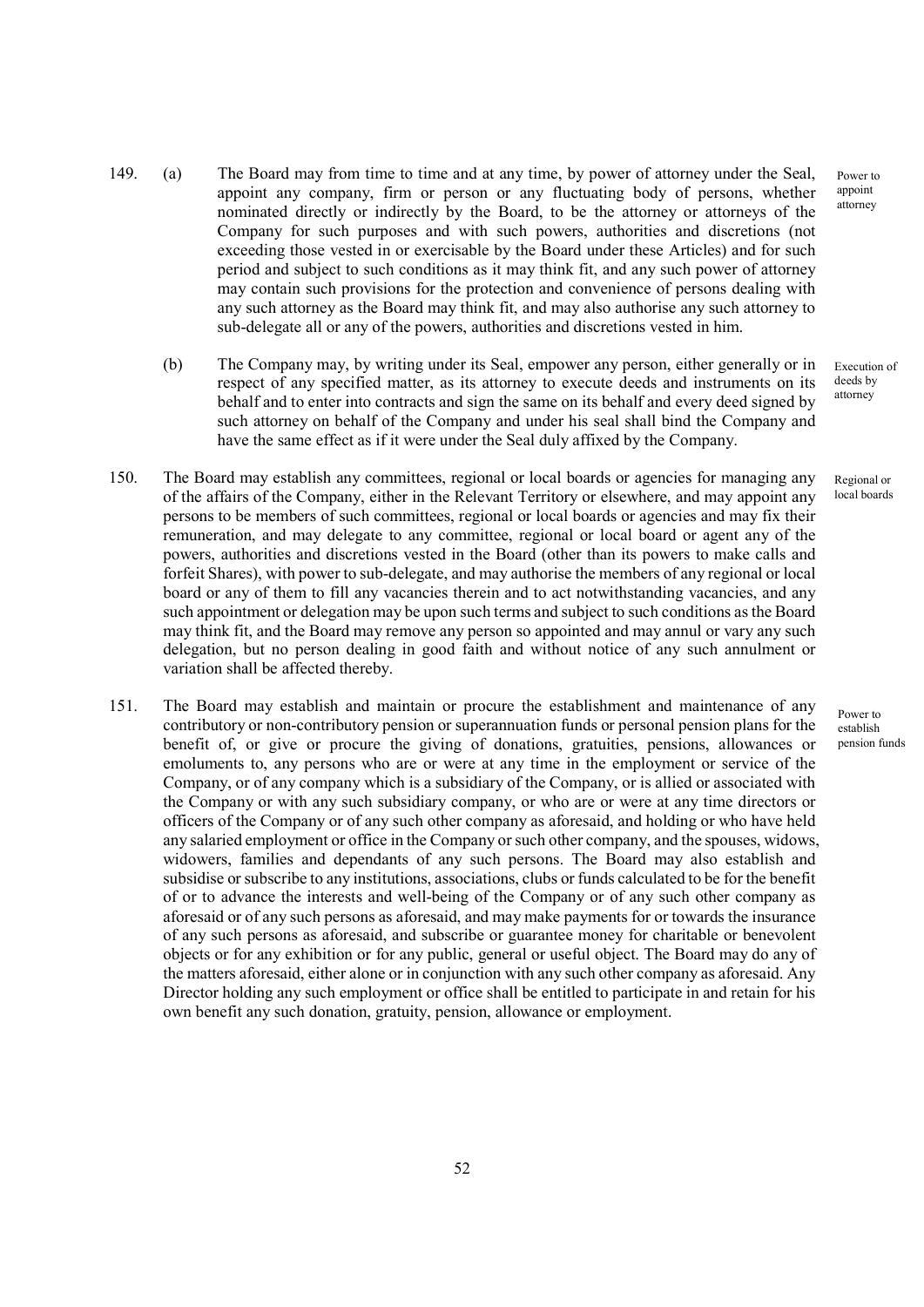#### AUTHENTICATION OF DOCUMENTS

- 152. (a) Any Director or the Secretary or other authorised officer of the Company shall have power to authenticate any documents affecting the constitution of the Company and any resolutions passed by the Company or the Board or any committee, and any books, records, documents and accounts relating to the business of the Company, and to certify copies thereof or extracts therefrom as true copies of extracts; and where any books, records, documents or accounts are elsewhere than at the Registered Office or the Head Office, the local manager or such other officer of the Company having the custody thereof shall be deemed to be the authorised officer of the Company as aforesaid.
	- (b) A document purporting to be a document so authenticated or a copy of a resolution, or an extract from the minutes of a meeting, of the Company or of the Board or any local board or committee, or of any books, records, documents or accounts or extracts therefrom as aforesaid, and which is certified as aforesaid, shall be conclusive evidence in favour of all persons dealing with the Company upon the faith thereof that the document authenticated (or, if this be authenticated as aforesaid, the matter so authenticated) is authentic or, as the case may be, that such resolution has been duly passed or, as the case may be, that any minute so extracted is a true and accurate record of proceedings at a duly constituted meeting or, as the case may be, that the copies of such books, records, documents or accounts were true copies of their originals or as the case may be, the extracts of such books, records, documents or accounts are true and accurate records of the books, records, documents or accounts from which they were extracted.

# CAPITALISATION OF RESERVES

- 153. (a) The Company in general meeting may, upon the recommendation of the Board, resolve to capitalise any sum standing to the credit of any of the Company's reserve accounts which are available for distribution (including its share premium account and capital redemption reserve fund, subject to the Companies Law) and to appropriate such sums to the holders of Shares on the Register at the close of business on the date of the relevant resolution (or such other date as may be specified therein or determined as provided therein) in the proportions in which such sum would have been divisible amongst them had the same been a distribution of profits by way of Dividend and to apply such sum on their behalf in paying up in full unissued Shares for allotment and distribution credited as fully paid-up to and amongst them in the proportion aforesaid.
	- (b) Subject to the Companies Law, whenever such a resolution as aforesaid shall have been passed, the Board shall make all appropriations and applications of the reserves or profits and undivided profits resolved to be capitalised thereby, and attend to all allotments and issues of fully paid Shares, debentures, or other securities and generally shall do all acts and things required to give effect thereto. For the purpose of giving effect to any resolution under this Article, the Board may settle any difficulty which may arise in regard to a capitalisation issue as it thinks fit, and in particular may disregard fractional entitlements or round the same up or down and may determine that cash payments shall be made to any Shareholders in lieu of fractional entitlements or that fractions of such value as the Board may determine may be disregarded in order to adjust the rights of all parties or that fractional entitlements shall be aggregated and sold and the benefit shall accrue to the Company rather than to the Shareholders concerned, and no Shareholders who are affected thereby shall be deemed to be, and they shall be deemed not to be, a separate class of Shareholders by reason only of the exercise of this power. The Board may authorise any person to enter on behalf of all Shareholders interested in a capitalisation issue any

Power to authenticate

Effect of resolution to capitalise

Power to capitalise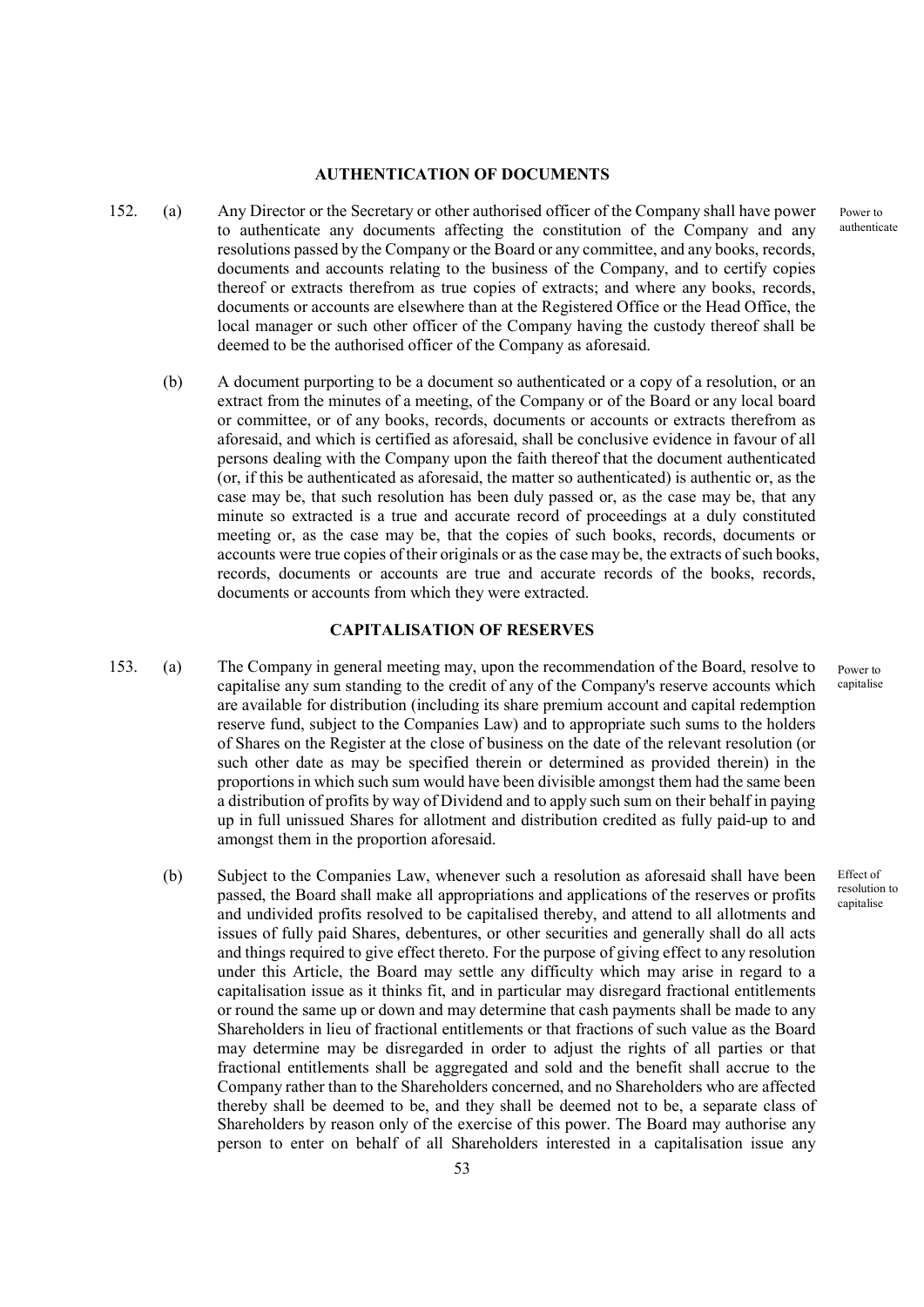agreement with the Company or other(s) providing for such capitalisation and matters in connection therewith and any agreement made under such authority shall be effective and binding upon all concerned. Without limiting the generality of the foregoing, any such agreement may provide for the acceptance by such persons of the Shares, debentures or other securities to be allotted and distributed to them respectively in satisfaction of their claims in respect of the sum so capitalised.

(c) The provisions of paragraph (e) of Article 160 shall apply to the power of the Company to capitalise under this Article as it applies to the grant of election thereunder mutatis mutandis and no Shareholder who may be affected thereby shall be, and they shall be deemed not to be, a separate class of Shareholders by reason only of the exercise of this power.

## DIVIDENDS AND RESERVES

- 154. Subject to the Companies Law and these Articles, the Company in general meeting may declare Dividends in any currency but no Dividends shall exceed the amount recommended by the Board.
- 155. (a) The Board may subject to Article 156 from time to time pay to the Shareholders such interim Dividends as appear to the Board to be justified by the financial conditions and the profits of the Company and, in particular but without prejudice to the generality of the foregoing, if at any time the share capital of the Company is divided into different classes, the Board may pay such interim Dividends in respect of those Shares in the capital of the Company which confer to the holders thereof deferred or non-preferential rights as well as in respect of those Shares which confer on the holders thereof preferential rights with regard to Dividend and provided that the Board acts bona fide it shall not incur any responsibility to the holders of Shares conferring any preference for any damage that they may suffer by reason of the payment of an interim Dividend on any Shares having deferred or non-preferential rights.
	- (b) The Board may also pay half-yearly or at other suitable intervals to be settled by it any Dividend which may be payable at a fixed rate if the Board is of the opinion that the financial conditions and the profits of the Company justify the payment.
	- (c) The Board may in addition from time to time declare and pay special Dividends of such amounts and on such dates and out of such distributable funds of the Company as it thinks fit, and the provisions of paragraph (a) of this Article as regards the power and exemption from liability of the Board as relate to the declaration and payment of interim Dividends shall apply, mutatis mutandis, to the declaration and payment of any such special Dividends.
- 156. (a) No Dividend shall be declared or paid or shall be made otherwise than in accordance with the Companies Law.
	- (b) Subject to the provisions of the Companies Law but without prejudice to paragraph (a) of this Article, where any asset, business or property is bought by the Company as from a past date (whether such date be before or after the incorporation of the Company) the profits and losses thereof as from such date may at the discretion of the Board in whole or in part be carried to revenue account and treated for all purposes as profits or losses of the Company, and be available for Dividend accordingly. Subject as aforesaid, if any Shares or securities are purchased cum Dividend or interest, such Dividend or interest may at the discretion of the Board be treated as revenue, and it shall not be obligatory to capitalise the

Power to declare dividends

Board's power to pay interim dividends

Dividends not to be paid out of capital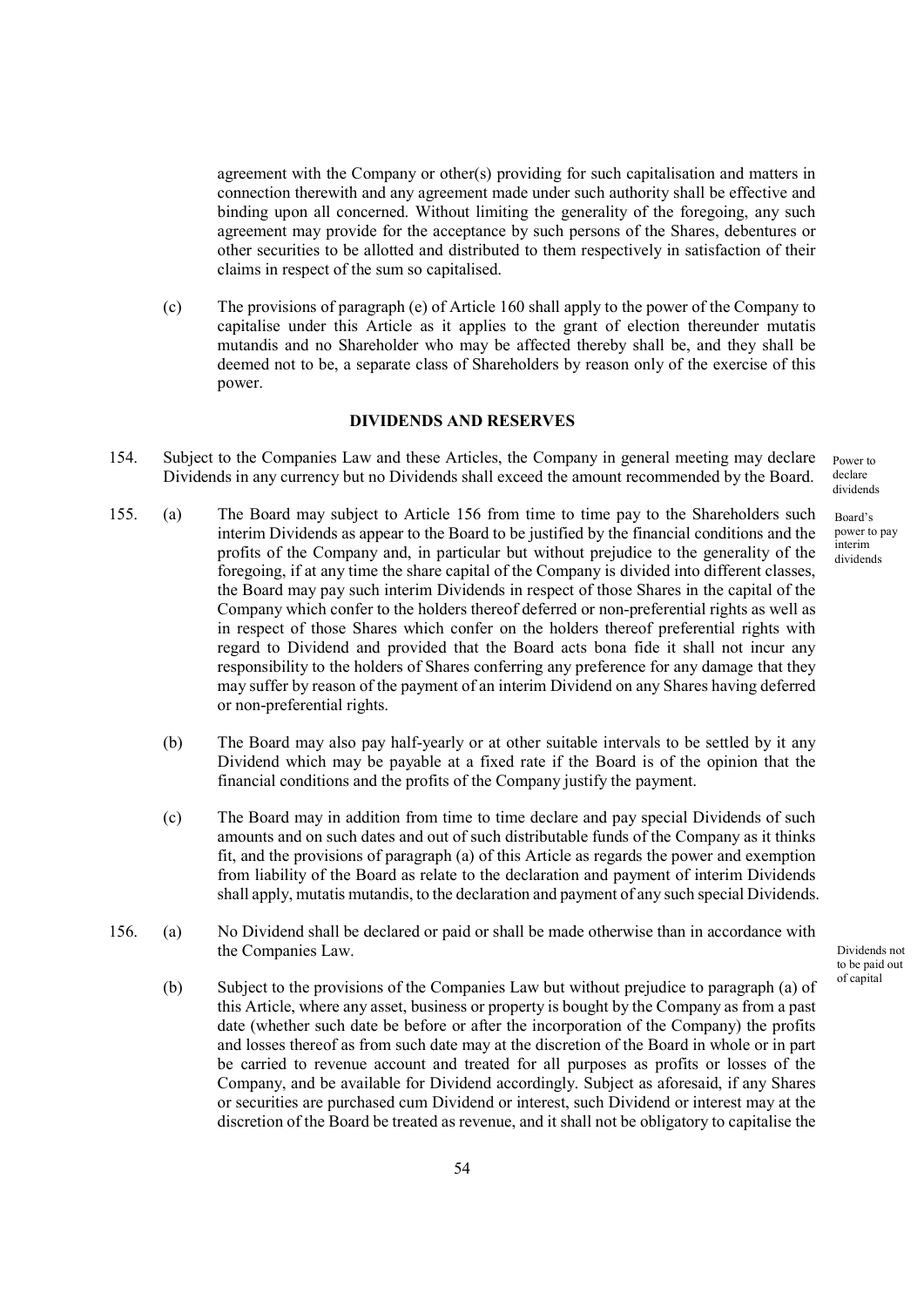same or any part thereof or to apply the same towards reduction of or writing down the book cost of the asset, business or property acquired.

- (c) Subject to paragraph (d) of this Article all Dividends and other distributions in respect of Shares shall be stated and discharged, in the case of Shares denominated in Hong Kong dollars, in Hong Kong dollars, and in the case of Shares denominated in any other currency, in such other currency, provided that, in the case of Shares denominated in Hong Kong dollars, the Board may determine in the case of any distribution that Shareholders may elect to receive the same in any other currency selected by the Board, converted at such rate of exchange as the Board may determine.
- (d) If, in the opinion of the Board, any Dividend or other distribution in respect of Shares or any other payment to be made by the Company to any Shareholder is of such a small amount as to make payment to that Shareholder in the relevant currency impracticable or unduly expensive either for the Company or the Shareholder then such Dividend or other distribution or other payment may, at the absolute discretion of the Board, be, if this be practicable, converted at such rate of exchange as the Board may determine and paid or made in the currency of the country of the relevant Shareholder (as indicated by the address of such Shareholder on the Register).
- 157. Notice of the declaration of an interim Dividend shall be given in such manner as the Board shall determine.
- 158. No Dividend or other moneys payable on or in respect of a Share shall bear interest as against the Company.
- 159. Whenever the Board or the Company in general meeting has resolved that a Dividend be paid or declared, the Board may further resolve that such Dividend be satisfied wholly or in part by the distribution of specific assets of any kind and in particular of paid up shares, debentures or warrants to subscribe securities of any other company, or in any one or more of such ways, with or without offering any rights to Shareholders to elect to receive such Dividend in cash, and where any difficulty arises in regard to the distribution the Board may settle the same as it thinks expedient, and in particular may disregard fractional entitlements or round the same up or down, and may fix the value for distribution of such specific assets, or any part thereof, and may determine that cash payments shall be made to any Shareholders upon the footing of the value so fixed in order to adjust the rights of all parties and may determine that fractional entitlements shall be aggregated and sold and the benefit shall accrue to the Company rather than to the Shareholders concerned, and may vest any such specific assets in trustees as may seem expedient to the Board and may authorise any person to sign any requisite instruments of transfer and other documents on behalf of all Shareholders interested in the Dividend and such instrument and document shall be effective. The Board may further authorise any person to enter into on behalf of all Shareholders having an interest in any agreement with the Company or other(s) providing for such Dividend and matters in connection therewith and any such agreement made under such authority shall be effective. The Board may resolve that no such assets shall be made available or made to Shareholders with registered addresses in any particular territory or territories being a territory or territories where, in the absence of a registration statement or other special formalities, this would or might, in the opinion of the Board, be unlawful or impracticable or the legality or practicality of which may be time consuming or expensive to ascertain whether in absolute terms or in relation to the value of the holding of Shares of the Shareholder concerned and in any such event the only entitlement of the Shareholders aforesaid shall be to receive cash payments as aforesaid. Shareholders affected as a result of exercise by the Board of its discretion under this Article shall not be, and shall be deemed not to be, a separate class of Shareholders for any purposes whatsoever.

Notice of interim dividend

> No interest on dividend

Dividend in specie

55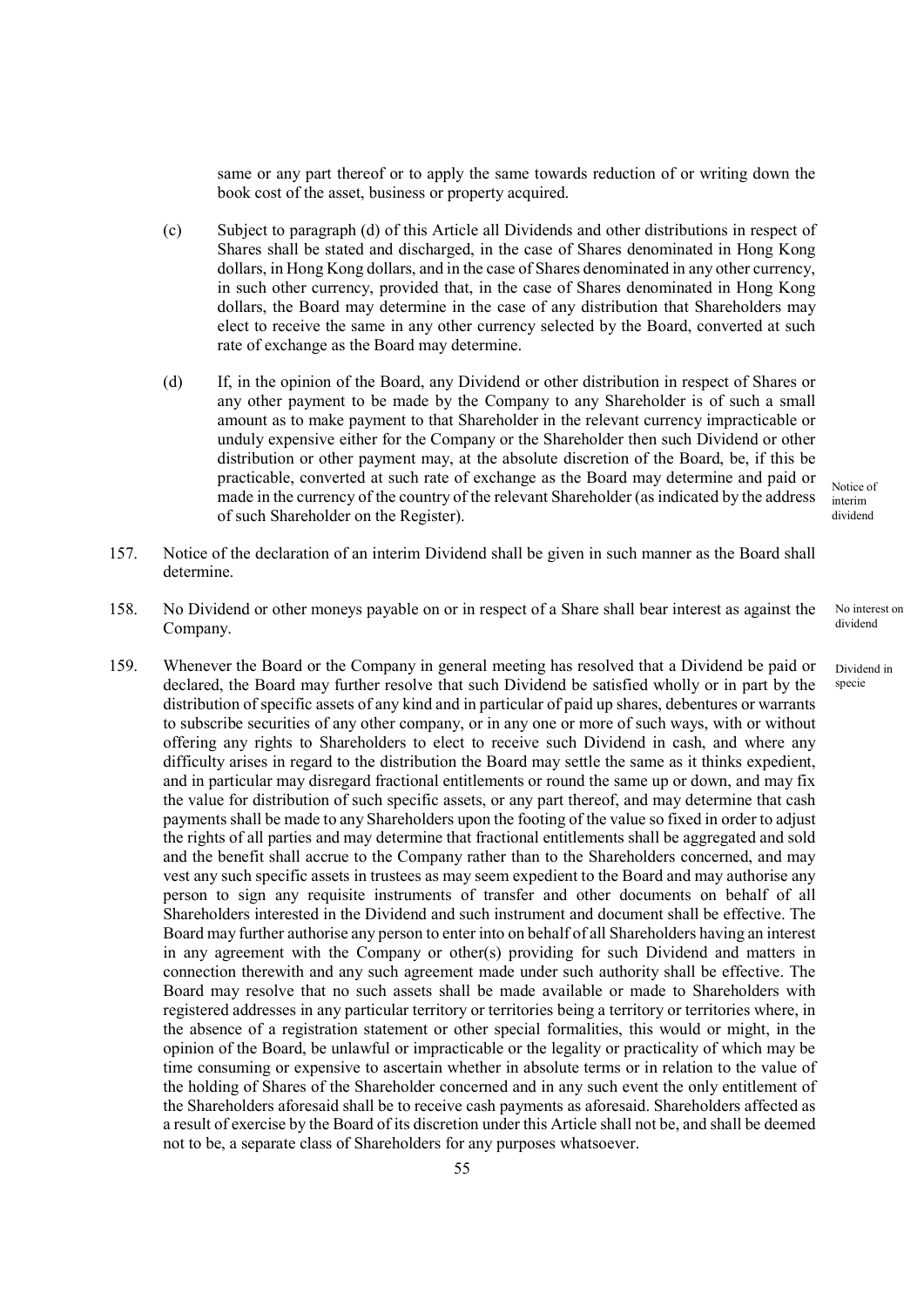160. (a) Whenever the Board or the Company in general meeting has resolved that a Dividend be paid or declared on the share capital of the Company, the Board may further resolve, either:

- (i) that such Dividend be satisfied wholly or in part in the form of an allotment of Shares credited as fully paid on the basis that the Shares so allotted shall be of the same class or classes as the class or classes already held by the allottee, provided that the Shareholders entitled thereto will be entitled to elect to receive such Dividend (or part thereof) in cash in lieu of such allotment. In such case, the following provisions shall apply:
	- (A) the basis of any such allotment shall be determined by the Board;
	- (B) the Board, after determining the basis of allotment, shall give not less than 14 clear days' notice in writing to the Shareholders of the right of election accorded to them and shall send with such notice forms of election and specify the procedure to be followed and the place at which and the latest date and time by which duly completed forms of election must be lodged in order to be effective;
	- (C) the right of election may be exercised in respect of the whole or part of that portion of the Dividend in respect of which the right of election has been accorded; and
	- (D) Dividend (or that part of the Dividend to be satisfied by the allotment of Shares as aforesaid) shall not be payable in cash in respect whereof the cash election has not been duly exercised ("the non-elected Shares") and in lieu and in satisfaction thereof Shares shall be allotted credited as fully paid to the holders of the non-elected Shares on the basis of allotment determined as aforesaid and for such purpose the Board shall capitalise and apply out of any part of the undivided profits of the Company or any part of any of the Company's reserve accounts (including any special account, or share premium account (if there be any such reserve)) as the Board may determine, a sum equal to the aggregate nominal amount of the Shares to be allotted on such basis and apply the same in paying up in full the appropriate number of Shares for allotment and distribution to and amongst the holders of the non-elected Shares on such basis;
- or
- (ii) that Shareholders entitled to such Dividend will be entitled to elect to receive an allotment of Shares credited as fully paid in lieu of the whole or such part of the Dividend as the Board may think fit on the basis that the Shares so allotted shall be of the same class or classes as the class or classes of Shares already held by the allottee. In such case, the following provisions shall apply:
	- (A) the basis of any such allotment shall be determined by the Board;
	- (B) the Board, after determining the basis of allotment, shall give not less than 14 clear days' notice in writing to the Shareholders of the right of election accorded to them and shall send with such notice forms of election and specify the procedure to be followed and the place at which and the latest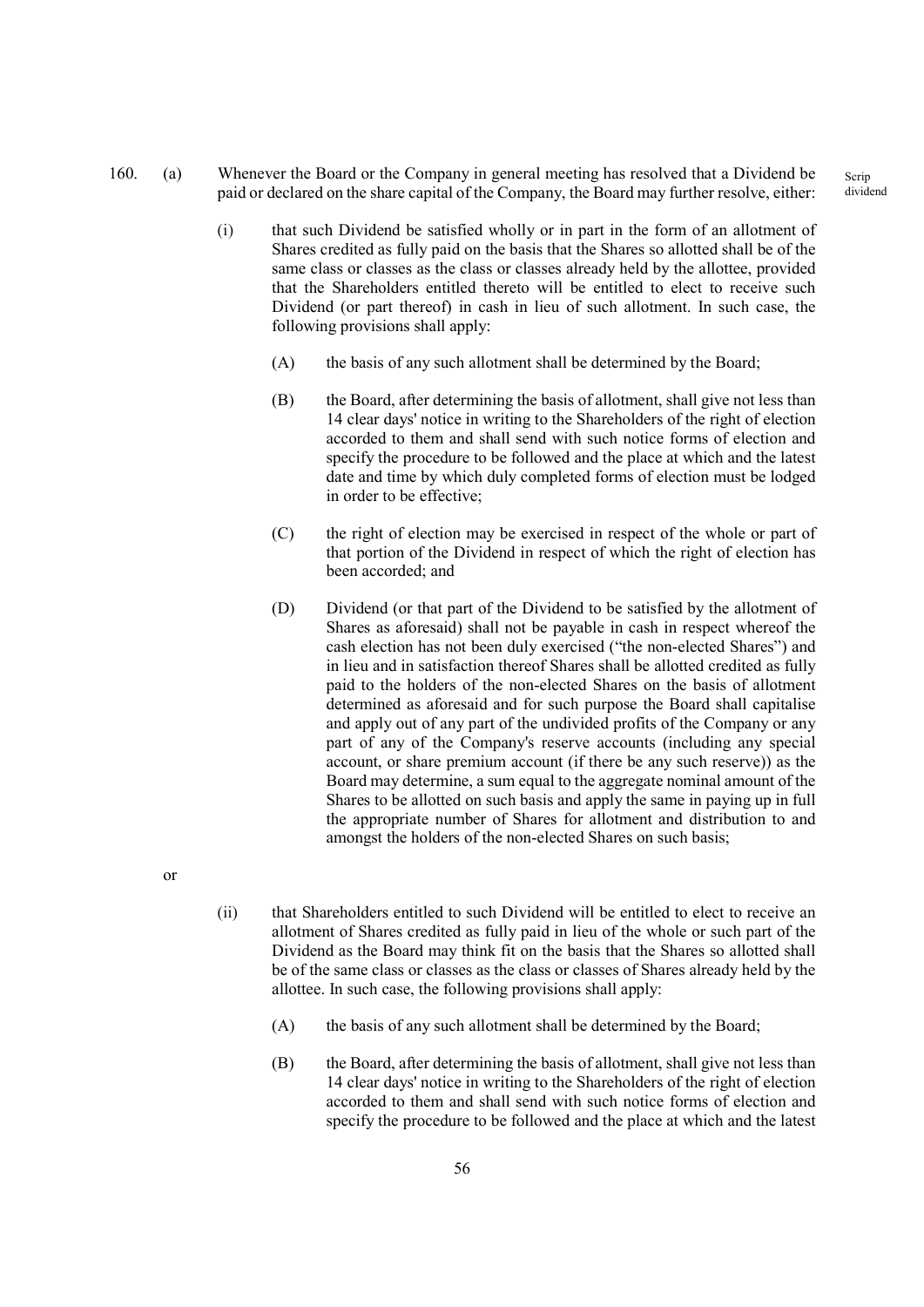date and time by which duly completed forms of election must be lodged in order to be effective;

- (C) the right of election may be exercised in respect of the whole or part of that portion of the Dividend in respect of which the right of election has been accorded; and
- (D) the Dividend (or that part of the Dividend in respect of which a right of election has been accorded) shall not be payable on Shares in respect whereof the Share election has been duly exercised ("the elected Shares") and in lieu thereof Shares shall be allotted credited as fully paid to the holders of the elected Shares on the basis of allotment determined as aforesaid and for such purpose the Board shall capitalise and apply out of any part of the undivided profits of the Company or any part of any of the Company's reserve accounts (including any special account, contributed surplus account, share premium account and capital redemption reserve fund (if there be any such reserve)) as the Board may determine, a sum equal to the aggregate nominal amount of the Shares to be allotted on such basis and apply the same in paying up in full the appropriate number of Shares for allotment and distribution to and amongst the holders of the elected Shares on such basis.
- (b) The Shares allotted pursuant to the provisions of paragraph (a) of this Article shall rank pari passu in all respects with the Shares then in issue and held by the allottee in respect of which they were allotted, save only as regards participation:
	- (i) in the relevant Dividend (or the right to receive or to elect to receive an allotment of Shares in lieu thereof as aforesaid); or
	- (ii) in any other distributions, bonuses or rights paid, made, declared or announced prior to or contemporaneously with the payment or declaration of the relevant Dividend unless, contemporaneously with the announcement by the Board of its proposal to apply the provisions of sub-paragraph (i) or (ii) of paragraph (a) of this Article in relation to the relevant Dividend or contemporaneously with its announcement of the distribution, bonus or rights in question, the Board shall have specified that the Shares to be allotted pursuant to the provisions of paragraph (a) of this Article shall rank for participation in such distribution, bonus or rights.
- (c) The Board may do all acts and things considered necessary or expedient to give effect to any capitalisation pursuant to the provisions of paragraph (a) of this Article with full power to the Board to make such provisions as it thinks fit in the case of Shares becoming distributable in fractions (including provisions whereby, in whole or in part, fractional entitlements are aggregated and sold and the net proceeds distributed to those entitled, or are disregarded or rounded up or down or whereby the benefit of fractional entitlements accrues to the Company rather than to the Shareholders concerned), and no Shareholders who will be affected thereby shall be, and they shall be deemed not to be, a separate class of Shareholders by reason only of the exercise of this power. The Board may authorise any person to enter into on behalf of all Shareholders interested, an agreement with the Company providing for such capitalisation and matters incidental thereto and any agreement made pursuant to such authority shall be effective and binding on all concerned.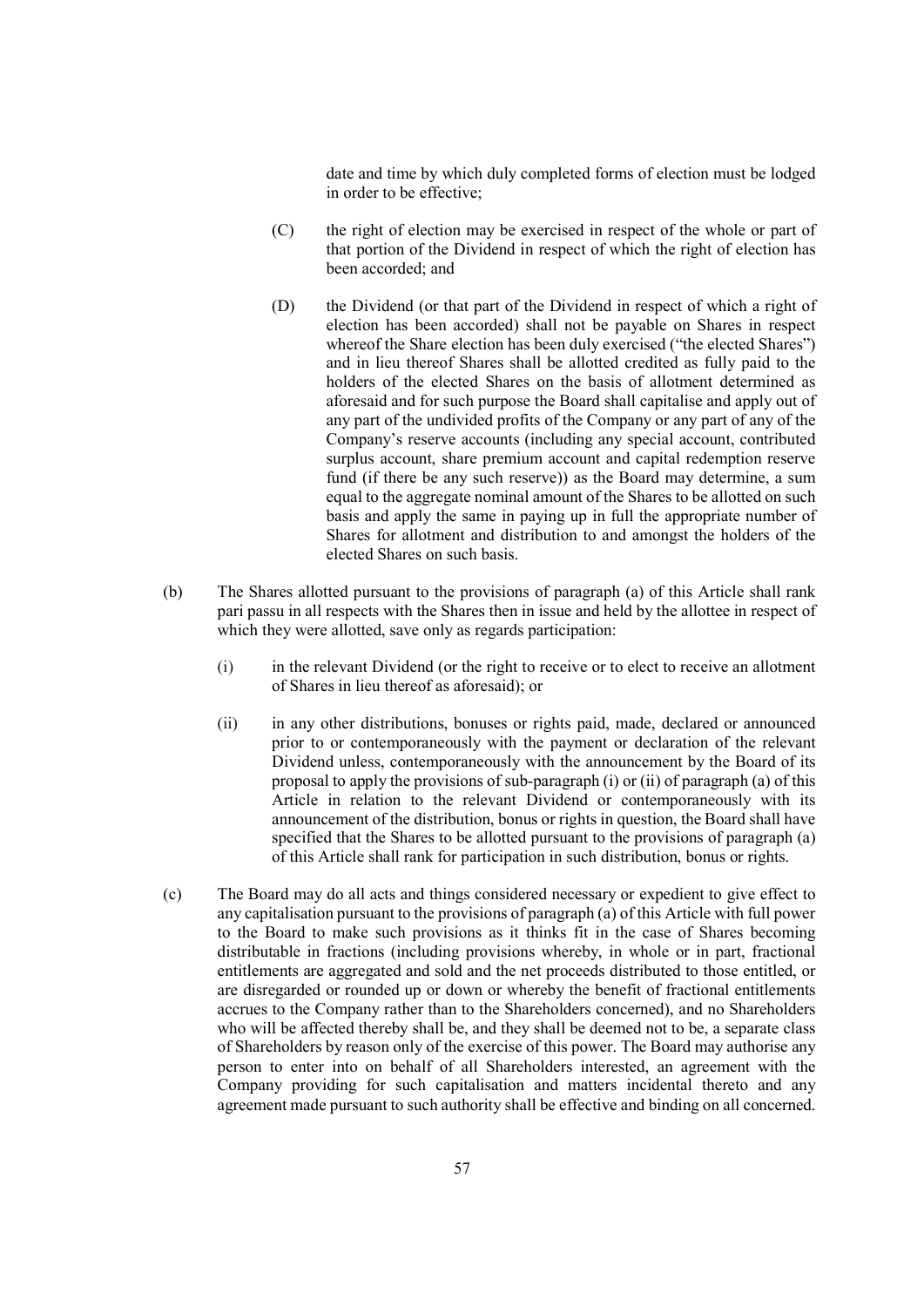- (d) The Company may upon the recommendation of the Board by Ordinary Resolution resolve in respect of any one particular Dividend that notwithstanding the provisions of paragraph (a) of this Article a Dividend may be satisfied wholly in the form of an allotment of Shares credited as fully paid without offering any right to Shareholders to elect to receive such Dividend in cash in lieu of such allotment.
- (e) The Board may on any occasion determine that rights of election and the allotment of Shares under paragraph (a) of this Article shall not be made available or made to any Shareholders with registered addresses in any territory where in the absence of a registration statement or other special formalities the circulation of an offer of such rights of election or the allotment of Shares would or might be unlawful or impracticable or the legality or practicability of which may be time consuming or expensive to ascertain whether in absolute terms or in relation to the value of the holding of Shares of the Shareholder concerned, and in such event the provisions aforesaid shall be read and construed subject to such determination and no Shareholder who may be affected by any such determination shall be, and they shall be deemed not to be, a separate class of Shareholders for any purposes whatsoever.
- 161. The Board may, before recommending any Dividend, set aside out of the profits of the Company such sums as it thinks fit as a reserve or reserves which shall, at the discretion of the Board, be applicable for meeting claims on or liabilities of the Company or contingencies or for paying off any loan capital or for equalising Dividends or for any other purpose to which the profits of the Company may be properly applied, and pending such application may, at the like discretion, either be employed in the business of the Company or be invested in such investments (including in the repurchase by the Company of its own securities or the giving of any financial assistance for the acquisition of its own securities) as the Board may from time to time think fit, and so that it shall not be necessary to keep any investments constituting the reserve or reserves separate or distinct from any other investments of the Company. The Board may also without placing the same to reserve, carry forward any profits which it may think prudent not to distribute by way of Dividend. Reserves
- 162. Unless and to the extent that the rights attached to any Shares or the terms of issue thereof otherwise provide, all Dividends shall (as regards any Shares not fully paid throughout the period in respect of which the Dividend is paid) be apportioned and paid pro rata according to the amounts paid or credited as paid on the Shares during any portion or portions of the period in respect of which the Dividend is paid. For the purposes of this Article no amount paid on a Share in advance of calls pursuant to Article 38 shall be treated as paid on the Share.
- 163. (a) The Board may retain any Dividends or other moneys payable on or in respect of a Share upon which the Company has a lien, and may apply the same in or towards satisfaction of the debts, liabilities or engagements in respect of which the lien exists.
	- (b) The Board may deduct from any Dividend or other money payable to any Shareholder all sums of money (if any) presently payable by him to the Company on account of calls, instalments or otherwise.
- 164. Any general meeting sanctioning a Dividend may make a call on the Shareholders of such amount as the meeting fixes, but so that the call on each Shareholder shall not exceed the Dividend payable to him, and so that the call shall be made payable at the same time as the Dividend, and the Dividend may, if so arranged between the Company and the Shareholder, be set off against the call.

Dividends to be paid in proportion to paid up

Retention of dividends, etc.

Deduction of debts

Dividend and call together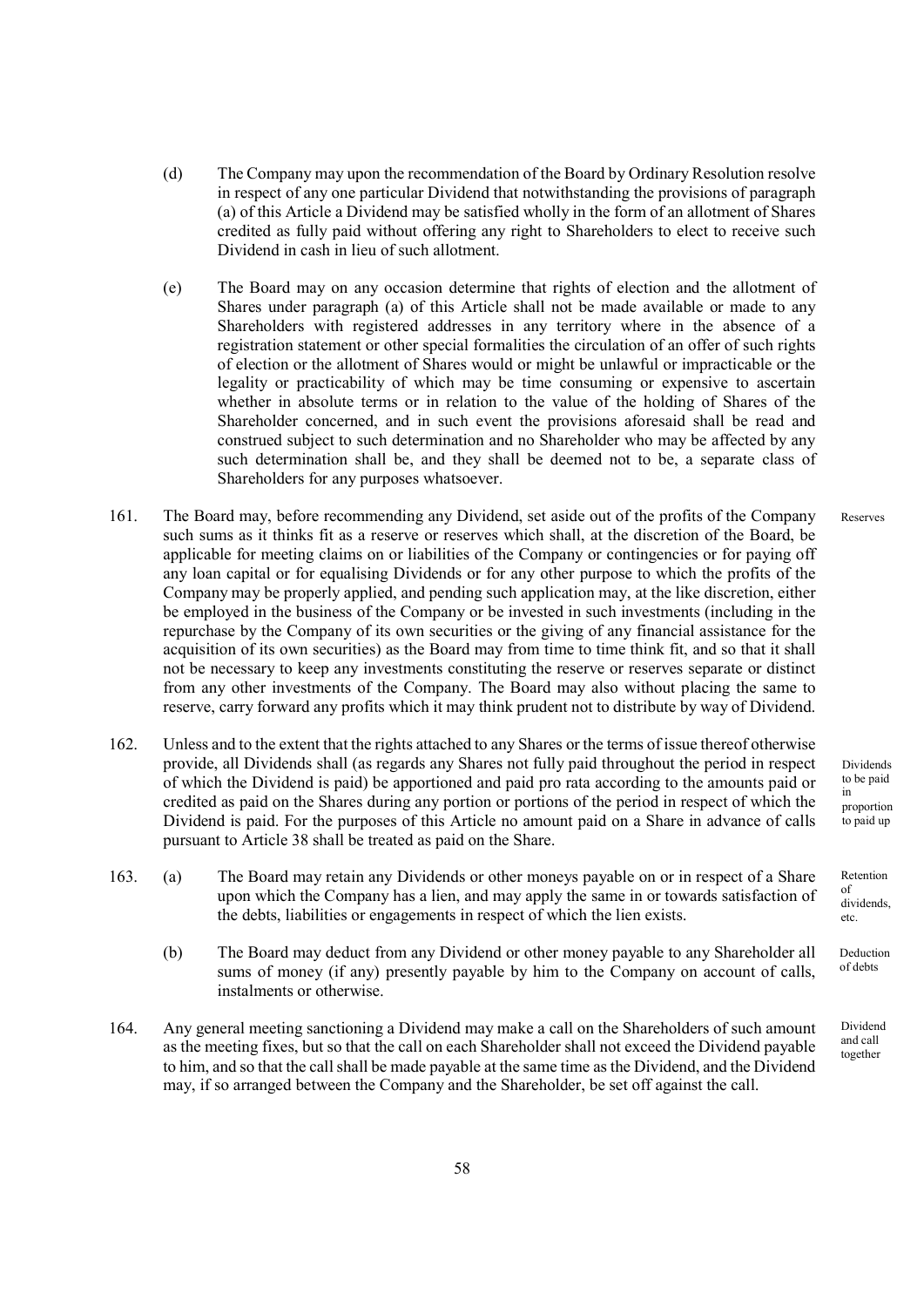- 165. A transfer of Shares shall not, as against the Company but without prejudice to the rights of the transferor and transferee inter se, pass the right to any Dividend or bonus declared thereon before the registration of the transfer. Effect of
- 166. If two or more persons are registered as joint holders of any Share, any one of such persons may give effectual receipts for any Dividends and other moneys payable and bonuses, rights and other distributions in respect of such Shares.
- 167. Unless otherwise directed by the Board, any Dividend or other moneys payable or bonuses, rights or other distributions in respect of any Share may be paid or satisfied by cheque or warrant or certificate or other documents or evidence of title sent through the post to the registered address of the Shareholder entitled, or, in the case of joint holders, to the registered address of that one whose name stands first in the Register in respect of the joint holding or to such person and to such address as the holder or joint holders may in writing direct. Every cheque, warrant, certificate or other document or evidence of title so sent shall be made payable to the order of the person to whom it is sent or, in the case of certificates or other documents or evidence of title as aforesaid, in favour of the Shareholder(s) entitled thereto, and the payment on any such cheque or warrant by the banker upon whom it is drawn shall operate as a good discharge to the Company in respect of the Dividend and/or other moneys represented thereby, notwithstanding that it may subsequently appear that the same has been stolen or that any endorsement thereon has been forged. Every such cheque, warrant, certificate or other document or evidence of title as aforesaid shall be sent at the risk of the person entitled to the Dividend, money, bonus, rights and other distributions represented thereby.

App.3 Para. 3(2)

> 168. All Dividends, bonuses or other distributions or the proceeds of the realisation of any of the foregoing unclaimed for one year after having been declared by the Company until claimed and, notwithstanding any entry in any books of the Company may be invested or otherwise made use of by the Board for the benefit of the Company or otherwise howsoever, and the Company shall not be constituted a trustee in respect thereof. All Dividends, bonuses or other distributions or the proceeds of the realisation of any of the foregoing unclaimed for 6 years after having been declared may be forfeited by the Board and, upon such forfeiture, shall revert to the Company and, in the case where any of the same are securities of the Company, may be re-allotted or re-issued for such consideration as the Board thinks fit and the proceeds thereof shall accrue to the benefit of the Company absolutely.

## RECORD DATE

- 169. Any resolution declaring a Dividend or other distribution on Shares of any class, whether a resolution of the Company in general meeting or a resolution of the Board, may specify that the same shall be payable or made to the persons registered as the holder of such Shares at the close of business on a particular date or at a particular time on a particular date, notwithstanding that it may be a date prior to that on which the resolution is passed, and thereupon the Dividend or other distribution shall be payable or made to them in accordance with their respective holdings so registered, but without prejudice to the rights inter se in respect of such Dividend or other distribution between the transferors and transferees of any such Shares. The provisions of this Article shall mutatis mutandis apply to determining the Shareholders entitled to receive notice and vote at any general meeting of the Company, bonuses, capitalisation issues, distributions of realised and unrealised capital profits or other distributable reserves or accounts of the Company and offers or grants made by the Company to the Shareholders.
- 170. The Company in general meeting may at any time and from time to time resolve that any surplus moneys in the hands of the Company representing capital profits arising from moneys received or recovered in respect of or arising from the realisation of any capital assets of the Company or any

transfer

Receipt for dividends by joint holders of

Payment by post

Unclaimed Dividend

Record dates

Distribution of realised capital profits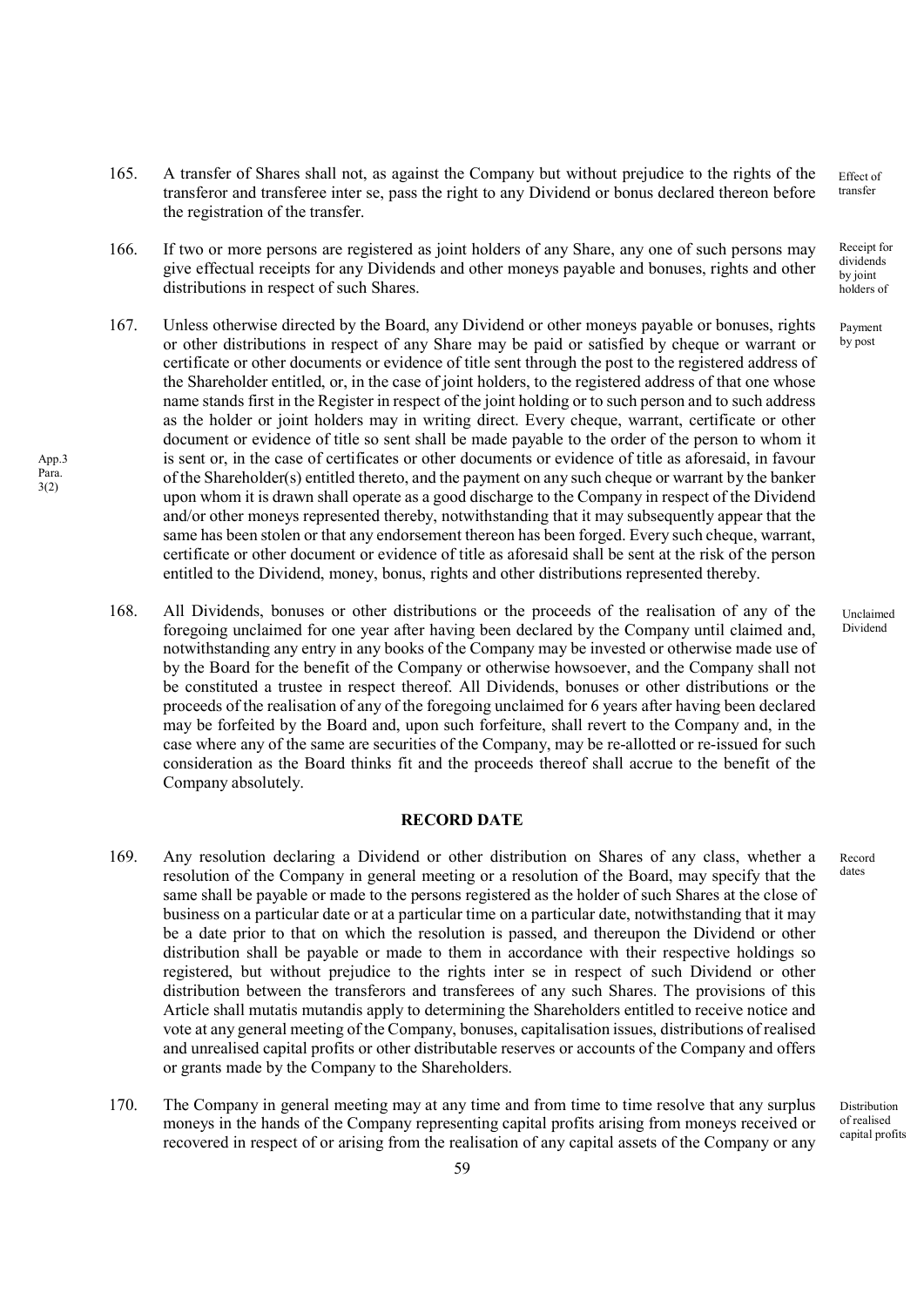investments representing the same and not required for the payment or provision of any fixed preferential Dividend instead of being applied in the purchase of any other capital assets or for other capital purposes be distributed amongst its Shareholders on the footing that they receive the same as capital and in the Shares and proportions in which they would have been entitled to receive the same if it had been distributed by way of Dividend, provided that no such surplus moneys as aforesaid shall be so distributed unless the Company will remain solvent after the distribution, or the net realisable value of the assets of the Company will after the distribution be greater than the aggregate of its liabilities, share capital and share premium account.

#### ANNUAL RETURNS

171. The Board shall make or cause to be made such annual or other returns or filings as may be required to be made in accordance with the Companies Law. Annual Returns

#### ACCOUNTS

- 172. The Board shall cause proper books of account to be kept of the sums of money received and expended by the Company, and the matters in respect of which such receipts and expenditure take place; and of the assets and liabilities of the Company and of all other matters required by the Companies Law necessary to give a true and fair view of the state of the Company's affairs and to show and explain its transactions. App.13 Part B Para. 4(1)
	- 173. The books of account shall be kept at the Head Office or at such other place or places as the Board thinks fit and shall always be open to the inspection of the Directors.
	- 174. No Shareholder (not being a Director) or other person shall have any right of inspecting any account or book or document of the Company except as conferred by the Companies Law or ordered by a court of competent jurisdiction or authorised by the Board or the Company in general meeting.
	- 175. (a) The Board shall from time to time cause to be prepared and laid before the Company at its annual general meeting profit and loss accounts and balance sheets of the Company and such other reports and documents as may be required by law and the Listing Rules. The accounts of the Company shall be prepared and audited based on the generally accepted accounting principles of Hong Kong, the International Accounting Standards, or such other standards as may be permitted by the HK Stock Exchange.

App.13 Part B Para. 3(3)

> (b) Subject to paragraph (c) below, every balance sheet of the Company shall be signed on behalf of the Board by 2 of the Directors and a copy of every balance sheet (including every document required by law to be comprised therein or annexed thereto) and profit and loss account which is to be laid before the Company at its annual general meeting, together with a copy of the Directors' report and a copy of the Auditors' report thereon, shall, not less than 21 days before the date of the meeting be delivered or sent by post together with the notice of annual general meeting to every Shareholder and every Debenture Holder of the Company and every other person entitled to receive notices of general meetings of the Company under the provisions of these Articles, provided that this Article shall not require a copy of those documents to be sent to any person of whose address the Company is not aware or to more than one of the joint holders of any Shares or Debentures, but any Shareholder or Debenture Holder to whom a copy of those documents has not been sent shall be entitled to receive a copy free of charge on application at the Head Office or the Registration Office. If all or any of the Shares or Debentures or other securities of the Company shall for the time being be (with the consent of the Company) listed or dealt in on any stock exchange or market, there shall be forwarded to such stock exchange or App.3 Para.5 App.13 Part B Para. 3(3); 4(2)

Accounts

to be kept

Where

accounts to be kept

**Inspection** by shareholders

Annual profit and loss account and balance sheet

Annual report of Directors and balance sheet to be sent to shareholders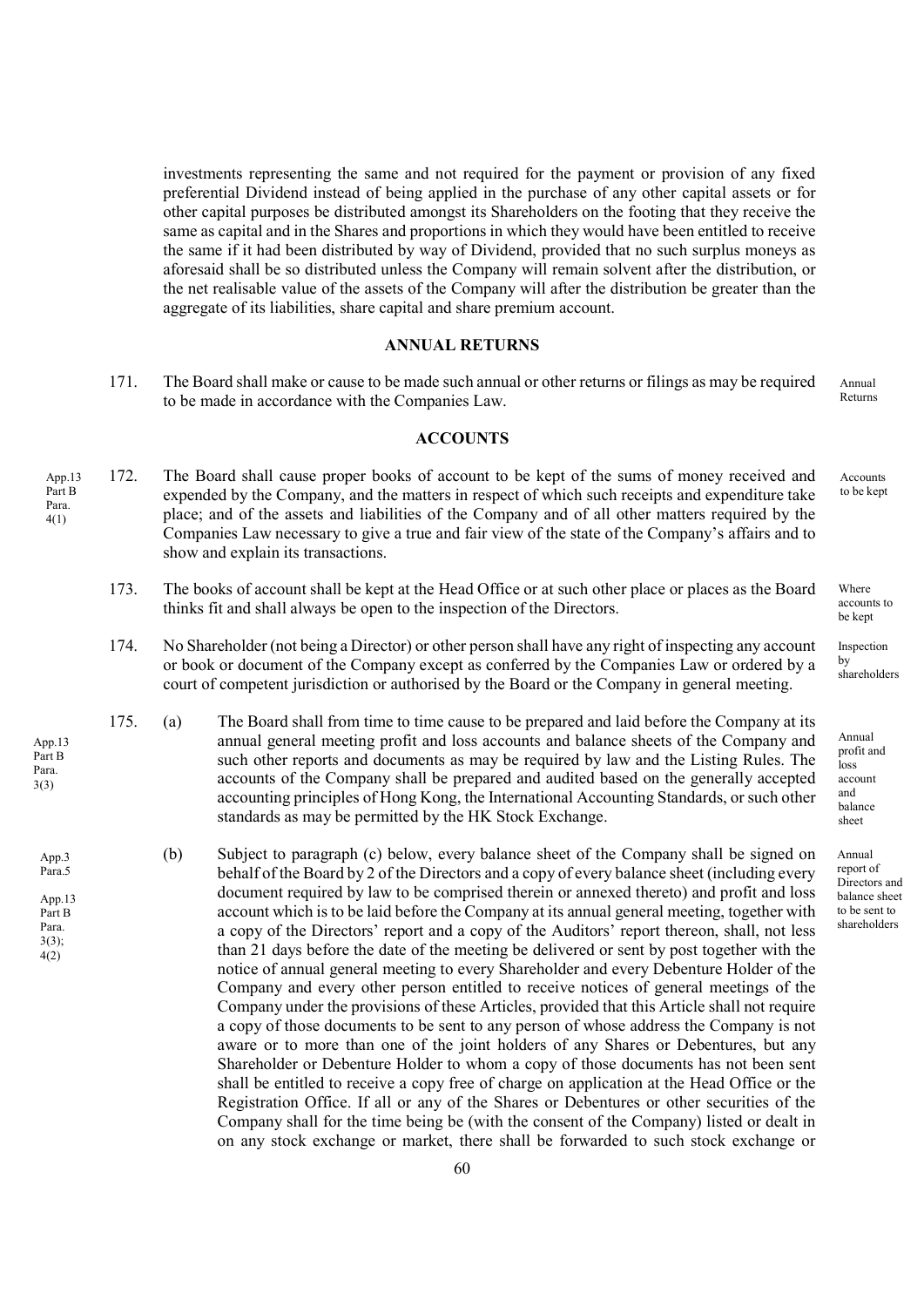market such number of copies of such documents as may for the time being be required under its regulations or practice.

(c) Subject to the Listing Rules, the Company may send summarized financial statements to Shareholders who has, in accordance with the Listing Rules, consented and elected to receive summarized financial statements instead of the full financial statements. The summarized financial statements must be accompanied by any other documents as may be required under the Listing Rules and must be sent to the Shareholders not less than twentyone days before the general meeting to those Shareholders that have consented and elected to receive the summarized financial statements.

# AUDITORS

- 176. (a) The Company shall at each annual general meeting appoint one or more firms of auditors to hold office until the conclusion of the next annual general meeting on such terms and with such duties as may be agreed with the Board, but if an appointment is not made, the Auditors in office shall continue in office until a successor is appointed. A Director, officer or employee of any such Director, officer or employee shall not be appointed Auditors of the Company. The Board may fill any casual vacancy in the office of Auditors, but while any such vacancy continues the surviving or continuing Auditors (if any) may act. The remuneration of the Auditors shall be fixed by or on the authority of the Company in the annual general meeting except that in any particular year the Company in general meeting may delegate the fixing of such remuneration to the Board and the remuneration of any Auditors appointed to fill any casual vacancy may be fixed by the Board.
	- (b) The Shareholders may, at any general meeting convened and held in accordance with these Articles, remove the Auditors by Special Resolution at any time before the expiration of the term of office and shall, by Ordinary Resolution, at that meeting appoint new auditors in its place for the remainder of the term.
- 177. The Auditors of the Company shall have a right of access at all times to the books and accounts and vouchers of the Company and shall be entitled to require from the Directors and officers of the Company such information as may be necessary for the performance of his or their duties, and the Auditors shall audit every balance sheet and profit and loss account of the Company in each year and prepare an Auditors' report thereon to be annexed thereto. Such report shall be laid before the Company in the annual general meeting.

App. 13 Part B Para. 4(2)

- 178. No person other than the retiring Auditors shall be appointed as Auditors at an annual general meeting unless notice of an intention to nominate that person to the office of Auditors has been given to the Company not less than 14 clear days before the annual general meeting, and the Company shall send a copy of any such notice to the retiring Auditors and shall give notice thereof to the Shareholders not less than 7 days before the annual general meeting provided that the above requirement for sending a copy of such notice to the retiring Auditors may be waived by notice in writing by the retiring Auditors to the Secretary.
- 179. All acts done by any person acting as Auditors shall, as regards all persons dealing in good faith with the Company, be valid, notwithstanding that there was some defect in their appointment or that they were at the time of their appointment not qualified for appointment or subsequently became disqualified.

Appointment of Auditors

Auditors to have right of access to books and accounts

Appointment of auditors other than retiring auditors

Defect of appointment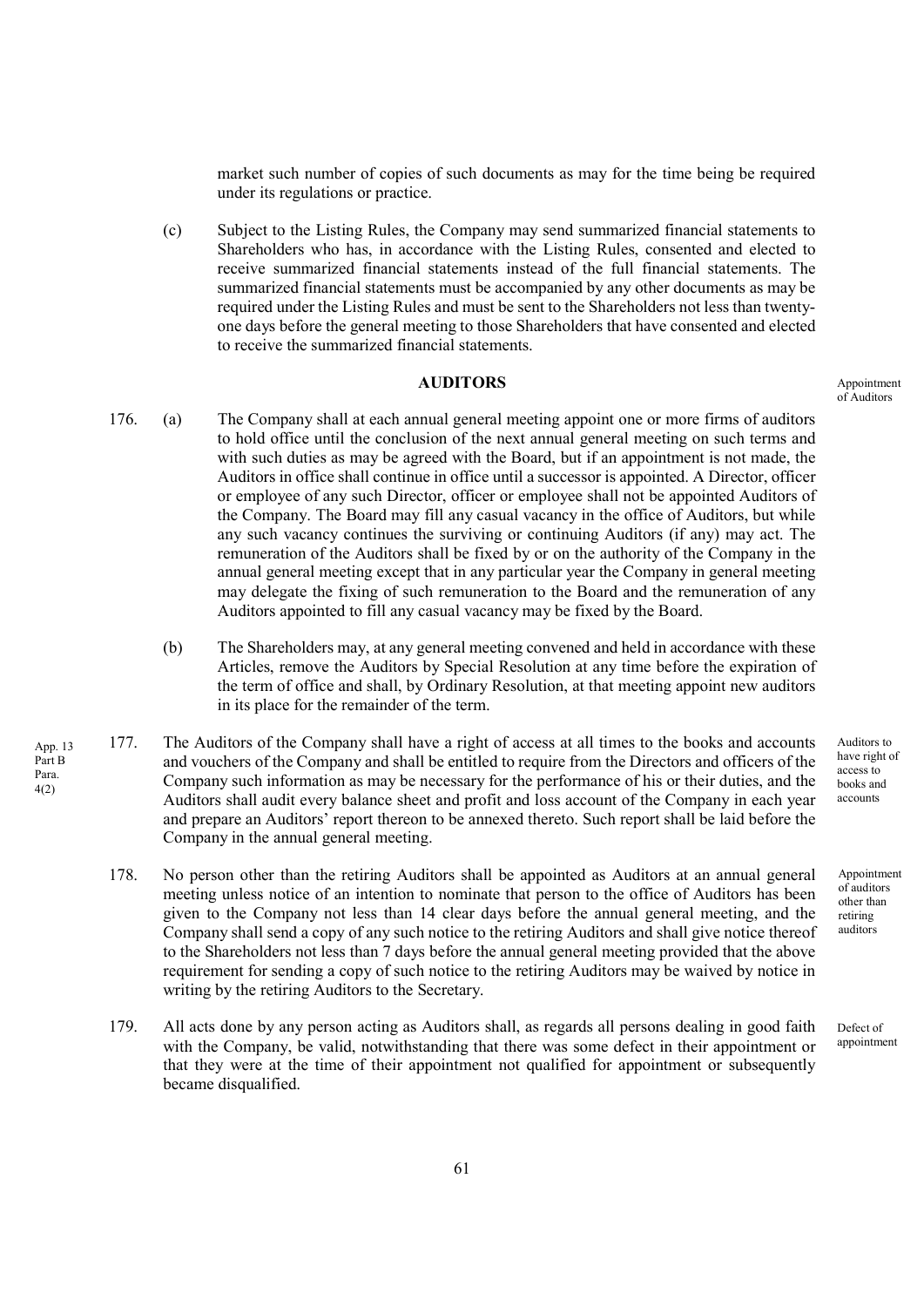#### **NOTICES**

180. (A) (i) Except where otherwise expressly stated, any notice or document to be given to or by any person pursuant to these Articles shall be in writing or, to the extent permitted by the Companies Law and the Listing Rules from time to time and subject to this Article, contained in an electronic communication. A notice calling a meeting of the Board need not be in writing.

- (ii) Except where otherwise expressly stated, any notice or document to be given to or by any person pursuant to these Articles (including any corporate communications within the meaning ascribed thereto under the Listing Rules) may be served on or delivered to any Shareholder either personally or by sending it through the post in a prepaid envelope or wrapper addressed to such Shareholder at his registered address as appearing in the register or by leaving it at that address addressed to the Shareholder or by any other means authorised in writing by the Shareholder concerned or (other than share certificate) by publishing it by way of advertisement in the Newspapers. In case of joint holders of a share, all notices shall be given to that one of the joint holders whose name stands first in the register and notice so given shall be sufficient notice to all the joint holders. Without limiting the generality of the foregoing but subject to the Companies Law and the Listing Rules, a notice or document may be served or delivered by the Company to any Shareholder by electronic means to such address as may from time to time be authorised by the Shareholder concerned or by publishing it on a website and notifying the Shareholder concerned that it has been so published.
- (iii) Any such notice or document may be served or delivered by the Company by reference to the register as it stands at any time not more than fifteen days before the date of service or delivery. No change in the register after that time shall invalidate that service or delivery. Where any notice or document is served or delivered to any person in respect of a share in accordance with these Articles, no person deriving any title or interest in that share shall be entitled to any further service or delivery of that notice or document.
- (B) (i) Any notice or document required to be sent to or served upon the Company, or upon any officer of the Company, may be sent or served by leaving the same or sending it through the post in a prepaid envelope or wrapper addressed to the Company or to such officer at the Head Office or Registered Office.
	- (ii) The Board may from time to time specify the form and manner in which a notice may be given to the Company by electronic means, including one or more addresses for the receipt of an electronic communication, and may prescribe such procedures as they think fit for verifying the authenticity or integrity of any such electronic communication. Any notice may be given to the Company by electronic means only if it is given in accordance with the requirements specified by the Board.
- 181. (a) Any Shareholder whose registered address is outside the Relevant Territory may notify the Company in writing of an address in the Relevant Territory which for the purpose of service of notice shall be deemed to be his registered address. Where the registered address of the Shareholder is outside the Relevant Territory, notice, if given through the post, shall be sent by prepaid airmail letter where available.

Shareholders out of the Relevant Territory

Service of notices

App.3 Para. 7(1); 7(2)

> App.3 Para. 7(3)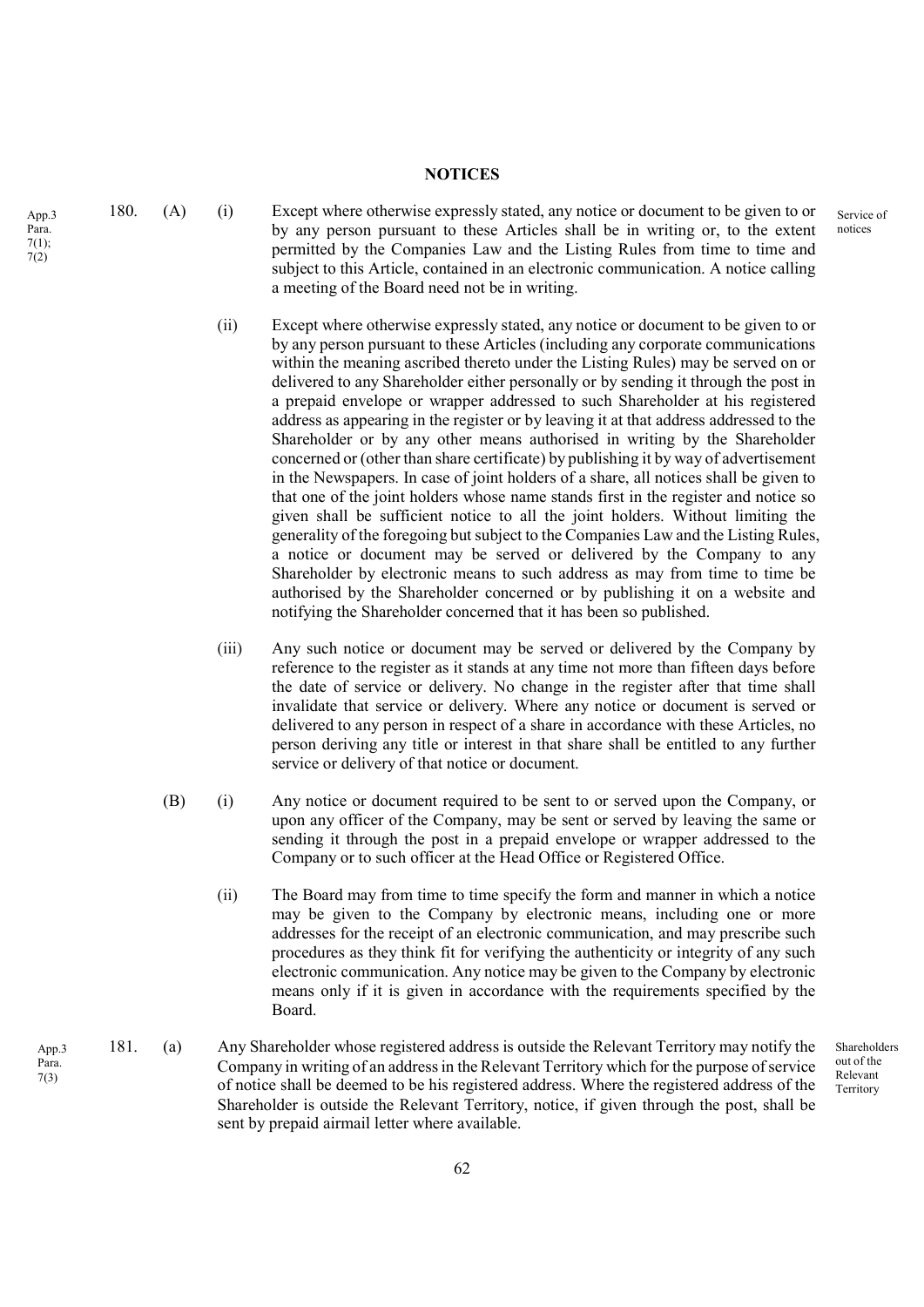- (b) Any Shareholder who fails (and, where a Share is held by joint holders, where the first joint holder named on the register fails) to supply his registered address or a correct registered address to the Company for service of notices and documents on him shall not (and where a Share is held by joint holders, none of the other joint holders whether or not they have supplied a registered address shall) be entitled to service of any notice or documents by the Company and any notice or document which is otherwise required to be served on him may, if the Board in its absolute discretion so elects (and subject to them re-electing otherwise from time to time), be served, in the case of notices, by displaying a copy of such notice conspicuously at the Registered Office and the Head Office or, if the Board sees fit, by advertisement in the Newspapers, and, in the case of documents, by posting up a notice conspicuously at the Registered Office and the Head Office addressed to such Shareholder which notice shall state the address within the Relevant Territory at which he served in the manner so described which shall be sufficient service as regards Shareholders with no registered or incorrect addresses, provided that nothing in this paragraph (b) shall be construed as requiring the Company to serve any notice or document on any Shareholder with no or an incorrect registered address for the service of notice or document on him or on any Shareholder other than the first named on the register of members of the Company.
- (c) If on 3 consecutive occasions notices or other documents have been sent through the post to any Shareholder (or, in the case of joint holders of a share, the first holder named on the register) at his registered address but have been returned undelivered, such Shareholder (and, in the case of joint holders of a Share, all other joint holders of the share) shall not thereafter be entitled to receive or be served (save as the Board may elect otherwise pursuant to paragraph (b) of this Article) and shall be deemed to have waived the service of notices and other documents from the Company until he shall have communicated with the Company and supplied in writing a new registered address for the service of notices on him.
- 182. Any notice or other document, if sent by mail, postage prepaid, shall be deemed to have been served or delivered on the day following that on which the letter, envelope, or wrapper containing the same is put into the post. In proving such service it shall be sufficient to prove that the letter, envelope or wrapper containing the notice or document was properly addressed and put into the post as prepaid mail. Any notice or document not sent by post but left by the Company at a registered address shall be deemed to have been served or delivered on the day it was so left. Any notice or document, if sent by electronic means (including through any relevant system), shall be deemed to have been given on the day following that on which the electronic communication was sent by or on behalf of the Company. Any notice or document served or delivered by the Company by any other means authorised in writing by the Shareholder concerned shall be deemed to have been served when the Company has carried out the action it has been authorised to take for that purpose. Any notice or other document published by way of advertisement or on a website shall be deemed to have been served or delivered on the day it was so published.
- 183. A notice or document may be given by the Company to the person entitled to a Share in consequence of the death, mental disorder, bankruptcy or liquidation of a Shareholder by sending it through the post in a prepaid envelope or wrapper addressed to him by name, or by the title of representative of the deceased, the trustee of the bankrupt or the liquidator of the Shareholder, or by any like description, at the address, if any, supplied for the purpose by the person claiming to be so entitled, or (until such an address has been so supplied) by giving the notice or document in any manner in which the same might have been given if the death, metal disorder, bankruptcy or winding up had not occurred.

When notice deemed to be served

Service of notice to persons entitled on death, mental disorder or bankruptcy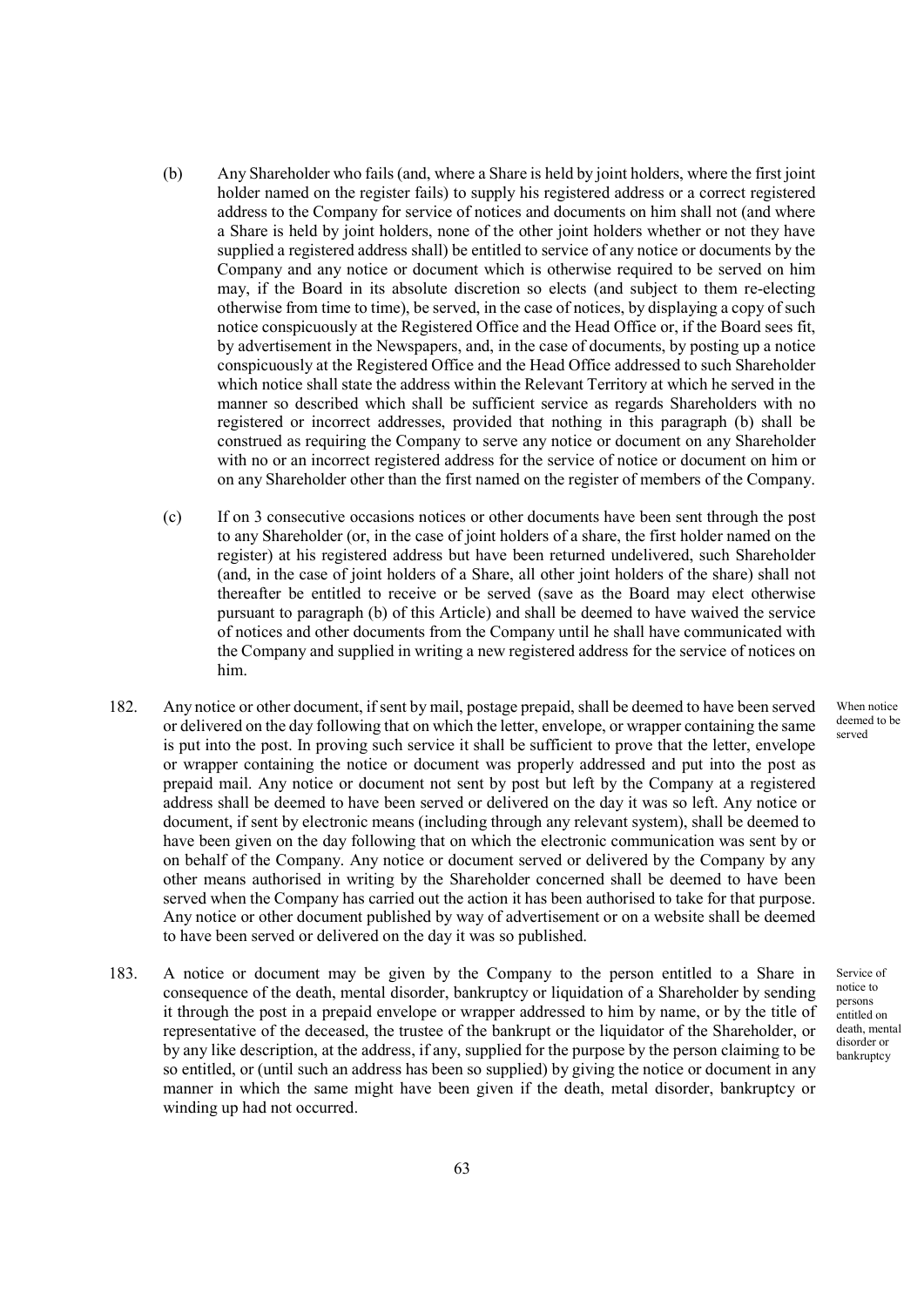- 184. Any person who by operation of law, transfer or other means whatsoever shall become entitled to any Share shall be bound by every notice in respect of such share which prior to his name and address being entered on the register shall have been duly served to the person from whom he derives his title to such share. Transferee to be bound by prior notices
- 185. Any notice or document delivered or sent by post to, or left at the registered address of any Shareholder in pursuance of these Articles, shall notwithstanding that such Shareholder be then deceased, bankrupt or wound up and whether or not the Company has notice of his death, bankruptcy or winding up, be deemed to have duly served in respect of any registered Shares whether held solely or jointly with other persons by such Shareholder until some other person be registered in his stead as the holder or joint holder thereof, and such service shall for all purposes of these Articles be deemed a sufficient service of such notice or document on his personal representatives and all persons (if any) jointly interested with him in any such Shares.
- 186. The signature to any notice or document to be given by the Company may be written or printed.

### INFORMATION

187. No Shareholder (not being a Director) shall be entitled to require discovery of or any information respecting any detail of the Company's trading or any matter which is or may be in the nature of a trade secret, mystery of trade or secret process which may relate to the conduct of the business of the Company which in the opinion of the Board will be inexpedient in the interests of the Shareholders of the Company to communicate to the public.

### WINDING UP

- 188. Subject to the Companies Law, a resolution that the Company be wound up by the Court or be wound up voluntarily shall be passed by way of a Special Resolution.
- 189. If the Company shall be wound up, the surplus assets remaining after payment to all creditors shall be divided among the Shareholders in proportion to the capital paid up on the Shares held by them respectively, and if such surplus assets shall be insufficient to repay the whole of the paid up capital, they shall be distributed, subject to the rights of any Shares which may be issued on special terms and conditions, so that, as nearly as may be, the losses shall be borne by the Shareholders in proportion to the capital paid on the Shares held by them respectively.
- 190. If the Company shall be wound up (in whatever manner) the liquidator may, with the sanction of a Special Resolution and any other sanction required by the Companies Law, divide among the Shareholders in specie or kind the whole or any part of the assets of the Company whether the assets shall consist of property of one kind or shall consist of properties of different kinds and the liquidator may, for such purpose, set such value as he deems fair upon any one or more class or classes of property to be divided as aforesaid and may determine how such division shall be carried out as between the Shareholders or different classes of Shareholders and the Shareholders within each class. The liquidator may, with the like sanction, vest any part of the assets in trustees upon such trusts for the benefit of Shareholders as the liquidator, with the like sanction, shall think fit, but so that no Shareholder shall be compelled to accept any Shares or other assets upon which there is a liability.

though shareholder deceased, bankrupt

Notice valid

How notice to be signed

Shareholders not entitled to information

Modes of winding up

Distribution of assets in winding up

Assets may be distributed in specie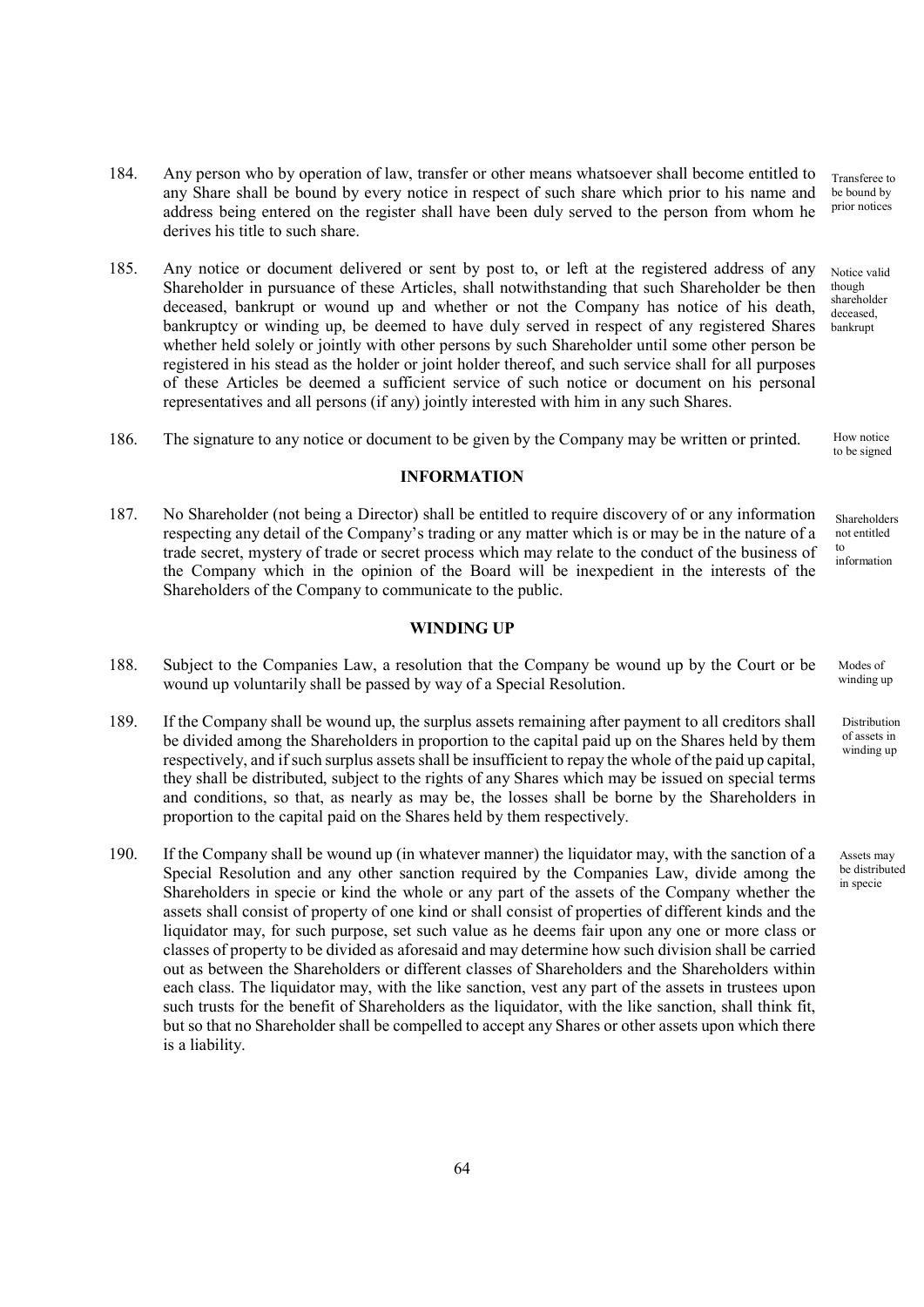#### INDEMNITY

191. The Directors, Managing Directors, alternate Directors, Auditors, Secretary and other officers for the time being of the Company and the trustees (if any) for the time being acting in relation to any of the affairs of the Company, and their respective executors or administrators, shall be indemnified and secured harmless out of the assets of the Company from and against all actions, costs, charges, losses, damages and expenses which they or any of them, their or any of their executors or administrators, shall or may incur or sustain by reason of any act done, concurred in or omitted in or about the execution of their duty or supposed duty in their respective offices or trusts, except such (if any) as they shall incur or sustain through their own fraud or dishonesty, and none of them shall be answerable for the acts, receipts, neglects or defaults of any other of them, or for joining in any receipt for the sake of conformity, or for any bankers or other persons with whom any moneys or effects of the Company shall be lodged or deposited for safe custody, or for the insufficiency or deficiency of any security upon which any moneys of the Company shall be placed out or invested, or for any other loss, misfortune or damage which may arise in the execution of their respective offices or trusts, or in relation thereto, except as the same shall happen by or through their own fraud, dishonest, or recklessness. The Company may take out and pay the premium and other moneys for the maintenance of insurance, bonds and other instruments for the benefit either of the Company or the Directors (and/or other officers) or any of them to indemnify the Company and/or Directors (and/or other officers) named therein for this purpose against any loss, damage, liability and claim which they may suffer or sustain in connection with any breach by the Directors (and/or other officers) or any of them of their duties to the Company.

## UNTRACEABLE SHAREHOLDERS

192. The Company may exercise the power to cease sending cheques for Dividend entitlements or Dividend warrants by post if such cheques or warrants remain uncashed on 2 consecutive occasions or after the first occasion on which such a cheque or warrant is returned undelivered. App.3 Para. 13(1)

App.3 Para.  $13(2)(a)$  $13(2)(b)$ 

- 193. (a) The Company shall have the power to sell, in such manner as the Board thinks fit, any Shares of a Shareholder who is untraceable, but no such sale shall be made unless:
	- (i) during the period of 12 years prior to the date of the advertisements referred to in sub-paragraph (ii) below (or, if published more than once, the first thereof) at least 3 Dividends or other distributions in respect of the Shares in question have become payable or been made and no Dividend or other distribution in respect of the Shares during that period has been claimed;
	- (ii) the Company has caused an advertisement to be inserted in the Newspapers of its intention to sell such Shares and a period of 3 months has elapsed since the date of such advertisement (or, if published more than once, the first thereof);
	- (iii) the Company has not at any time during the said periods of 12 years and 3 months received any indication of the existence of the holder of such Shares or of a person entitled to such Shares by death, bankruptcy or operation of law; and
	- (iv) the Company has notified the HK Stock Exchange of its intention of such sale.
	- (b) To give effect to any such sale the Board may authorise any person to transfer the said Shares and the instrument of transfer signed or otherwise executed by or on behalf of such person shall be as effective as if it had been executed by the registered holder or the person entitled by transmission to such Shares, and the purchaser shall not be bound to see to the

Company ceases sending dividend warrants etc.

Indemnity

Company may sell shares of untraceable shareholders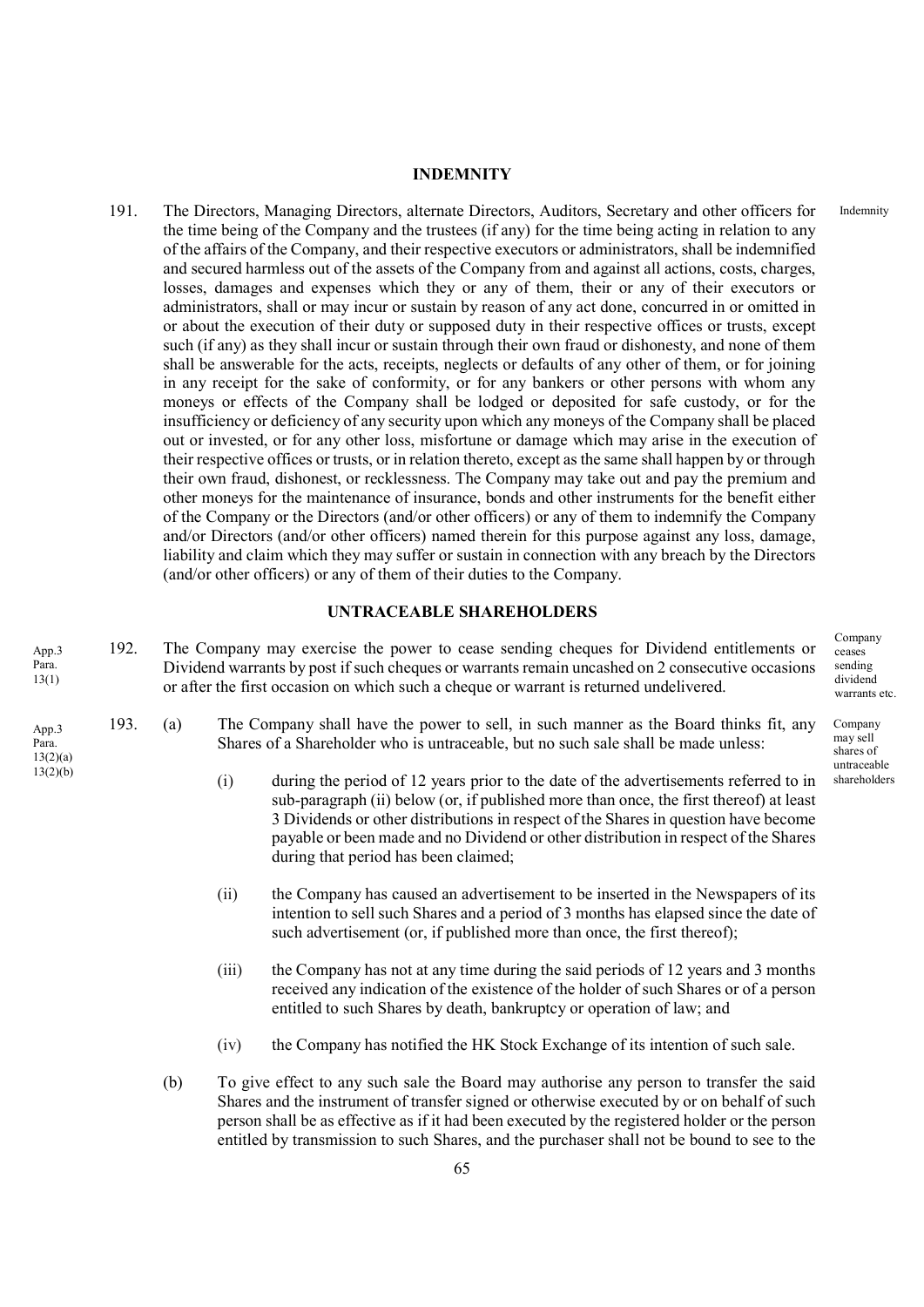application of the purchase money nor shall his title to the Shares be affected by any irregularity or invalidity in the proceedings relating to the sale. The net proceeds of the sale will belong to the Company and upon receipt by the Company of such proceeds it shall become indebted to the former Shareholder for an amount equal to such net proceeds. Notwithstanding any entries made by the Company in any of its books or otherwise howsoever, no trusts shall be created in respect of such debt and no interest shall be payable in respect of it and the Company shall not be required to account for any money earned from the net proceeds which may be employed in the business of the Company or as it thinks fit. Any sale under this Article shall be valid and effective notwithstanding that the Shareholder holding the Shares sold is dead, bankrupt, wound up or otherwise under any legal disability or incapacity.

# DESTRUCTION OF DOCUMENTS

194. The Company may destroy:-

Destruction of documents

- (a) any share certificate which has been cancelled at any time after the expiry of one year from the date of such cancellation;
- (b) any dividend mandate or any variation or cancellation thereof or any notification of change of name or address at any time after the expiry of 2 years from the date on which such mandate, variation, cancellation or notification was recorded by the Company;
- (c) any instrument of transfer of Shares which has been registered at any time after the expiry of 6 years from the date of registration;
- (d) any other document, on the basis of which any entry in the Register is made, at any time after the expiry of 6 years from the date on which an entry in the Register was first made in respect of it;

and it shall conclusively be presumed in favour of the Company that every Share certificate so destroyed was a valid certificate duly and properly cancelled and that every instrument of transfer so destroyed was a valid and effective instrument duly and properly registered and that every other document destroyed hereunder was a valid and effective document in accordance with the recorded particulars thereof in the books or records of the Company provided always that:

- (i) the foregoing provisions of this Article shall apply only to the destruction of a document in good faith and without express notice to the Company that the preservation of such document was relevant to a claim;
- (ii) nothing contained in this Article shall be construed as imposing upon the Company any liability in respect of the destruction of any such document earlier than as aforesaid or in any case where the conditions of proviso (i) above are not fulfilled; and
- (iii) references in this Article to the destruction of any document include reference to its disposal in any manner.

## SUBSCRIPTION RIGHT RESERVE

195. The following provisions shall have effect to the extent that they are not prohibited by and are in compliance with the Companies Law:

Subscription right reserve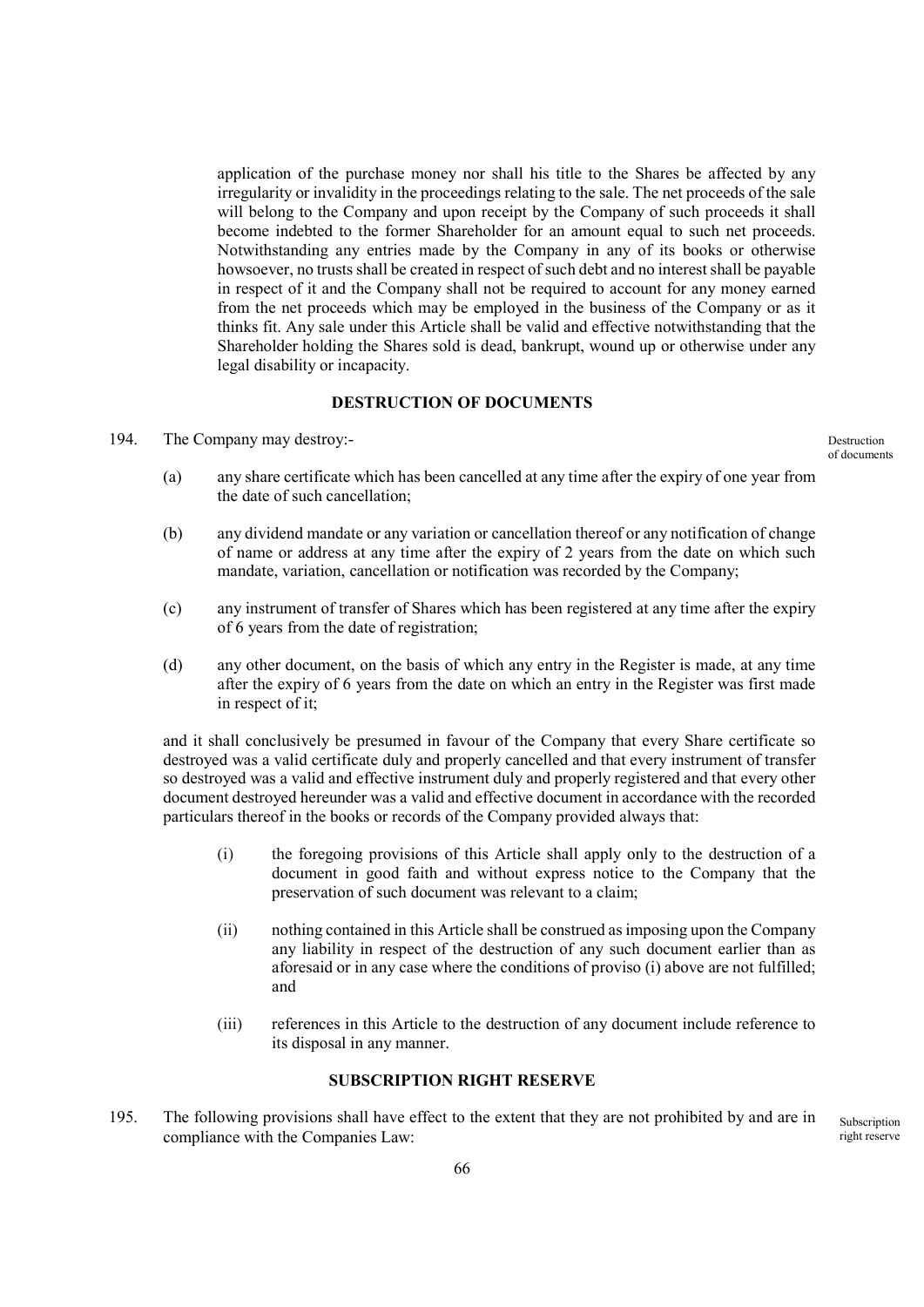- (a) If, so long as any of the rights attaching to any warrants issued by the Company to subscribe for Shares shall remain exercisable, the Company does any act or engages in any transaction which, as a result of any adjustments to the subscription price in accordance with the provisions applicable under the terms and conditions of the warrants, would reduce the subscription price to below the par value of a Share, then the following provisions shall apply:
	- (i) as from the date of such act or transaction the Company shall establish and thereafter (subject as provided in this Article) maintain in accordance with the provisions of this Article a reserve (the "Subscription Right Reserve") the amount of which shall at no time be less than the sum which for the time being would be required to be capitalised and applied in paying up in full the nominal amount of the additional Shares required to be issued and allotted credited as fully paid pursuant to sub-paragraph (iii) below on the exercise in full of all the subscription rights outstanding and shall apply the Subscription Right Reserve in paying up in full the amount of the shortfall referred to in sub-paragraph (iii) in respect of such additional Shares as and when the same are allotted;
	- (ii) the Subscription Right Reserve shall not be used for any purpose other than that specified above unless all other reserves of the Company (other than the share premium account) have been extinguished and will then only be used to make good losses of the Company if and so far as is required by law;
	- (iii) upon the exercise of all or any of the subscription rights represented by any warrant, the relevant subscription rights shall be exercisable in respect of a nominal amount of Shares equal to the amount in cash which the holder of such warrant is required to pay on exercise of the subscription rights represented thereby (or, as the case may be, the relevant portion thereof in the event of a partial exercise of the subscription rights) and, in addition, there shall be allotted in respect of such subscription rights to the exercising warrant holder, credited as fully paid, such additional nominal amount of Shares as is equal to the shortfall between:
		- (aa) the said amount in cash which the holder of such warrant is required to pay on exercise of the subscription rights represented thereby (or, as the case may be, the relevant portion thereof in the event of a partial exercise of the subscription rights); and
		- (bb) the nominal amount of Shares in respect of which such subscription rights would have been exercisable having regard to the provisions of the conditions of the warrants, had it been possible for such subscription rights to represent the right to subscribe for Shares at less than par and immediately upon such exercise so much of the sum standing to the credit of the Subscription Right Reserve as is required to pay up in full such additional nominal amount of Shares shall be capitalised and applied in paying up in full such additional nominal amount of Shares which shall forthwith be allotted credited as fully paid to the exercising warrant holder; and
	- (iv) if upon the exercise of the subscription rights represented by any warrant the amount standing to the credit of the Subscription Right Reserve is not sufficient to pay up in full such additional nominal amount of Shares equal to such shortfall as aforesaid to which the exercising warrant holder is entitled, the Board shall apply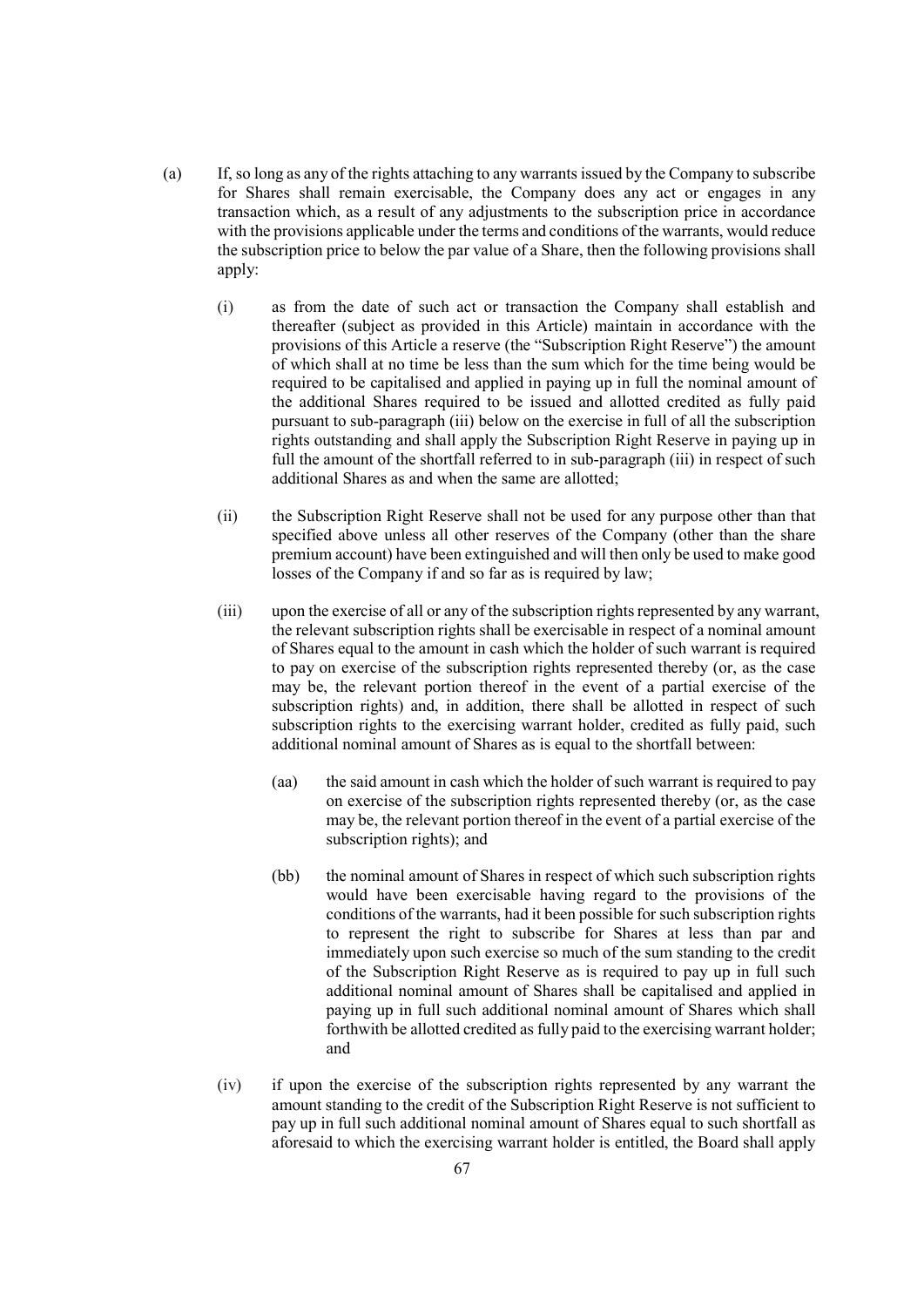any profits or reserves then or thereafter becoming available (including, to the extent permitted or not prohibited by law, the share premium account) for such purpose until such additional nominal amount of Shares is paid up and allotted as aforesaid and until then no Dividend or other distribution shall be paid or made on the fully paid Shares then in issue. Pending such payment up and allotment, the exercising warrant holder shall be issued by the Company with a certificate evidencing his right to the allotment of such additional nominal amount of Shares. The rights represented by any such certificate shall be in registered form and shall be transferable in whole or in part in units of one Share in the like manner as the Shares for the time being are transferable, and the Company shall make such arrangements in relation to the maintenance of a register therefor and other matters in relation thereto as the Board may think fit and adequate particulars thereof shall be made known to each relevant exercising warrant holder upon the issue of such certificate.

- (b) Shares allotted pursuant to the provisions of this Article shall rank pari passu in all respects with the other Shares allotted or which ought to be allotted on the relevant exercise of the subscription rights represented by the warrant concerned. Notwithstanding anything contained in paragraph (a) of this Article, no fraction of any Share shall be allotted on exercise of the subscription rights.
- (c) The provisions of this Article as to the establishment and maintenance of the Subscription Right Reserve shall not be altered or added to in any way which would vary or abrogate, or which would have the effect of varying or abrogating, the provisions for the benefit of any warrant holder or class of warrant holders under this Article without the sanction of a Special Resolution of such warrant holder(s) or class of warrant holders.
- (d) A certificate or report by the Auditors as to whether or not the Subscription Right Reserve is required to be established and maintained and if so the amount thereof so required to be established and maintained, as to the purpose for which the Subscription Right Reserve has been used, as to the extent to which it has been used to make good losses of the Company, as to the additional nominal amount of Shares required to be allotted to exercising warrant holders credited as fully paid, and as to any other matter concerning the Subscription Right Reserve shall (in the absence of manifest error) be conclusive and binding upon the Company and all warrant holders and Shareholders.

# **STOCK**

- 196. The following provisions shall have effect at any time and from time to time provided that they are not prohibited by or inconsistent with the Companies Law:
	- (a) The Company may by Ordinary Resolution convert any fully paid Shares into stock, and may from time to time by like resolution reconvert any stock into fully paid Shares of any denomination.
	- (b) The holders of stock may transfer the same or any part thereof in the same manner, and subject to the same regulations as and subject to which the Shares from which the stock arose might prior to conversion have been transferred or as near thereto as circumstances admit, but the Board may from time to time, if it thinks fit, fix the minimum amount of stock transferable and restrict or prohibit the transfer of fractions of that minimum, but so that such minimum shall not exceed the nominal amount of the Shares from which the stock arose. No warrants to bearer shall be issued in respect of any stock.